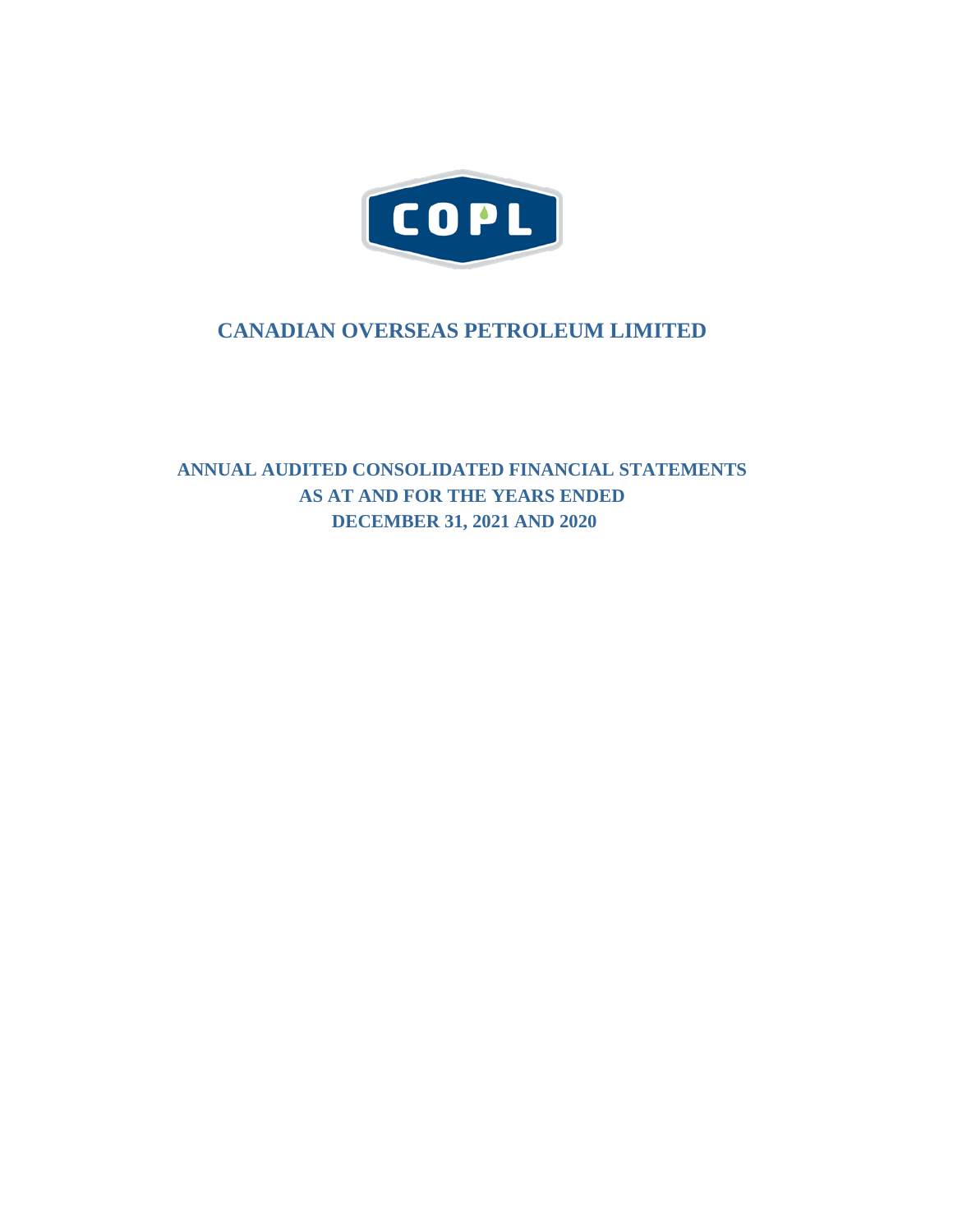#### **MANAGEMENT'S RESPONSIBILITY FOR CONSOLIDATED FINANCIAL STATEMENTS**

The information provided in these consolidated financial statements is the responsibility of management. In the preparation of the statements, estimates are sometimes necessary to make a determination of future values for certain assets or liabilities. Management believes such estimates have been based on careful judgements and have been properly reflected in the accompanying consolidated financial statements.

Management maintains a system of internal controls to provide reasonable assurance that the Company's assets are safeguarded and to facilitate the preparation of relevant and timely information.

Ernst & Young LLP was appointed by the shareholders to serve as the Company's external auditors. They have examined the consolidated financial statements and provided their independent auditor's report. The audit committee has reviewed the consolidated financial statements with management and the auditors, and has reported to the Board of Directors. The Board of Directors has approved the consolidated financial statements as presented.

*Signed "Arthur S. Millholland" Signed "Ryan Gaffney"* Arthur S. Millholland Ryan Gaffney President and Chief Executive Officer<br>
March 31, 2022<br>
March 31, 2022<br>
March 31, 2022 March 31, 2022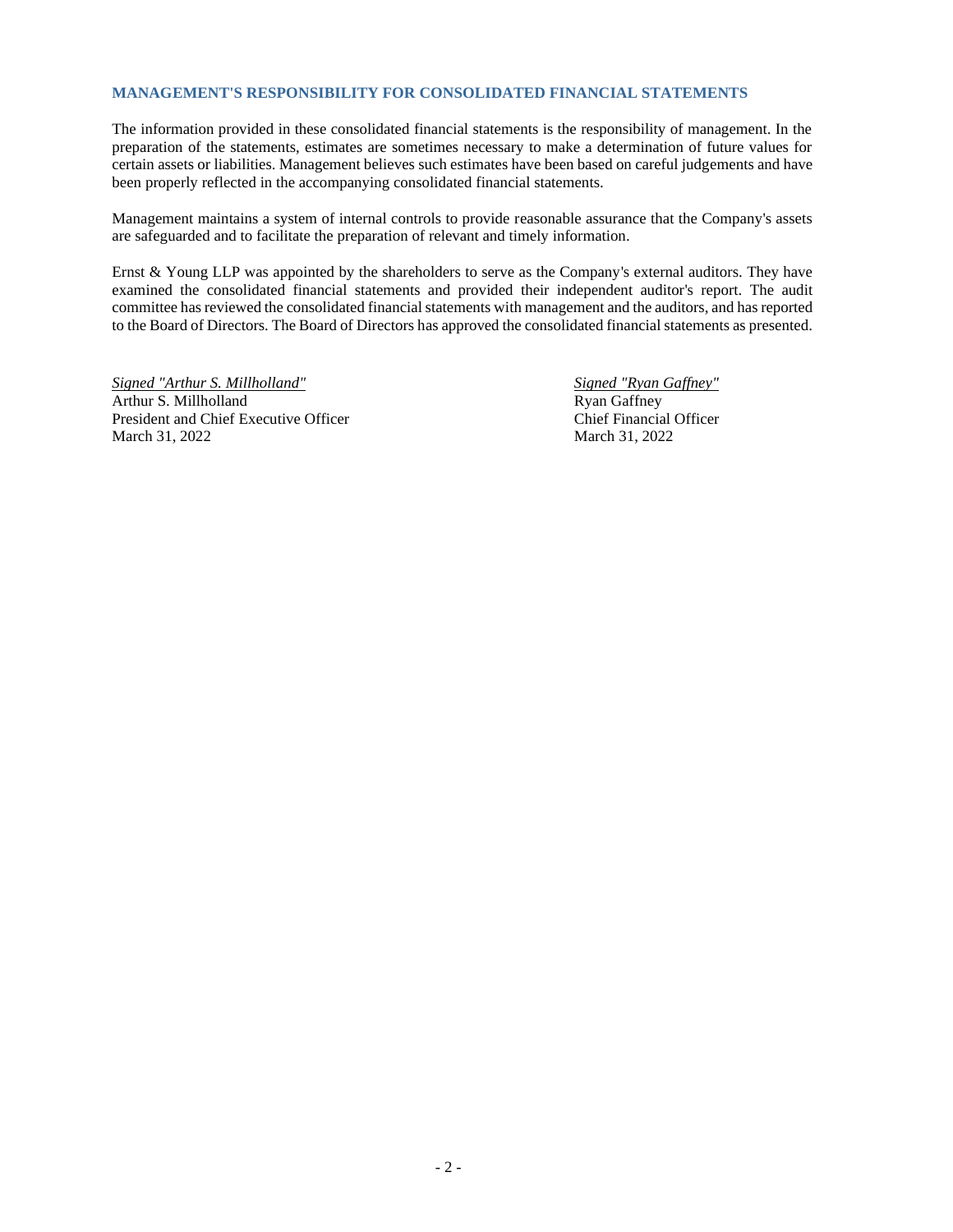#### **INDEPENDENT AUDITOR'S REPORT**

To the Shareholders of Canadian Overseas Petroleum Ltd.

#### **Report of the audit of the consolidated financial statements**

#### **Opinion**

We have audited the consolidated financial statements of Canadian Overseas Petroleum Ltd. and its subsidiaries (the Company), which comprise the consolidated statements of financial position as at December 31, 2021 and 2020, and the consolidated statements of loss and comprehensive loss, changes in equity and cash flows for the years then ended, and notes to the consolidated financial statements, including a summary of significant accounting policies.

In our opinion, the accompanying consolidated financial statements present fairly, in all material respects the consolidated financial position of the Company as at December 31, 2021 and 2020, and its consolidated financial performance and consolidated cash flows for the years then ended in accordance with International Financial Reporting Standards (IFRS).

#### **Basis for opinion**

We conducted our audit in accordance with Canadian generally accepted auditing standards. Our responsibilities under those standards are further described in the *Auditor's responsibilities for the audit of the consolidated financial statements*  section of our report. We are independent of the Company in accordance with the ethical requirements that are relevant to our audit of the consolidated financial statements in Canada, and we have fulfilled our other ethical responsibilities in accordance with these requirements. We believe that the audit evidence we have obtained is sufficient and appropriate to provide a basis for our opinion.

#### **Material uncertainty related to going concern**

We draw attention to Note 2 in the consolidated financial statements, which indicates that the Company's continued successful operations are dependent on the ability to obtain additional financing. As stated in Note 2 these events or conditions indicate that a material uncertainty exists that casts significant doubt on the Company's ability to continue as a going concern. Our opinion is not modified in respect of this matter.

#### **Other information**

Management is responsible for the other information. The other information comprises:

• Management's Discussion and Analysis

Our opinion on the consolidated financial statements does not cover the other information and we do not express any form of assurance conclusion thereon.

In connection with our audit of the consolidated financial statements, our responsibility is to read the other information, and in doing so, consider whether the other information is materially inconsistent with the consolidated financial statements or our knowledge obtained in the audit or otherwise appears to be materially misstated.

We obtained Management's Discussion & Analysis prior to the date of this auditor's report. If, based on the work we have performed, we conclude that there is a material misstatement of this other information, we are required to report that fact in this auditor's report. We have nothing to report in this regard.

#### **Responsibilities of management and those charged with governance for the consolidated financial statements**

Management is responsible for the preparation and fair presentation of the consolidated financial statements in accordance with IFRS, and for such internal control as management determines is necessary to enable the preparation of consolidated financial statements that are free from material misstatement, whether due to fraud or error.

In preparing the consolidated financial statements, management is responsible for assessing the Company's ability to continue as a going concern, disclosing, as applicable, matters related to going concern and using the going concern basis of accounting unless management either intends to liquidate the Company or to cease operations, or has no realistic alternative but to do so.

Those charged with governance are responsible for overseeing the Company's financial reporting process.

#### **Auditor's responsibilities for the audit of the consolidated financial statements**

Our objectives are to obtain reasonable assurance about whether the consolidated financial statements as a whole are free from material misstatement, whether due to fraud or error, and to issue an auditor's report that includes our opinion. Reasonable assurance is a high level of assurance but is not a guarantee that an audit conducted in accordance with Canadian generally accepted auditing standards will always detect a material misstatement when it exists. Misstatements can arise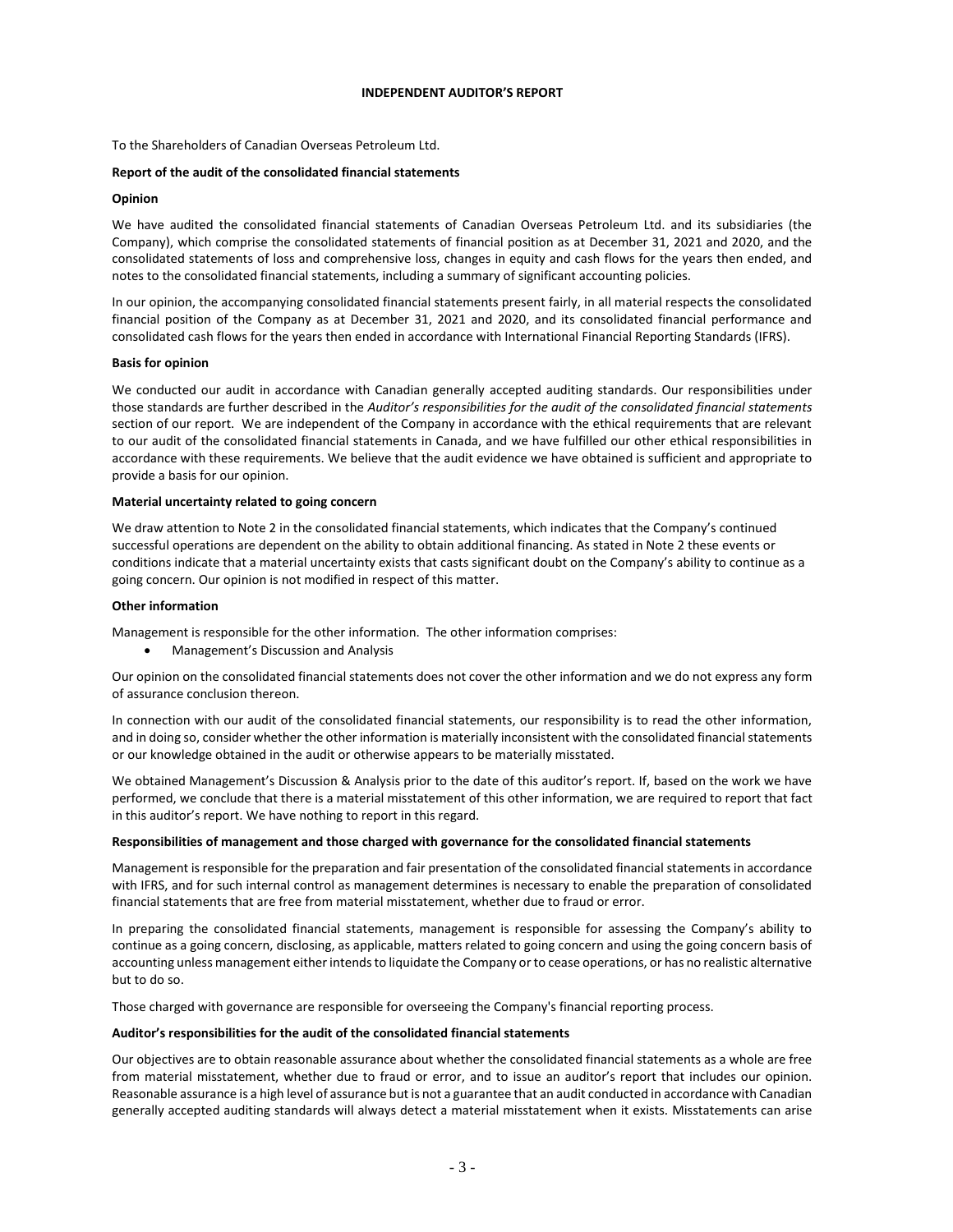from fraud or error and are considered material if, individually or in the aggregate, they could reasonably be expected to influence the economic decisions of users taken on the basis of these consolidated financial statements.

As part of an audit in accordance with Canadian generally accepted auditing standards, we exercise professional judgment and maintain professional skepticism throughout the audit. We also:

- Identify and assess the risks of material misstatement of the consolidated financial statements, whether due to fraud or error, design and perform audit procedures responsive to those risks, and obtain audit evidence that is sufficient and appropriate to provide a basis for our opinion. The risk of not detecting a material misstatement resulting from fraud is higher than for one resulting from error, as fraud may involve collusion, forgery, intentional omissions, misrepresentations, or the override of internal control.
- Obtain an understanding of internal control relevant to the audit in order to design audit procedures that are appropriate in the circumstances, but not for the purpose of expressing an opinion on the effectiveness of the Company's internal control.
- Evaluate the appropriateness of accounting policies used and the reasonableness of accounting estimates and related disclosures made by management.
- Conclude on the appropriateness of management's use of the going concern basis of accounting and, based on the audit evidence obtained, whether a material uncertainty exists related to events or conditions that may cast significant doubt on the Company's ability to continue as a going concern. If we conclude that a material uncertainty exists, we are required to draw attention in our auditor's report to the related disclosures in the consolidated financial statements or, if such disclosures are inadequate, to modify our opinion. Our conclusions are based on the audit evidence obtained up to the date of our auditor's report. However, future events or conditions may cause the Company to cease to continue as a going concern.
- Evaluate the overall presentation, structure, and content of the consolidated financial statements, including the disclosures, and whether the consolidated financial statements represent the underlying transactions and events in a manner that achieves fair presentation.

We communicate with those charged with governance regarding, among other matters, the planned scope and timing of the audit and significant audit findings, including any significant deficiencies in internal control that we identify during our audit.

We also provide those charged with governance with a statement that we have complied with relevant ethical requirements regarding independence, and to communicate with them all relationships and other matters that may reasonably be thought to bear on our independence, and where applicable, related safeguards.

The engagement partner on the audit resulting in this independent auditor's report is Robert Mitchell.

Ernst + Young LLP

Calgary, Canada March 31, 2022

**Chartered Professional Accountants**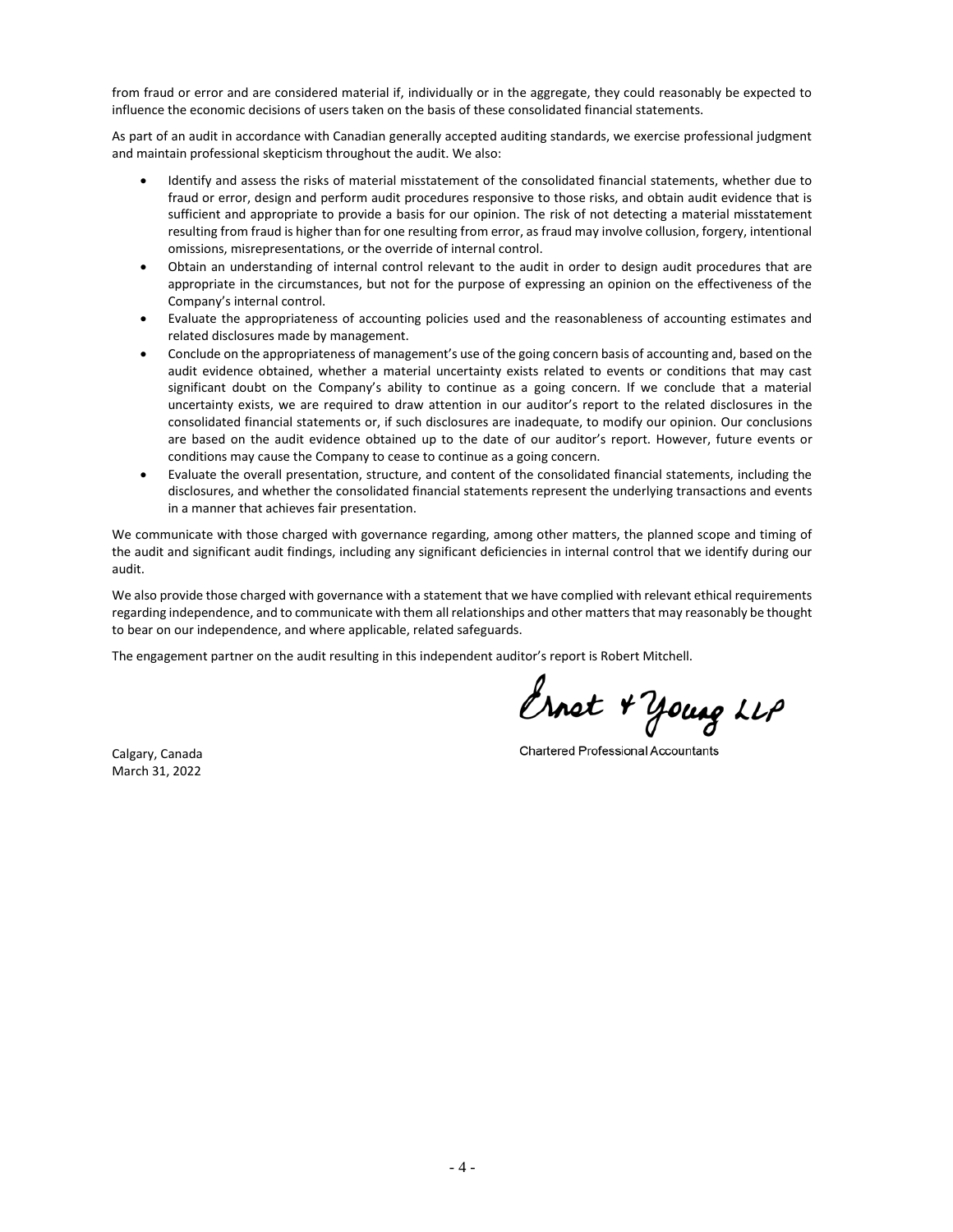# **CANADIAN OVERSEAS PETROLEUM LIMITED CONSOLIDATED STATEMENTS OF FINANCIAL POSITION**

### **(US\$ thousands)**

|                                          |             | December 31, | December 31, |
|------------------------------------------|-------------|--------------|--------------|
| As at                                    | <b>Note</b> | 2021         | 2020         |
| <b>Assets</b>                            |             |              |              |
| Current:                                 |             |              |              |
| Cash and cash equivalents                | 6           | 7,841        | 1,401        |
| Accounts receivable                      | 8           | 6,875        | 40           |
| Deferred share issue costs               | 17(1)       |              | 128          |
| Other current assets                     | 9           | 674          | 89           |
|                                          |             | 15,390       | 1,658        |
| Non-current:                             |             |              |              |
| Prepaid purchase price                   | 5(b)        |              | 5,000        |
| Exploration and evaluation assets        | 10          | 5,172        |              |
| Property and equipment, net              | 11          | 78,006       | 61           |
| Right-of-use assets                      |             | 166          | 229          |
| Long-term deposits                       |             | 44           | 44           |
|                                          |             | 98,778       | 6,992        |
| <b>Liabilities</b>                       |             |              |              |
| Current:                                 |             |              |              |
| Accounts payable and accrued liabilities | 12          | 12,438       | 1,066        |
| Senior credit facility                   | 14          | 36,372       |              |
| Subscription receipts liability          | 17(g)       |              | 5,472        |
| Short-term loans                         | 13(b)       |              | 683          |
| Derivative liabilities                   | 15          | 3,573        | 91           |
| Commodity derivative net liability       | 23(a)       | 2,976        |              |
| Current portion of lease liabilities     |             | 74           | 59           |
|                                          |             | 55,433       | 7,371        |
| Non-current liabilities:                 |             |              |              |
| Lease liabilities                        |             | 143          | 216          |
| Asset retirement obligations             | 16          | 8,191        |              |
|                                          |             | 63,767       | 7,587        |
| <b>Shareholders' Equity (Deficit)</b>    |             |              |              |
| Share capital                            | 17          | 190,705      | 142,639      |
| Warrants                                 | 18(a)       | 1,173        | 145          |
| Contributed capital reserve              | 18(b)       | 51,260       | 51,260       |
| Accumulated deficit                      |             | (205, 927)   | (192, 391)   |
| Accumulated other comprehensive loss     |             | (2,200)      | (2, 248)     |
|                                          |             | 35,011       | (595)        |
|                                          |             | 98,778       | 6,992        |

Going concern (note 2) Commitments (note 27) Subsequent events (note 28)

*See accompanying notes to the consolidated financial statements*

## **Approved on behalf of the Board of Directors:**

*Signed "Arthur S. Millholland" Signed "John F. Cowan"* Director Director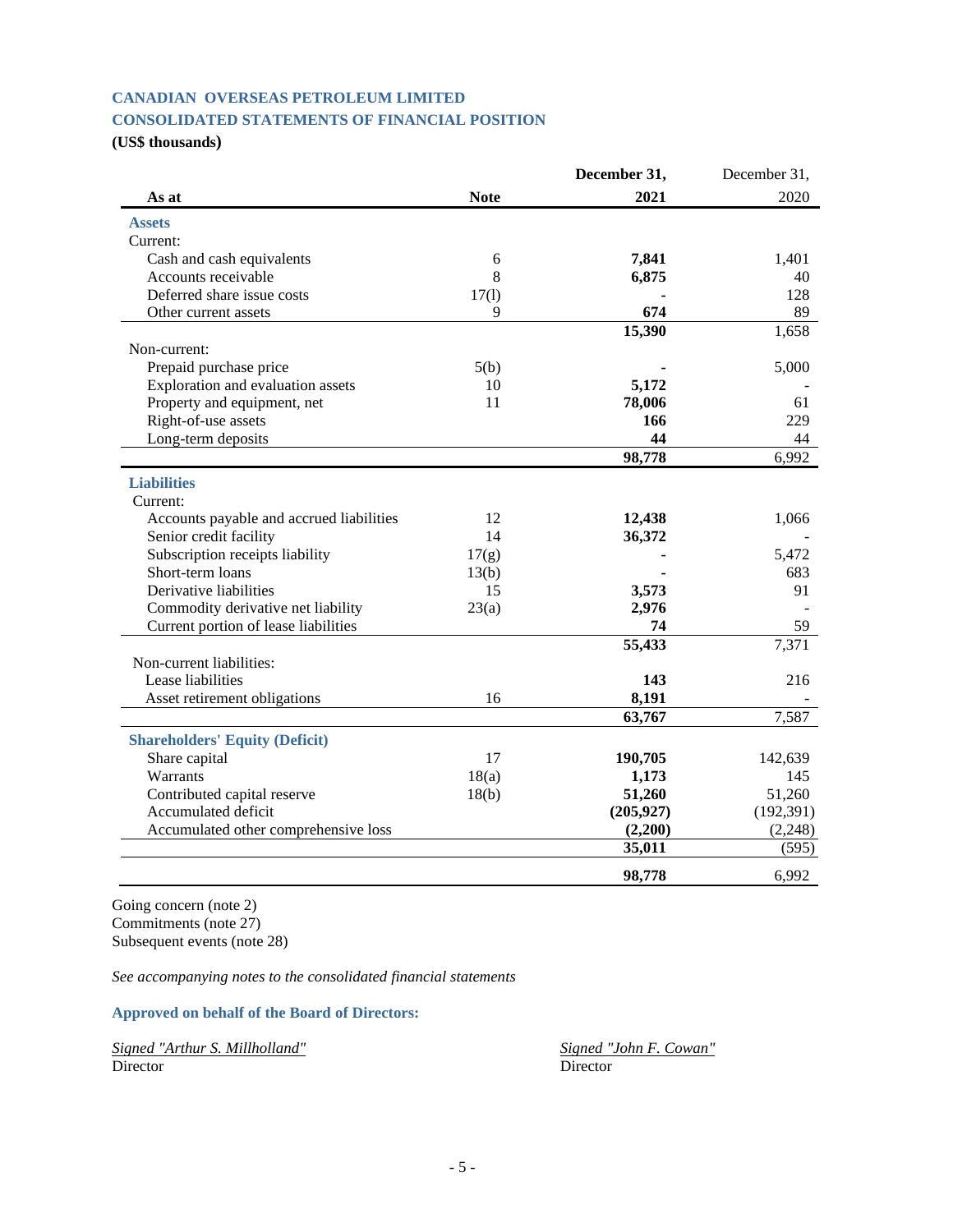# **CONSOLIDATED STATEMENTS OF NET LOSS AND COMPREHENSIVE LOSS**

# **(US\$ thousands, except share and per share amounts)**

| For the years ended December 31,                                  | <b>Note</b> | 2021        | 2020       |
|-------------------------------------------------------------------|-------------|-------------|------------|
| <b>Revenue</b>                                                    |             |             |            |
| Petroleum sales, net of royalties                                 |             | 15,003      |            |
| Realized loss on commodity derivatives - crude oil                |             | (2,274)     |            |
| Unrealized loss on commodity derivatives - crude oil              | 23(a)       | (10, 331)   |            |
|                                                                   |             | 2,398       |            |
| <b>Expenses</b>                                                   |             |             |            |
| Production taxes                                                  |             | (1,900)     |            |
| Operating                                                         |             | (4,279)     |            |
| Realized gain on commodity derivatives – butane                   |             | 2,816       |            |
| Unrealized gain on commodity derivatives – butane                 | 23(a)       | 7,355       |            |
| Depletion, depreciation and amortization                          |             | (3,682)     | (70)       |
| General and administrative                                        |             | (8,302)     | (2,719)    |
| Share-based compensation                                          |             |             | (973)      |
| Acquisition costs                                                 | 5(c)        | (2,159)     | (431)      |
| Pre-license costs                                                 |             | (300)       | (39)       |
| Expected credit loss                                              | 23(b)       | (1)         | (385)      |
|                                                                   |             | (10, 452)   | (4,617)    |
| <b>Financing expenses</b>                                         |             |             |            |
| Finance costs, net                                                | 19          | (6,898)     | (372)      |
| Gain on derivative liabilities                                    | 20          | 1,091       | 87         |
| Gain on extinguishment of loan                                    | 13(a)       | 332         | 13         |
| Foreign exchange (loss) gain, net                                 |             | (6)         | 74         |
|                                                                   |             | (5,481)     | (198)      |
| Loss before investment in joint venture                           |             | (13, 535)   | (4, 815)   |
| Loss on investment in joint venture                               | 7           | (1)         | (146)      |
| Loss after investment in joint venture                            |             | (13,536)    | (4,961)    |
| Income tax expense                                                |             |             |            |
| <b>Net loss</b>                                                   |             | (13, 536)   | (4,961)    |
| Gain (loss) on translation of foreign subsidiaries                |             | 48          | (99)       |
| <b>Comprehensive loss</b>                                         |             | (13, 488)   | (5,060)    |
| Loss per share – basic and diluted                                |             | (0.09)      | (0.12)     |
| Weighted average number of shares outstanding - basic and diluted |             | 145,594,913 | 41,079,625 |

*See accompanying notes to the consolidated financial statements*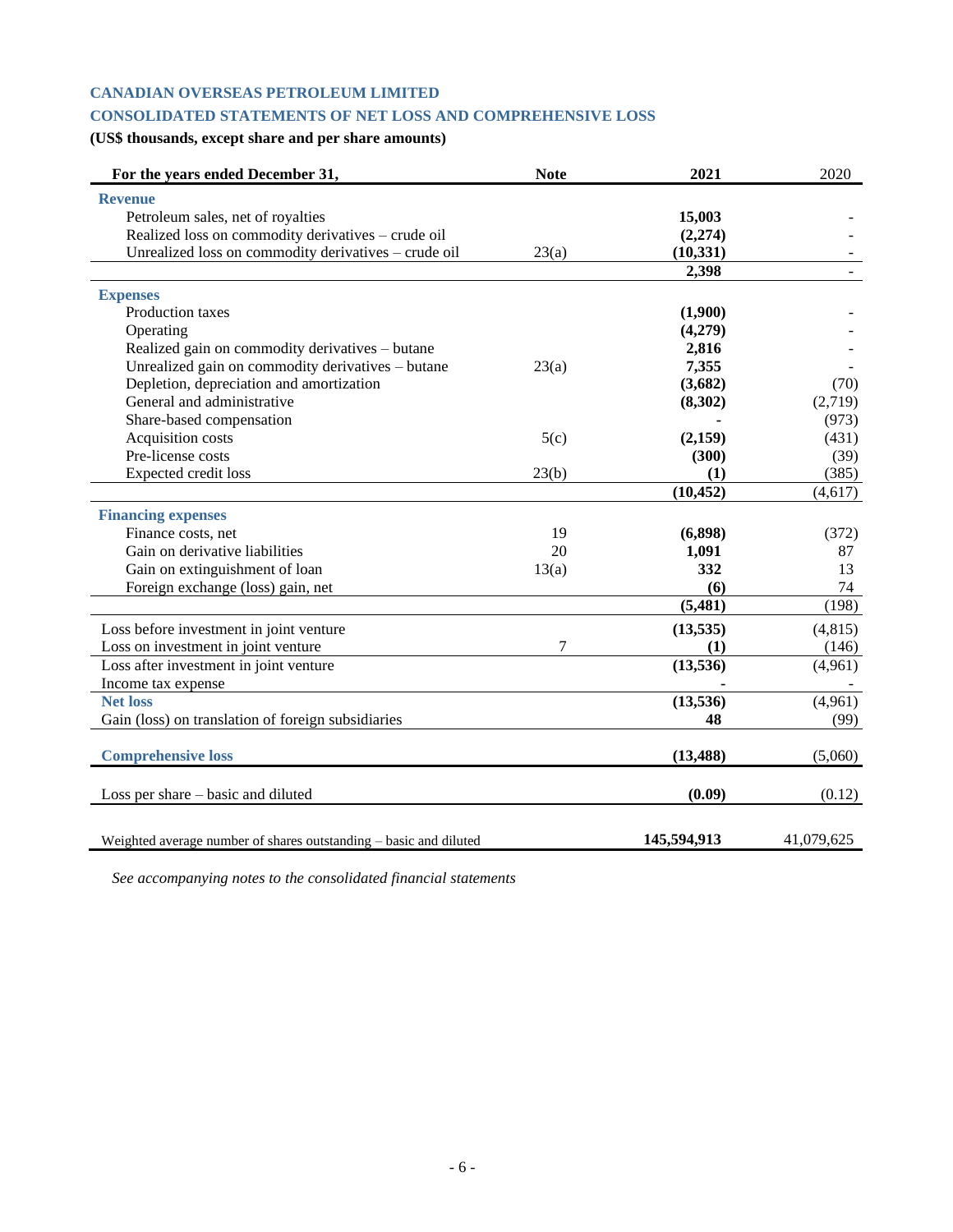## **CONSOLIDATED STATEMENTS OF CHANGES IN SHAREHOLDERS' EQUITY (DEFICIT)**

## **For the years ended December 31, 2021 and 2020**

**(US\$ thousands)**

|                                                                      |             |                         |                 | <b>Contributed</b>        |                | <b>Accumulated</b><br>Other          |                               |
|----------------------------------------------------------------------|-------------|-------------------------|-----------------|---------------------------|----------------|--------------------------------------|-------------------------------|
|                                                                      | <b>Note</b> | <b>Share</b><br>Capital | <b>Warrants</b> | Capital<br><b>Reserve</b> | <b>Deficit</b> | Comprehensive<br>$\text{Loss}^{(1)}$ | <b>Total</b><br><b>Equity</b> |
| Balance as at December 31, 2019                                      |             | 138,087                 | 107             | 50,394                    | (187, 430)     | (2,149)                              | (991)                         |
| Issued further to placings, net of issue costs                       | 17(b,c,e)   | 2,215                   |                 |                           |                |                                      | 2,215                         |
| Issued further to YARF loan, debt exchange and payments for fees     | 17(b,d)     | 1,975                   |                 |                           |                |                                      | 1,975                         |
| Issued further to exercise of broker's warrants                      | 17(f)       | 255                     |                 |                           |                |                                      | 255                           |
| Fair value of broker's warrants exercised                            | 18(a)       | 107                     | (107)           |                           |                |                                      |                               |
| Fair value of finder's warrants issued                               | 18(a)       |                         | 145             |                           |                |                                      | 145                           |
| Stock options granted                                                | 18(b)       |                         |                 | 866                       |                |                                      | 866                           |
| Net loss and comprehensive loss for the year                         |             |                         |                 |                           | (4,961)        | (99)                                 | (5,060)                       |
| Balance as at December 31, 2020                                      |             | 142,639                 | 145             | 51,260                    | (192, 391)     | (2, 248)                             | (595)                         |
|                                                                      |             |                         |                 |                           |                |                                      |                               |
| <b>Balance as at December 31, 2020</b>                               |             | 142,639                 | 145             | 51,260                    | (192,391)      | (2,248)                              | (595)                         |
| Issued further to placings, net of issue costs                       | 17(g,h,k,l) | 32,803                  |                 |                           |                |                                      | 32,803                        |
| Issued further to CEO loan conversion                                | 17(g)       | 155                     |                 |                           |                |                                      | 155                           |
| Issued further to payment of purchase price of Atomic                | 5(b)        | 4,000                   |                 |                           |                |                                      | 4,000                         |
| Issued as payment of Finder's and Broker's Fee                       | 17(g,h,k)   | 2,794                   |                 |                           |                |                                      | 2,794                         |
| Issued as payment of advisory services                               | 17(i)       | 202                     |                 |                           |                |                                      | 202                           |
| Issued further to exercise of Unit Warrants                          | 17(g)       | 5,479                   |                 |                           |                |                                      | 5,479                         |
| Fair value of Unit Warrants issued as derivative liability           | 17(g)       | (2,132)                 |                 |                           |                |                                      | (2,132)                       |
| Fair value of Unit Warrants exercised                                | 17(g)       | 4,590                   |                 |                           |                |                                      | 4,590                         |
| Issued further to exercise of 2020 3 <sup>rd</sup> Finder's Warrants | 17(j)       | 112                     |                 |                           |                |                                      | 112                           |
| Fair value of Finder's and Broker's Warrants issued                  | 18(a)       | $\blacksquare$          | 1,091           |                           |                |                                      | 1,091                         |
| Fair value of expired and exercised 2020 3rd Finder's Warrants       | 18(a)       | 63                      | (63)            |                           |                |                                      |                               |
| Net loss and comprehensive loss for the year                         |             |                         |                 |                           | (13,536)       | 48                                   | (13, 488)                     |
| <b>Balance as at December 31, 2021</b>                               |             | 190,705                 | 1,173           | 51,260                    | (205, 927)     | (2,200)                              | 35,011                        |

(1) As at December 31, 2021 and 2020, the accumulated other comprehensive loss balance consists of unrealized foreign exchange on the translation of foreign subsidiaries.

*See accompanying notes to the consolidated financial statements*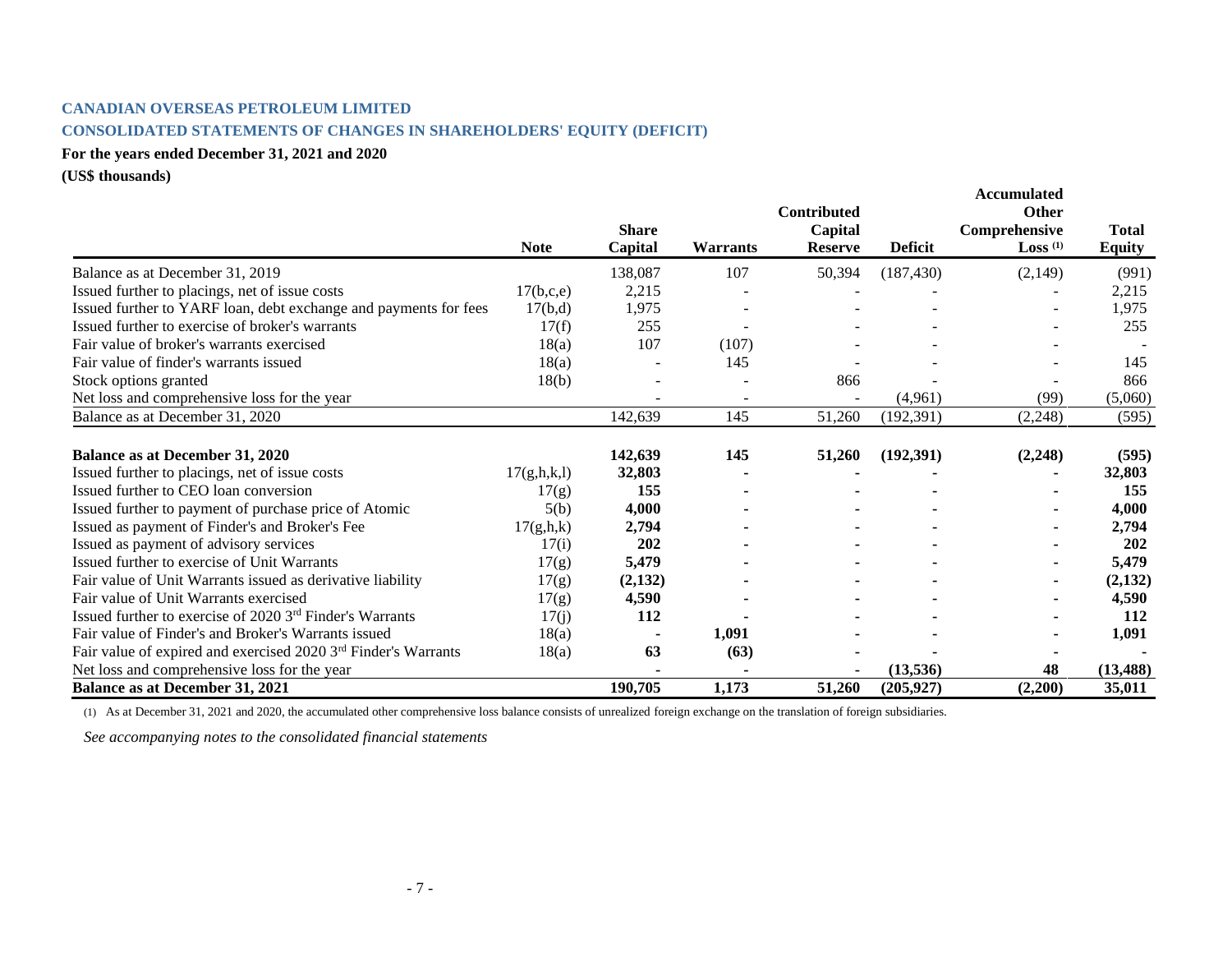# **CONSOLIDATED STATEMENTS OF CASH FLOWS**

# **(US\$ thousands)**

| For the years ended December 31,                                                   | <b>Note</b> | 2021      | 2020    |
|------------------------------------------------------------------------------------|-------------|-----------|---------|
| <b>Cash Flow From (Used In) Operating Activities:</b>                              |             |           |         |
| Net loss                                                                           |             | (13,536)  | (4,961) |
| Add (deduct) non-cash items:                                                       |             |           |         |
| Gain on waived director's fees                                                     |             |           | (431)   |
| Depletion, depreciation and amortization                                           |             | 3,682     | 70      |
| Unrealized loss on commodity derivatives - crude oil                               | 23(a)       | 10,331    |         |
| Unrealized gain on commodity derivatives - butane                                  | 23(a)       | (7,355)   |         |
| Finance costs, net                                                                 | 19          | 6,898     | 372     |
| Gain on extinguishment of loan                                                     | 13(a)       | (332)     | (13)    |
| Gain on derivative liabilities                                                     | 20          | (1,091)   | (87)    |
| Gain on office lease relief                                                        |             |           | (11)    |
| Share-based compensation                                                           |             |           | 973     |
| Unrealized foreign exchange gain, net                                              |             | (50)      | (119)   |
| Loss on investment in joint venture                                                |             | 1         | 146     |
|                                                                                    |             | (1, 452)  | (4,061) |
| Net change in non-cash operating working capital                                   | 25          | (6,306)   | 162     |
|                                                                                    |             | (7, 758)  | (3,899) |
| <b>Cash Flow From (Used In) Financing Activities:</b>                              |             |           |         |
| Issuance of share capital, net of issue costs                                      |             | 37,095    | 4,483   |
| Gross proceeds from senior credit facility                                         | 14          | 45,000    |         |
| Lender's & borrower's fees paid on senior credit facility                          |             | (3,544)   |         |
| Interest paid on senior credit facility                                            | 19          | (4, 643)  |         |
| Proceeds from CEO loan                                                             |             |           | 153     |
| Interest paid on CEO loan                                                          |             |           | (14)    |
| (Repayment) proceeds of YARF loan                                                  | 13(b)       | (683)     | 633     |
| Proceeds from subscriptions                                                        | 17(g)       |           | 5,269   |
| Financing expense                                                                  |             |           | (172)   |
| Payment of lease obligations, net of rent concessions                              |             | (109)     | (48)    |
| Net change in non-cash financing working capital                                   | 25          | (149)     | 5       |
|                                                                                    |             | 72,967    | 10,309  |
| <b>Cash Flow From (Used In) Investing Activities</b>                               |             |           |         |
| Acquisitions                                                                       | 5(b)        | (45,079)  | (5,000) |
| Acquisitions cash acquired                                                         | 5(b)        | 9,160     |         |
| Property and equipment expenditures                                                | 11          | (19,003)  | (31)    |
| Exploration and evaluation assets expenditures                                     | 10          | (3,285)   |         |
| Additions to investment in joint venture                                           | 7           | (1)       | (146)   |
| Interest income                                                                    |             | 10        |         |
| Net change in non-cash investing working capital                                   | 25          | (548)     |         |
|                                                                                    |             | (58, 746) | (5,177) |
| Increase in cash and cash equivalents during the period                            |             | 6,463     | 1,233   |
| Effect of foreign exchange on cash and cash equivalents held in foreign currencies |             | (23)      | 93      |
| Cash and cash equivalents, beginning of year                                       |             | 1,401     | 75      |
| Cash and cash equivalents, end of year                                             |             | 7,841     | 1,401   |

*See accompanying notes to the consolidated financial statements*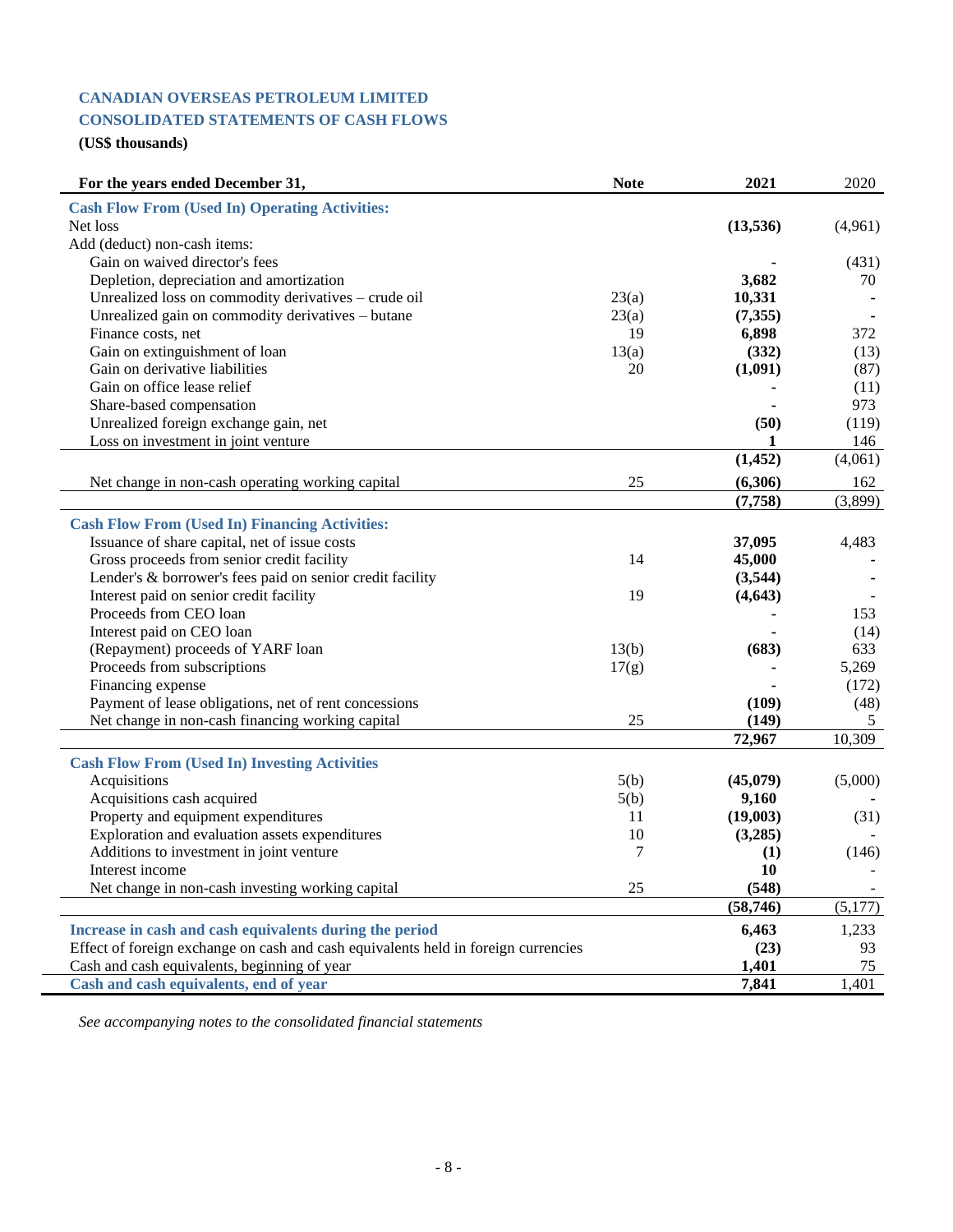#### **1. NATURE OF OPERATIONS**

Canadian Overseas Petroleum Limited ("**COPL**" or the "**Company**"), is a widely-held publicly traded company incorporated and domiciled in Canada. The Company's common shares with no par value (the "**Common Shares**") are listed on the London Stock Exchange (the "**LSE**") in the United Kingdom (the "**UK**") under the symbol "COPL" and on the Canadian Securities Exchange (the "**CSE**") in Canada under the symbol "XOP". The Company's registered office is Suite 400, 444 – 7th Avenue SW, Calgary, Alberta, Canada.

The Company and its subsidiaries are involved in the identification, acquisition, exploration, development and production of oil and natural gas reserves and hold interests in petroleum assets focused in the United States of America (the "**US**") and sub-Saharan Africa. As at December 31, 2021, the Company had eleven subsidiaries, all of which are wholly-owned directly or indirectly. The Company is pursuing opportunities in Nigeria with a joint venture partner (see note 7).

#### **2. BASIS OF PREPARATION**

#### *Basis of Preparation and Compliance*

The Company's consolidated financial statements for the years ended December 31, 2021 and 2020 ("**Financial Statements**") have been prepared in accordance with International Financial Reporting Standards ("**IFRS**") as issued by the International Accounting Standards Board ("**IASB**").

The Company's Financial Statements have been prepared on an historical cost basis, except for certain financial assets and liabilities that have been measured at fair value.

These Financial Statements are presented in US dollars ("**US\$**"), which is both the functional and presentation currency. All financial information presented in tables has been rounded to the nearest thousand US\$ unless otherwise noted.

On October 1, 2021, the Company completed the consolidation of all of the issued and outstanding Common Shares on the basis of every one hundred (100) pre-consolidation Common Shares being consolidated into one (1) post-consolidation Common Share (the "**Share Consolidation**"). Fractional interests were rounded down to the nearest whole number of Common Shares. Outstanding stock options and outstanding warrants were similarly adjusted by the Share Consolidation ratio. The Share Consolidation resulted in 16,426,953,124 pre-consolidation Common Shares issued and outstanding on September 30, 2021 being consolidated into 164,269,464 postconsolidation Common Shares on October 1, 2021.

In accordance with the Share Consolidation, all Common Shares and per-share amounts disclosed herein reflect the post-Share Consolidation shares unless otherwise specified.

These Financial Statements were authorized for issue by the Company's Board of Directors on March 31, 2022.

#### *Going Concern*

The Financial Statements are prepared on a going concern basis which assumes that the Company will be able to realize its assets and discharge its liabilities in the normal course of business. Currently, the Company does not have adequate financing to develop its operations and the Company is pursuing exploration projects and contracts that will require substantial additional financing before they are able to generate positive operating cash flows. Furthermore, as at December 31, 2021 the Company was in default on its senior credit facility as disclosed in note 14 for: (i) failure to meet a liquidity covenant due mainly to an uncollected joint interest receivable from a partner that is in receivership (see note 23b); and (ii) failure to notify the Lender of material events involving the joint interest partner in receivership. Subsequent to December 31, 2021, the Company received a waiver from its lender with respect to the defaults and accordingly has become subject to the terms of the original senior credit facility dated March 16, 2021**.** There is no assurance that the Company will be able to obtain adequate financing in the future or that such financing will be obtained on terms acceptable to the Company. The Company currently does not have sufficient working capital and cash flows to cover forecasted operating and capital expenditures for the next 12 months. With no assurance that additional financing will be obtained there is material uncertainty that casts significant doubt on the Company's ability to continue as a going concern. The Financial Statements do not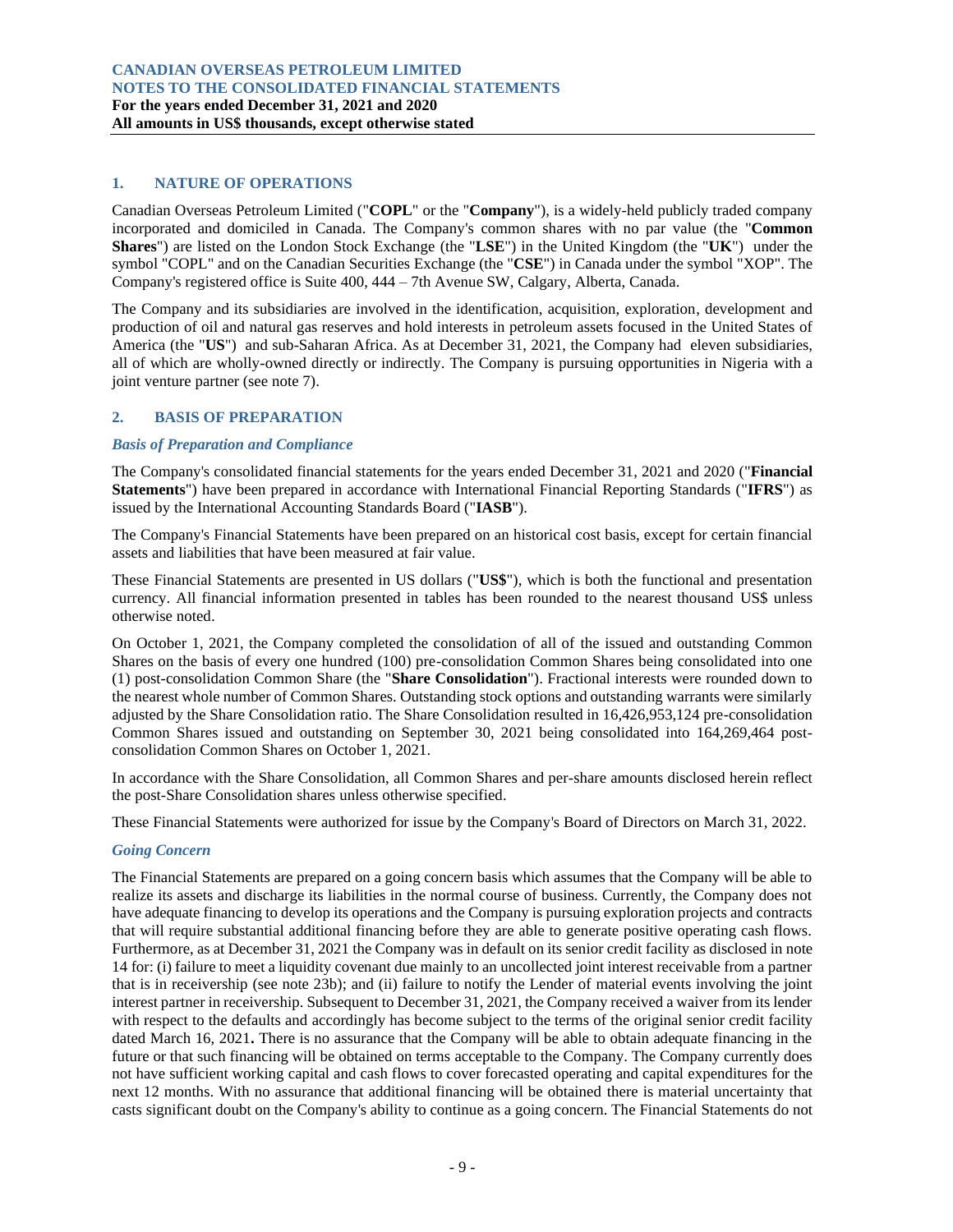give effect to adjustments that would be necessary to the carrying values and classifications of assets and liabilities should the Company be unable to continue as a going concern.

#### **3. ACCOUNTING POLICIES**

#### *Basis of consolidation*

The Financial Statements include the financial statements of COPL and its subsidiaries.

Subsidiaries are fully consolidated from the date of acquisition, being the date on which the Company obtains control, and continue to be consolidated until the date that such control ceases. All intercompany transactions and balances have been eliminated on consolidation. The joint venture investment is not subject to consolidation and uses the equity method of accounting.

#### *Cash and Cash Equivalents*

Cash and cash equivalents include cash held at banks, cash in trust, short-term deposits with an original maturity of three months or less, and credit card deposits.

#### *Foreign Currency Translation*

The Financial Statements are presented in US\$, which is currently the Company's functional and reporting currency.

Transactions denominated in foreign currencies are translated at the exchange rate prevailing on the transaction date. At each period end, monetary assets and liabilities denominated in a foreign currency are translated at the exchange rate prevailing at the period end date. All differences are recognized in net earnings. Non-monetary assets, liabilities and transactions denominated in a foreign currency and measured at historical cost are translated at the exchange rate in effect at the transaction date. Non-monetary items measured at fair value are translated using the exchange rates at the date when the fair value was determined.

For the purpose of consolidation, assets and liabilities of foreign subsidiaries are translated from their functional currency to US\$ using the exchange rate prevailing at the period end date. The statements of net income (loss) and comprehensive income (loss) and cash flows are translated using the average exchange rates for the period. Foreign exchange differences resulting from such transactions are recorded in shareholders' equity (deficit) as accumulated other comprehensive loss.

#### *Revenue recognition*

Revenue associated with the sale of crude oil is measured based on the consideration specified in contracts with customers. Revenue from contracts with customers is recognized when or as the Company satisfies a performance obligation by transferring a promised good or service to a customer. A good or service is transferred when the customer obtains control of that good or service. The transfer of control of oil usually coincides with title passing to the customer and the customer taking physical possession. The Company principally satisfies its performance obligations at that point in time. Petroleum sales revenue recognized is net of royalties as the Company is acting as an agent and represents the net revenue attributable to the Company and its joint operation partners.

The Company receives payment for its produced oil from the purchaser generally within one month. The Company does not have any contracts where the period between the transfer of control of the commodity to the customer and payment by the customer exceeds one year. As a result, the Company does not adjust its revenue transactions for the time value of money or to reflect a significant financing component in connection with contracts with customers. Items such as royalties are netted against revenue. These items are netted to reflect the deduction for other parties' proportionate share of the revenue for which the Company is acting as an agent in collecting and disbursing proceeds on behalf of the royalty owners.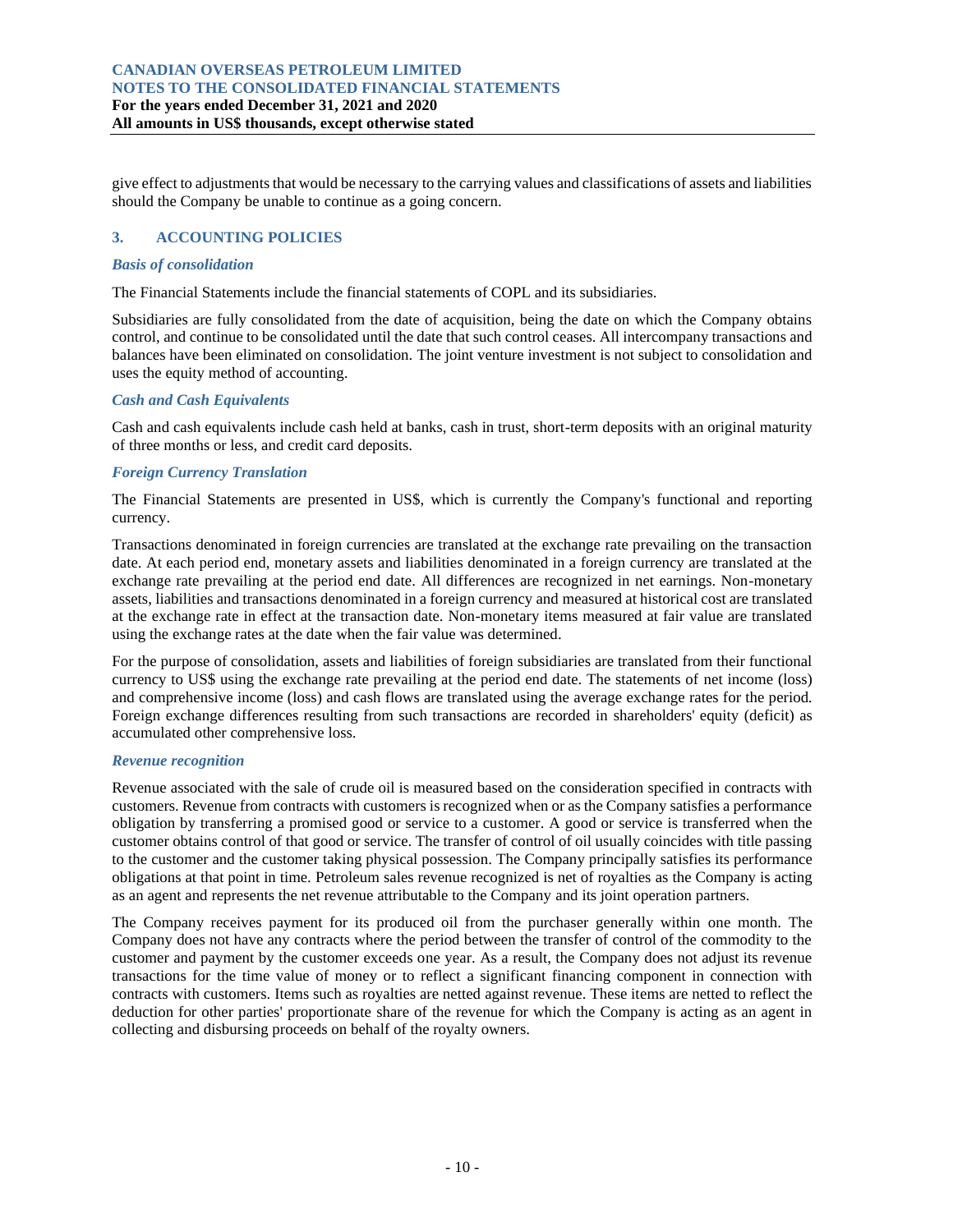#### *Business Combinations*

Business combinations are accounted for using the acquisition method. Identifiable assets acquired and liabilities and contingent liabilities assumed in a business combination are measured at their fair values at the acquisition date. The cost of an acquisition is measured as the fair value of the assets given, equity instruments issued and liabilities incurred or assumed at the acquisition date. The excess of the cost of the acquisition over the fair value of the identifiable assets, liabilities and contingent liabilities acquired is recorded as goodwill. If the cost of the acquisition is less than the fair value of the net assets acquired, the difference is recognized immediately in earnings. Transaction costs associated with a business combination are expensed as incurred.

#### *Oil Inventory*

Crude oil produced but not sold as at the balance sheet date is recognized as oil inventory in other current assets. The Company values its oil inventory using the lower of cost and net realizable value method.

#### *Finance costs, net*

Net financing costs include interest expense on borrowings, interest on lease liabilities, financing costs, accretion of interest on the senior credit facility and accretion of the discount on asset retirement obligations.

Borrowing costs incurred for the acquisition, construction or production of qualifying assets, are capitalized to the cost of those assets during the substantial period of time (greater than one year) to get the underlying assets ready for their intended use, until such time as these assets are substantially ready for their intended use. The capitalization rate, used to determine the amount of borrowing costs to be capitalized, is dependent on whether general borrowings (weighted average interest rate) or specific borrowings (specified rate) were used during the period. All other borrowing costs are charged to net income (loss) using the effective interest method.

Interest income is recognized as earned.

#### *Pre-License Costs*

The Company expenses amounts incurred in the evaluation and development of potential business ventures until the related business arrangements are consummated. The costs incurred prior to the award or the acquisition of oil and gas assets, licenses, concessions and other exploration rights are recognized as an expense in the period incurred*.*

#### *Exploration and evaluation assets*

The Company accounts for exploration and evaluation ("**E&E**") costs in accordance with IFRS 6 "*Exploration for and Evaluation of Mineral Resources*". E&E costs related to each prospect are initially capitalized within E&E assets. Such E&E assets may include costs of acquiring leases, technical services and studies, seismic acquisition, exploratory drilling and testing, directly attributable overhead and administrative expenses, including remuneration of operation personnel and supervisory management and the projected costs of retiring the assets, if any, but do not include general prospecting or evaluation costs incurred prior to having obtained the legal rights to explore an area of mutual interest, which are expensed as pre-license costs as incurred and recognized in net income (loss). E&E assets are subject to ongoing management review to confirm the intent to establish technical feasibility and commercial viability of a discovery. This assessment includes many changing factors, including project economics, expected capital expenditures and production costs, access to infrastructure, obtaining and the timing of receiving required regulatory approvals, and potential infrastructure expansions.

E&E assets remain capitalized until technical feasibility and commercial viability of extracting oil and gas is determinable. The technical feasibility and commercial viability of exploration assets are dependent upon the assignment of a sufficient amount of economically recoverable reserves relative to the estimated potential resources available, available infrastructure to support commercial development, as well as obtaining necessary internal and external approvals. At least annually, a review of each prospect is carried out to ascertain whether proved or probable reserves have been discovered. E&E assets may have sales from petroleum products associated with production from test wells, and resulting revenue is recognized in net income (loss).

Upon determination of proved plus probable reserves and a full evaluation of the development plan in the exploration area has been completed, E&E assets attributable to those costs are first tested for impairment at the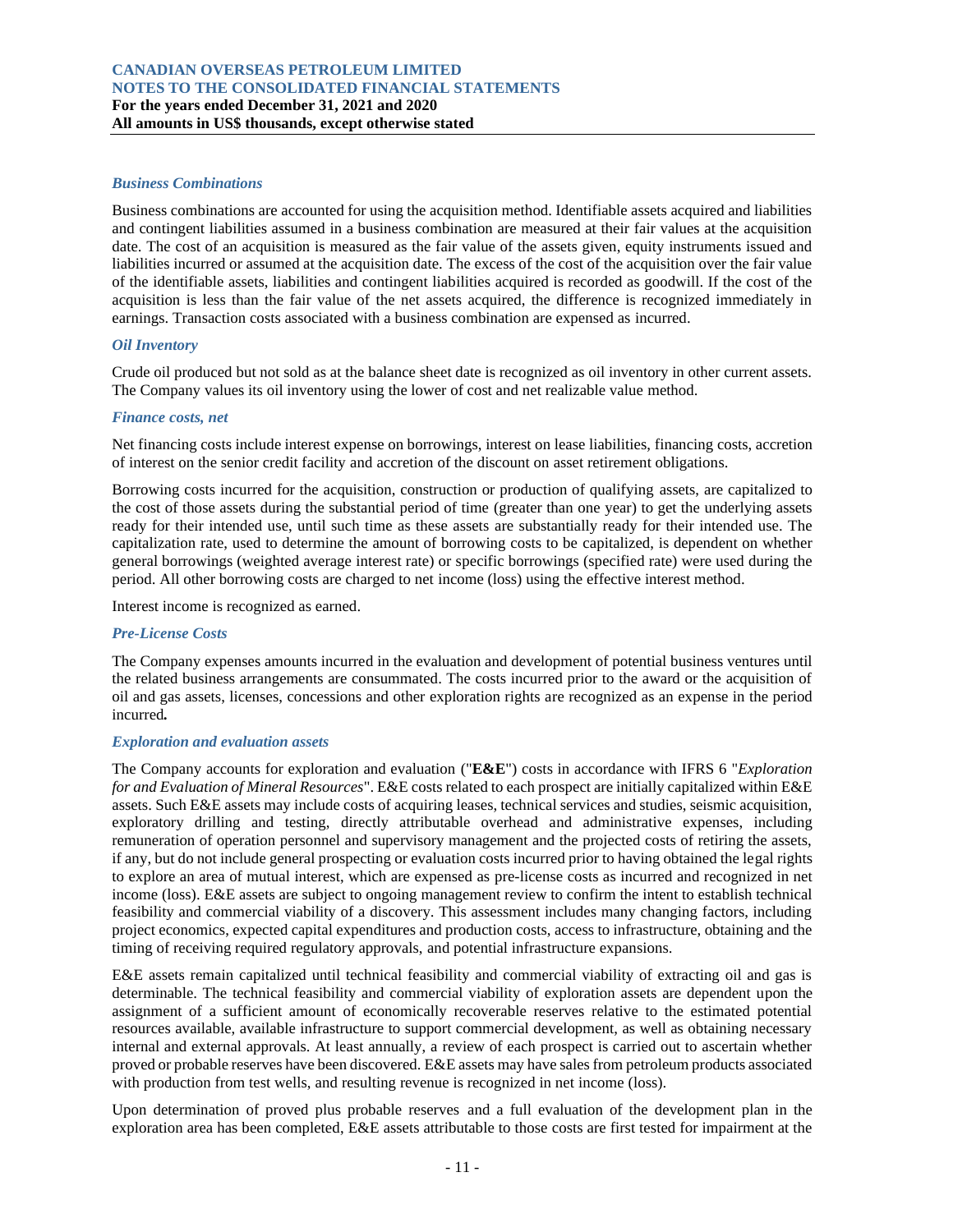cash-generating unit ("**CGU**") level, and then reclassified from E&E assets to property and equipment. E&E costs related to prospects for which no proved or probable reserves exist, and lease expiries, are expensed. If a decision is made by management not to continue an E&E project, the E&E asset is derecognized, and all associated costs are charged to net income (loss).

E&E assets are not subject to depreciation and depletion.

#### *Property and equipment*

Property and equipment ("**P&E**") assets consists of developed and producing ("**D&P**") assets, administrative assets, equipment inventory and other assets.

D&P assets are measured at cost less accumulated depletion, depreciation, amortization and impairment. D&P Assets are grouped into CGUs for impairment testing.

Expenditures for the construction, installation or completion of infrastructure facilities such as processing facilities, pipelines and the drilling of development wells, including unsuccessful development or delineation wells, are capitalized within D&P assets, as long as the facts and circumstances indicate that it is technically feasible and economically viable to extract identified reserves.

#### *(i) Initial costs*

The initial cost of an asset is comprised of the purchase price or construction cost, any costs directly attributable to bringing the asset into operation, the initial estimate of asset retirement obligations, and capitalized borrowing costs for qualifying assets. The purchase price or constructed cost is the aggregate amount paid and the fair value of any other consideration given to acquire the asset.

Capitalized oil and gas interests represent costs incurred to develop proved or probable reserves, or to enhance production from such reserves that extends their useful lives, and are accumulated on a field or geotechnical basis, unless such expenses are deemed operational in nature and are expensed as incurred.

Other items of P&E assets are carried at cost less accumulated depreciation and net of accumulated impairment.

#### (ii) *Subsequent costs*

Costs incurred subsequent to the determination of technical feasibility and commercial viability are included in the asset's carrying amount or recognized as a separate asset, as appropriate, only when it is probable that future economic benefits associated with the item will flow to the Company and the cost can be measured reliably. The carrying amount of a replaced asset is de-recognized when replaced, if material. The costs of day-to-day servicing are charged to net income (loss) during the period in which they are incurred.

## *(iii) Asset exchanges and disposals*

Exchanges of assets are measured at fair value unless the exchange transaction lacks commercial substance or the fair value of neither the asset received, nor the asset given up is reliably measurable. The cost of the acquired asset is measured at the fair value of the asset given up, unless the fair value of the asset received is more clearly evident. Where fair value is not used, the cost of the acquired asset is measured at the carrying value of the asset given up. The gain or loss on de-recognition of the asset given up is recognized in net income (loss).

Gains and losses on the disposal of P&E assets, including oil and gas interests, are determined by comparing the proceeds from disposal with the carrying value of the P&E assets.

#### *(iv) Depletion, depreciation and amortization*

The net carrying value of D&P assets is depleted by CGU using the units-of-production method based on the ratio of production to the related proved plus probable reserves, taking into account estimated future development costs necessary to bring those reserves into production. Future development costs are estimated taking into account the level of development required to bring any related non-producing or undeveloped reserves into production, which may include the costs of drilling and completing wells. These estimates are reviewed at least annually by independent reserve engineers in conjunction with their evaluation of the Company's proved and probable reserves. Changes in estimates used in prior periods, such as proved plus probable reserves, that affect the unit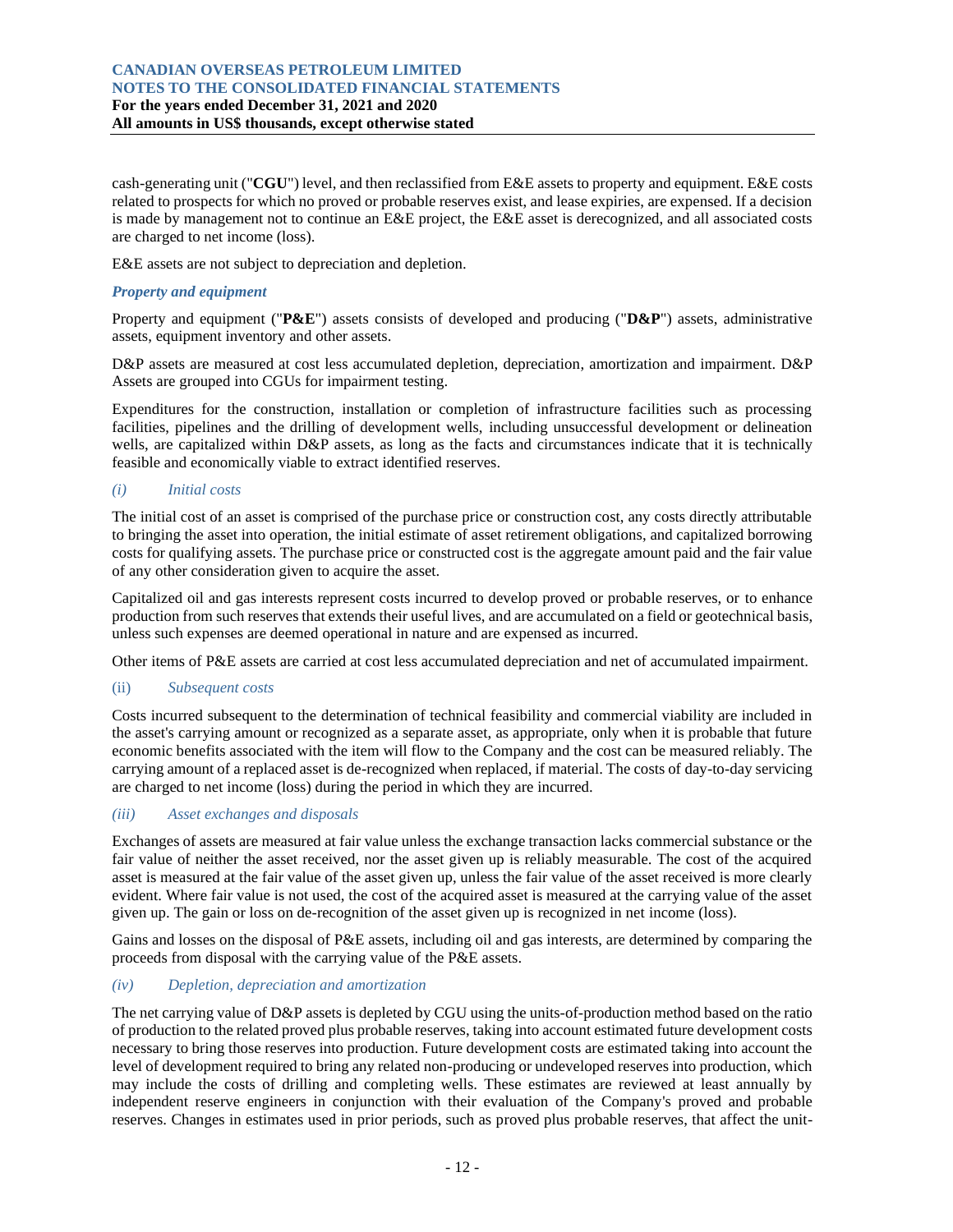of-production calculations are dealt with on a prospective basis. Major development projects are not depleted, depreciated or amortized until production commences. Proved plus probable reserves are determined by independent engineers in accordance with National Instrument 51-101 – *Standards of Disclosure for Oil and Gas Activities* ("**NI 51-101**") of the Canadian Securities Administrators.

For administrative and other assets, depreciation is recognized in net income (loss) on a straight-line basis over the estimated useful lives of each asset that range from 3 to 5 years. The depreciation methods, useful lives and residual values are reviewed at each reporting date.

#### *Impairment of non-financial assets*

#### *Property and equipment*

The Company's P&E assets are grouped into CGUs for the purpose of assessing impairment. A CGU is a grouping of assets that generate cash inflows independently of other assets held by the Company. CGUs are reviewed at each reporting date for indicators of potential impairment and, in the case of previously impaired CGUs, reversal of impairment. If such indicators exist, an impairment test is performed by comparing the CGU's carrying value to its recoverable amount, defined as the greater of a CGU's fair value less costs of disposal and its value in use. Any excess of carrying value over the recoverable amount is recognized in net income (loss) as an impairment charge. If there is an indicator that a previously recognized impairment charge may no longer exist or may have decreased, the recoverable amount of the relevant CGU is calculated and compared against the carrying amount. An impairment charge is reversed to the extent that the asset's recoverable amount does not exceed the carrying amount that would have been determined, net of accumulated depreciation, depletion and amortization, if no impairment charge had been recognized. A reversal of the impairment of P&E assets is recognized in net income (loss).

#### *Exploration and evaluation assets*

E&E assets are assessed for impairment at the CGU level and are reviewed at each reporting date for indicators of potential impairment, or in the case of previously impaired E&E assets, reversal of impairment. An impairment charge on E&E assets is recognized if the carrying value of the E&E assets exceeds the recoverable amount. Impairment of E&E assets is recognized in net income (loss) as an impairment charge. If there is an indicator that a previously recognized impairment charge may no longer exist or may have decreased, the recoverable amount of the relevant E&E asset is calculated and compared against the carrying amount. A reversal of impairment of E&E assets is recognized in net income (loss).

#### *Provisions*

The asset retirement obligation ("**ARO**") includes present obligations where the Company will be required to dismantle, decommission and perform site restoration activities. The ARO is measured at the present value of management's best estimate of expenditures required to settle the present obligation using a relevant risk-free rate at each reporting date. Subsequent to the initial measurement, the obligation is adjusted at the end of each period to reflect the passage of time and changes in the estimated future cash flows or discount rate underlying the obligation. The provision is accreted over time through charges to finance costs. Changes in the future cash flow estimates resulting from revisions to the estimated timing, amount of undiscounted cash flows or the discount rate are recognized as changes in the ARO and related asset. Actual costs incurred upon settlement of the ARO are charged against the provision to the extent the provision was established.

A provision is recorded for the estimated cost of site restoration and capitalized in the relevant asset category. The capitalized amount is depleted, depreciated and amortized on the units-of-production method based on proved plus probable reserves.

## *Offsetting of financial instruments*

Financial assets and financial liabilities are offset, and the net amount reported in the consolidated statement of financial position if there is a currently enforceable legal right to offset the recognized amounts and there is an intention to settle on a net basis, or to realize the assets and settle the liabilities simultaneously.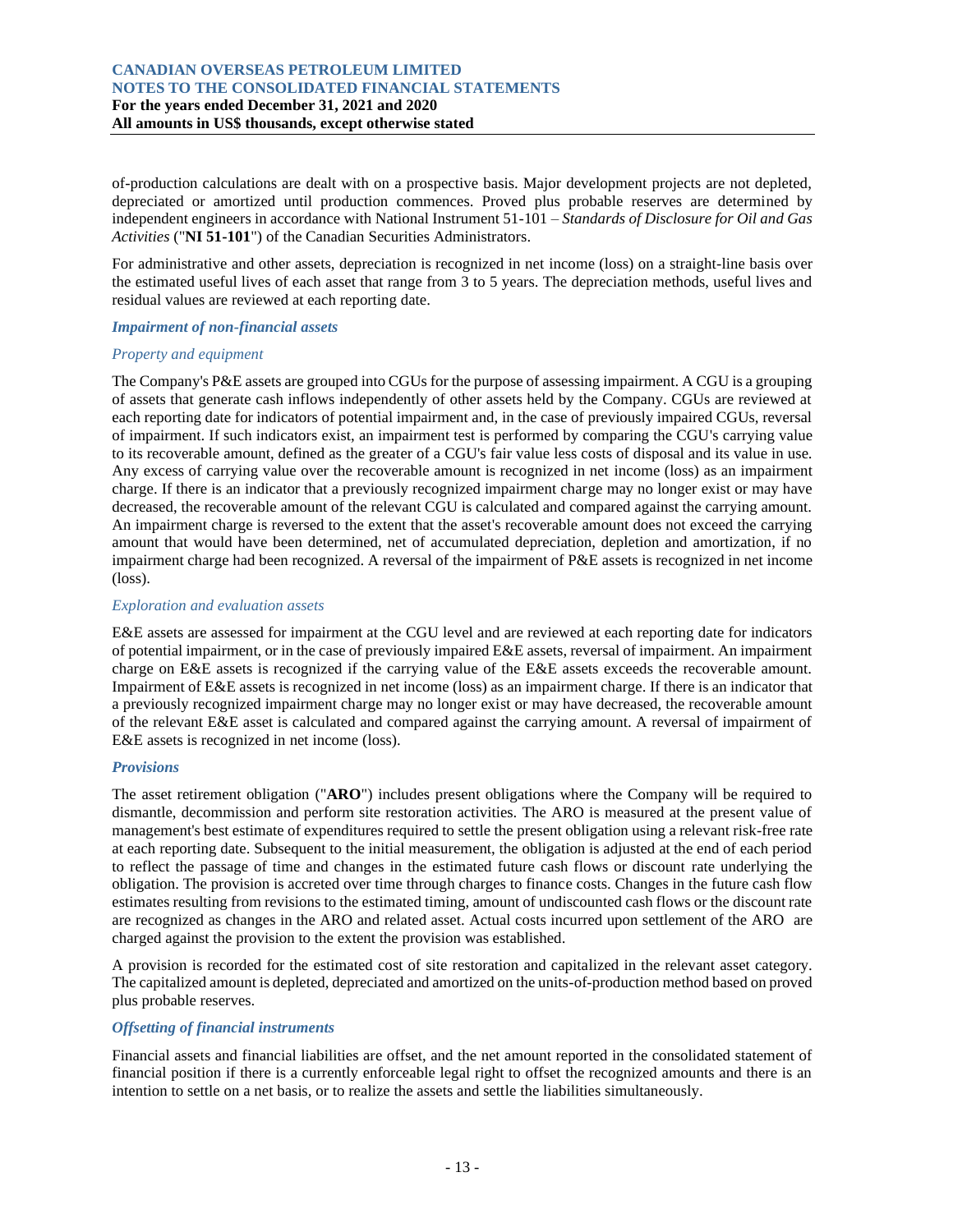#### *Derivative financial instruments*

The Company is exposed to commodity price risks resulting from fluctuations in commodity prices in the normal course of its business. The Company may use a variety of instruments to manage this risk and has elected to not apply hedge accounting. Therefore, the Company accounts for such instruments using the fair value method by initially recording an asset or liability and recognizing changes in the fair value of the instruments in net income (loss) as unrealized gains (losses) on risk management contracts. Fair values of financial instruments are based on quotes or valuations provided by independent third parties. Any realized gains or losses on risk management contracts are recognized in net income (loss) in the period they occur. The Company's risk management contracts have been assessed on the fair value hierarchy and are all considered Level 2 (see note 23). Commodity derivatives are carried as financial assets when the fair value is positive and as financial liabilities when the fair value is negative.

#### *Joint Arrangements*

Certain of the Company's activities are conducted through joint arrangements in which two or more parties have joint control. A joint arrangement is classified as either a joint operation or a joint venture, depending on the rights and obligations of the parties to the arrangement.

Joint operations arise when the Company has a direct ownership interest in jointly controlled assets and obligations for liabilities. The Financial Statements include the Company's proportionate share of the assets, liabilities, revenues, expenses, and cash flows of this type of arrangement.

Joint ventures arise when the Company has rights to the net assets of the arrangement. For these arrangements the Company uses the equity method of accounting and recognizes the initial and subsequent investments at cost, adjusted for the Company's share of the joint venture's income or loss, less dividends received thereafter. The transactions between the Company and the joint venture are assessed for recognition in accordance with IFRS.

Under the equity method, losses from the joint venture are applied against the carrying amount of the investment and any loans to the joint venture that are considered part of the net investment. When the Company's share of losses in a joint venture exceeds the Company's interest, the Company discontinues recognizing its share of future losses. The Company does not recognize further losses unless a legal or constructive obligation exists. If the joint venture subsequently reports profits, the entity resumes recognizing its share of those profits only after its share of the profits equals the share of losses not recognized. Revenue is only recorded when collection is reasonably assured.

Investments in joint ventures are tested for impairment whenever objective evidence indicates that the carrying amount of the investment many not be recoverable under the equity method of accounting. The impairment amount is measured as the difference between the carrying amount of the investment and the higher of its fair value less costs of disposal and its value in use. Impairment losses are reversed in subsequent periods if the amount of the loss decreases and the decrease can be related objectively to an event occurring after the impairment was recognized.

#### *Share-Based Compensation*

The Company issues equity-settled stock options to its employees, directors and consultants and follows the fair value method of accounting. A Black-Scholes option-pricing model is used to determine the fair value of the award at the time the options are granted. The related expense is charged to the consolidated statement of net income (loss) and comprehensive income (loss) with a corresponding increase in equity as contributed capital reserve over the vesting term. Consideration received on the exercise of an option is credited to share capital, along with the related share-based compensation previously recognized in the contributed capital reserve.

#### *Leases*

Leases are recognized as right-of-use ("**ROU**") assets and a corresponding lease liability at the date on which the leased asset is available for use by the Company. Assets and liabilities arising from a lease are initially measured on a present value basis. Lease liabilities include the net present value of fixed payments. The leases have been measured at the present value of the lease payments, discounted using the Company's incremental borrowing rates at the date on which the leased asset is available for use.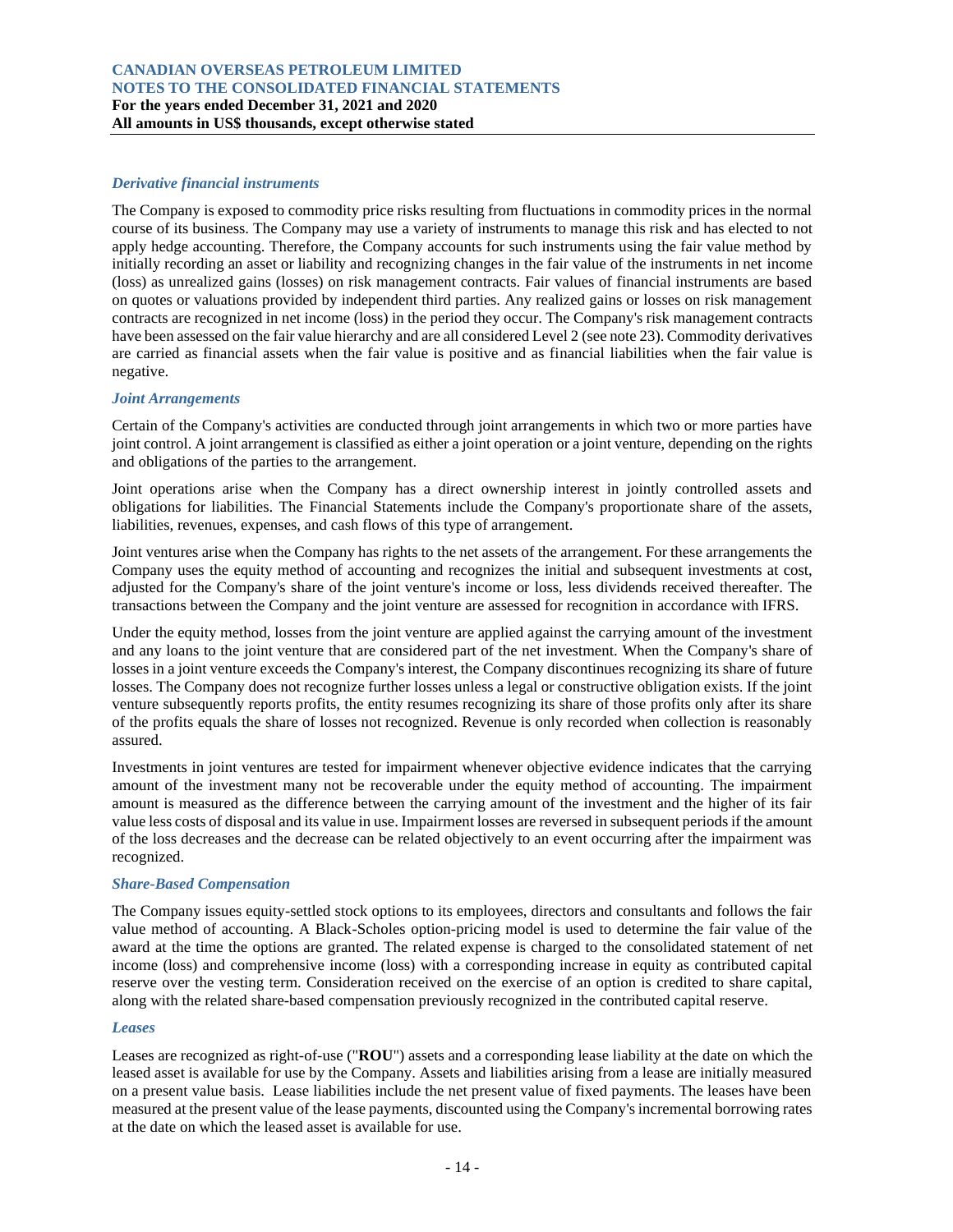#### *Per Share Data*

Basic net income (loss) per share is calculated using the weighted average number of shares outstanding during the year. The treasury stock method is used to calculate diluted earnings per share. This method assumes that only in-the-money stock options and warrants are exercised and that any proceeds would be used to purchase Common Shares at the average market price during the year.

## *Deferred Income Tax*

The Company uses the liability method of accounting for income taxes, whereby deferred income tax assets and liabilities are recognized based on temporary differences between the tax basis of assets and liabilities and their carrying amount in the Financial Statements, and for unused tax loss carry-forwards.

Deferred tax assets and liabilities are measured using tax rates that have been enacted or substantively enacted at the statement of financial position date.

Deferred income tax assets are recognized only to the extent it is probable that taxable profit will be available to utilize the associated tax deductions.

Deferred income tax assets and deferred income tax liabilities are offset, if a legally enforceable right exists to offset current tax assets against current income tax liabilities and the deferred income taxes relate to the same taxable entity and the same tax jurisdiction.

#### *Segment reporting*

Operating segments have been determined based on the nature of the Company's activities and the geographic locations in which the Company operates, and are consistent with the level of information regularly provided to and reviewed by the Company's chief decision makers.

#### *Significant accounting judgements and estimates*

#### *Critical judgements in applying accounting policies*

The following are critical judgements that have the most significant effect on the amounts recognized in the Financial Statements.

The determination of the CGUs is subject to management judgement. The recoverability of the Company's D&P and E&E assets are assessed at the CGU level. A CGU is the lowest level at which there are identifiable cash inflows that are largely independent of the cash inflows of other CGUs. The classification of assets into CGUs requires significant judgement and interpretation. Management considers factors such as integration among assets, shared infrastructure, common sales points, geographical proximity, petroleum type and how management makes decisions about the Company's operations.

Management applies judgement in assessing the existence of indicators of impairment or impairment reversal at a CGU level quarterly or when an indication of impairment exists based on various internal and external factors. The key estimates applied in determining an acceptable range of recoverable amounts normally includes information on future commodity prices, expected production volumes, quantity of reserves, future development and operating costs, discount rates, and income taxes.

E&E assets are initially capitalized with the intent to establish commercially viable reserves. E&E assets include undeveloped land and costs related to exploratory wells. The Company is required to make estimates and judgements about future events and circumstances regarding the future economic viability of extracting the underlying resources. Changes to project economics, resource quantities, expected production techniques, unsuccessful drilling, expired mineral leases, production costs and required capital expenditures are important factors when making this determination. To the extent a judgement is made that the underlying reserves are not viable, the E&E costs will be impaired and charged to net income (loss).

Inherent in the calculation of ARO are numerous assumptions and judgements including the ultimate settlement amounts, inflation factors, risk-free discount rates, timing of settlement and changes in the legal and regulatory environments. To the extent future revisions to these assumptions impact the measurement of the existing ARO, a corresponding adjustment is made to the D&P or E&E asset balance. The risk-free discount rate is based on the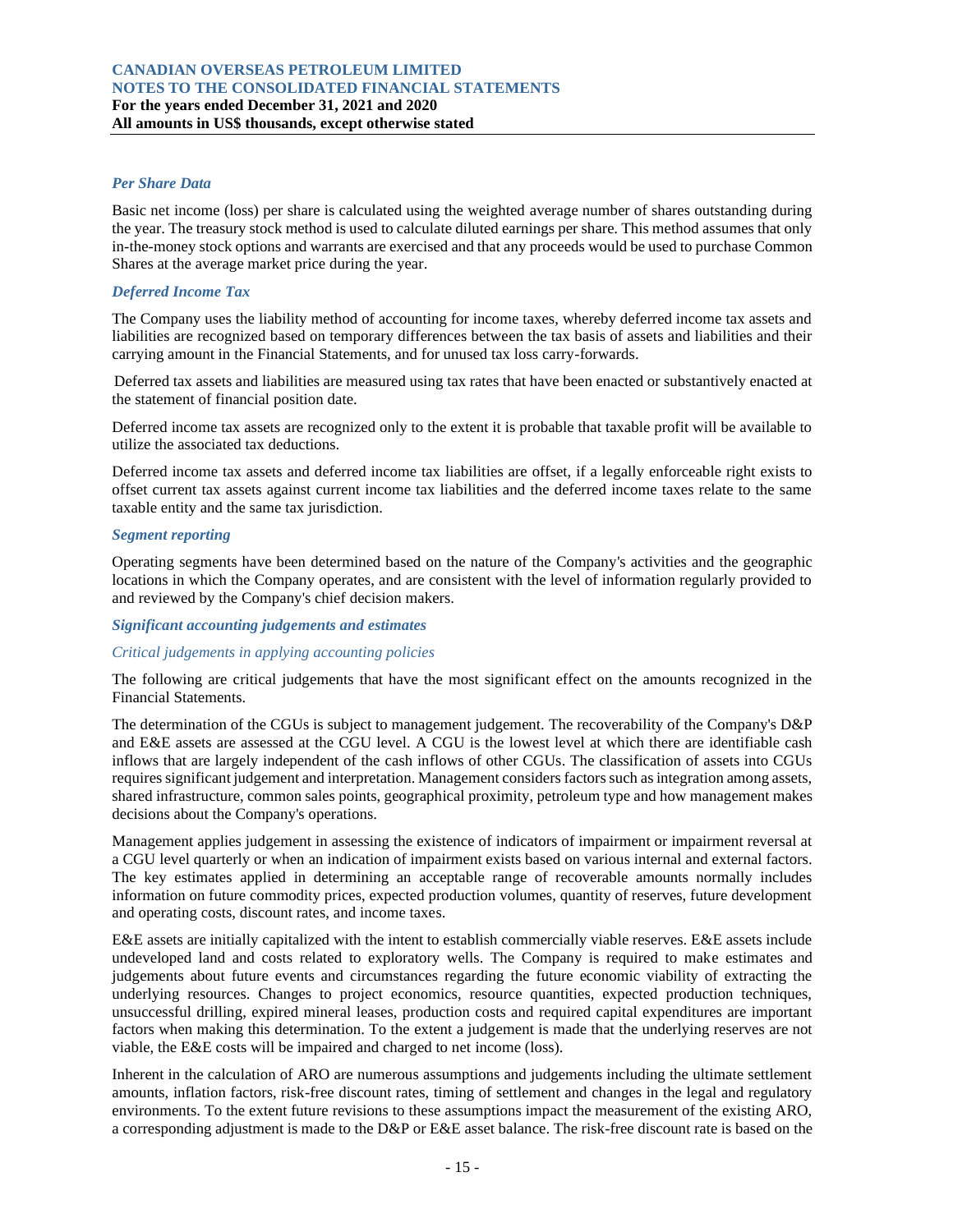long-term bond yield. The ARO carrying value and accretion expense from period-to-period may differ due to changes in laws and regulations, technology, the expected timing of expenditures, and market conditions affecting the discount rate applied.

#### *Key sources of estimation uncertainty*

The following are key estimates and the assumptions made by management affecting the measurement of balances and transactions in the Financial Statements.

In a business combination, management makes estimates of the fair value of assets acquired and liabilities assumed which includes assessing the value of oil and gas properties based upon an estimation of recoverable quantities of proved and probable reserves being acquired.

Share-based compensation expense, warrants and derivative liabilities involves the Company's estimation of fair value, calculated using assumptions regarding the expected life of the option or warrant, interest rates and volatility. By their nature, these estimates and assumptions are subject to uncertainty, and the actual fair value of options or warrants may differ at any time.

The Company's oil and natural gas reserves are evaluated and reported on by independent petroleum engineers and are determined in accordance with Canadian practices and specifically in accordance NI 51-101 and the Canadian Oil and Gas Evaluation Handbook. The estimation of reserves is a subjective process. Forecasts are based on engineering data, projected future rates of production, commodity prices and the timing of future expenditures, all of which are subject to numerous uncertainties and various interpretations. The Company expects that its estimates of reserves will change to reflect updated information. Reserve estimates can be revised upward or downward based on actual reservoir performance, the results from capital expenditure programs, revisions to previous estimates, new discoveries and acquisitions and dispositions during the year. By their nature, these estimates are subject to measurement uncertainty, and the impact on the Financial Statements from changes in such estimates in future periods could be material. Changes in reserve estimates can affect the impairment of assets, including the reversal of previously recorded impairments, the estimation of ARO, the economic feasibility of E&E assets and the amounts recognized for depletion of D&P assets.

If indicators of impairment exist, the carrying value of each CGU is compared to its recoverable amount which is defined as the higher of its fair value less cost of disposal ("**FVLCD**") or its value in use ("**VIU**"). The VIU is estimated as the present value of the future cash flows expected to arise from the continuing use of the CGU or an asset. The FVLCD is the amount that would be realized from the disposition of the asset or CGU in an arm's length transaction between knowledgeable and willing parties.

After application of the equity method, the net investment in the joint venture is assessed for impairment annually and when circumstances suggest that the carrying amount might exceed the recoverable amount. The Company assesses whether it is necessary to recognize any additional impairment loss with respect to its net investment in the joint venture or any other amount that does not constitute part of the net investment. These estimates include the market, economic, legal and political environment in which the joint venture operates, as well as changes in the joint venture's financial condition. Any reversal of impairment losses is recognized to the extent that the recoverable amount of the investment subsequently increases.

Incremental borrowing rates are based on judgements including the Company's own credit risk, economic environment, term, currency and risks specific to the underlying assets. The carrying balance of the right-of-use assets, lease liabilities, and the resulting depreciation and amortization and finance expenses may differ due to changes in the market conditions and lease term.

Provisions, commitments and contingent liabilities are estimated based on the terms of the related contracts and management's best knowledge at the time of issuing the Financial Statements. The actual results ultimately may differ from those estimates as future confirming events occur.

Allowance for expected credit loss ("**ECL**") is sensitive to changes in circumstances and of forecast economic conditions and may not be indicative of actual credit losses.

The fair value of derivative financial instruments is dependent upon forward commodity prices and the volatility of those prices.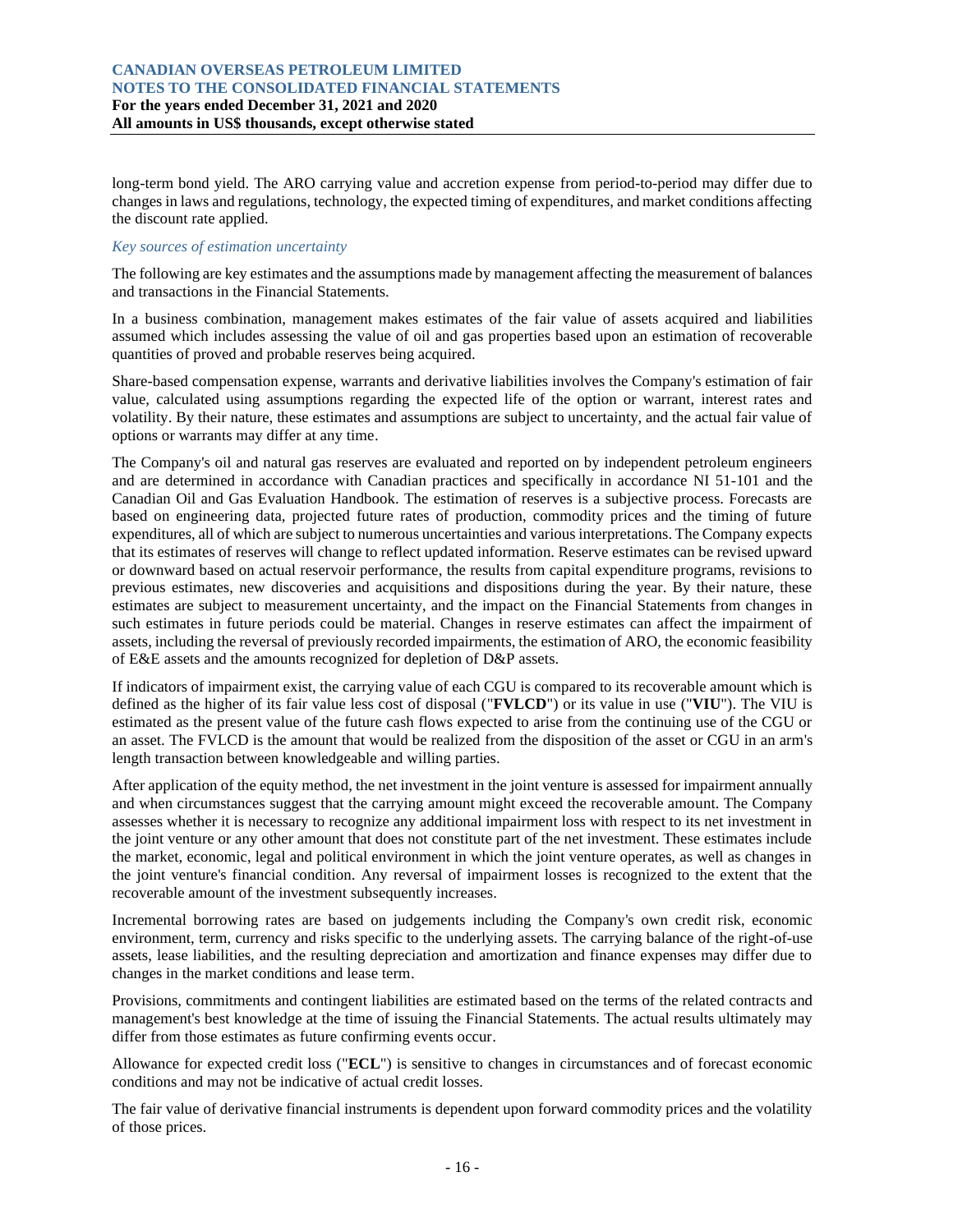The fair value assigned to the host contract of the senior credit facility and the embedded derivative and warrants associated with this debt are based on the Company's estimate, calculated using assumptions including forward interest curves. By nature, these estimates and assumptions are subject to uncertainty, and the actual fair value of the derivative liabilities may differ.

#### *New and amended accounting standards adopted*

#### *Interest Rate Benchmark Reform*

On January 1, 2021, the Company adopted Interest Rate Benchmark Reform ("**IBOR**") - Phase 2 issued by the IASB which required amendments to IFRS 9 "*Financial Instruments*", IAS 39 "*Financial Instruments: Recognition and Measurement*", IFRS 7 "*Financial Instruments: Disclosures*", and IFRS 16 "*Leases*". The IBOR Phase 2 Amendments primarily relate to the modification of financial instruments, allowing for a practical expedient for modifications required by the reform. The practical expedient for modifications is accounted for by updating the effective interest rate without modification of the financial instrument and is subject to satisfying all qualifying criteria. There was not a material impact to the Company's Financial Statements.

#### *Business Combinations*

On January 1, 2021, the Company adopted the amendments to IFRS 3 "*Business Combinations*" that clarified the definition of a business and included an election to use a concentration test. The concentration test provides for a simplified assessment of an acquisition transaction that results in an asset acquisition if substantially all of the fair value of the gross assets is concentrated in a single identifiable asset or a group of similar identifiable assets. If an election to use the concentration test is not made, or the test failed, then the assessment focuses on the existence of a substantive process. An asset acquisition does not result in the recognition of goodwill, which can only be recognized as a result of acquiring a business. See note 5 for the business combination completed during the year ended December 31, 2021. The concentration test was not elected.

#### *Leases*

On January 1, 2021, the Company adopted the amendments to IFRS 16 "*Leases*" that provides relief to lessees from applying IFRS 16 to lease modification accounting for rent concessions received as a direct consequence of the COVID-19 pandemic. There was no material impact on the Company's Financial Statements.

#### **4. RECENT DEVELOPMENTS AND IMPACT ON ESTIMATION UNCERTAINTY**

#### *COVID-19 Pandemic*

On March 11, 2020, the World Health Organization declared a global pandemic following the emergence and rapid spread of a novel strain of the coronavirus (commonly known as "**COVID-19**"). The outbreak including the emergence of mutated strains and variants and subsequent measures intended to limit the pandemic contributed to significant declines and volatility in global financial markets. The pandemic negatively impacted global commercial activity, including the demand for oil and gas.

The full extent of the impact of COVID-19 on the Company's operations and future financial performance is currently unknown. It will depend on future developments that are uncertain and unpredictable, including the duration and spread of COVID-19, its continued impact on capital and financial markets on a macro-scale, any new information that may emerge concerning the severity of the virus and world-wide coverage and effectiveness of vaccinations. The Company is taking measures to mitigate the broader public health risks associated with COVID-19 for its business and employees, including ensuring employees self-isolate and/or work from home where possible, in line with the recommendations of relevant health authorities. However, due to the outbreak, there may be short-term impacts on the Company's supply chain and planned work programs. Similarly, government-imposed travel restrictions may impair the ability of certain of the Company's employees, advisers and contractors to deliver their services to the Company, conduct physical inspections, or undertake planned operations and to visit in country offices. In addition, the volatility and disruption of financial markets associated with the outbreak may adversely impact the Company's ability to obtain financing.

The COVID-19 outbreak presents uncertainty and risk with respect to the Company, its performance, and estimates and assumptions used by management in the preparation of its financial results. This situation may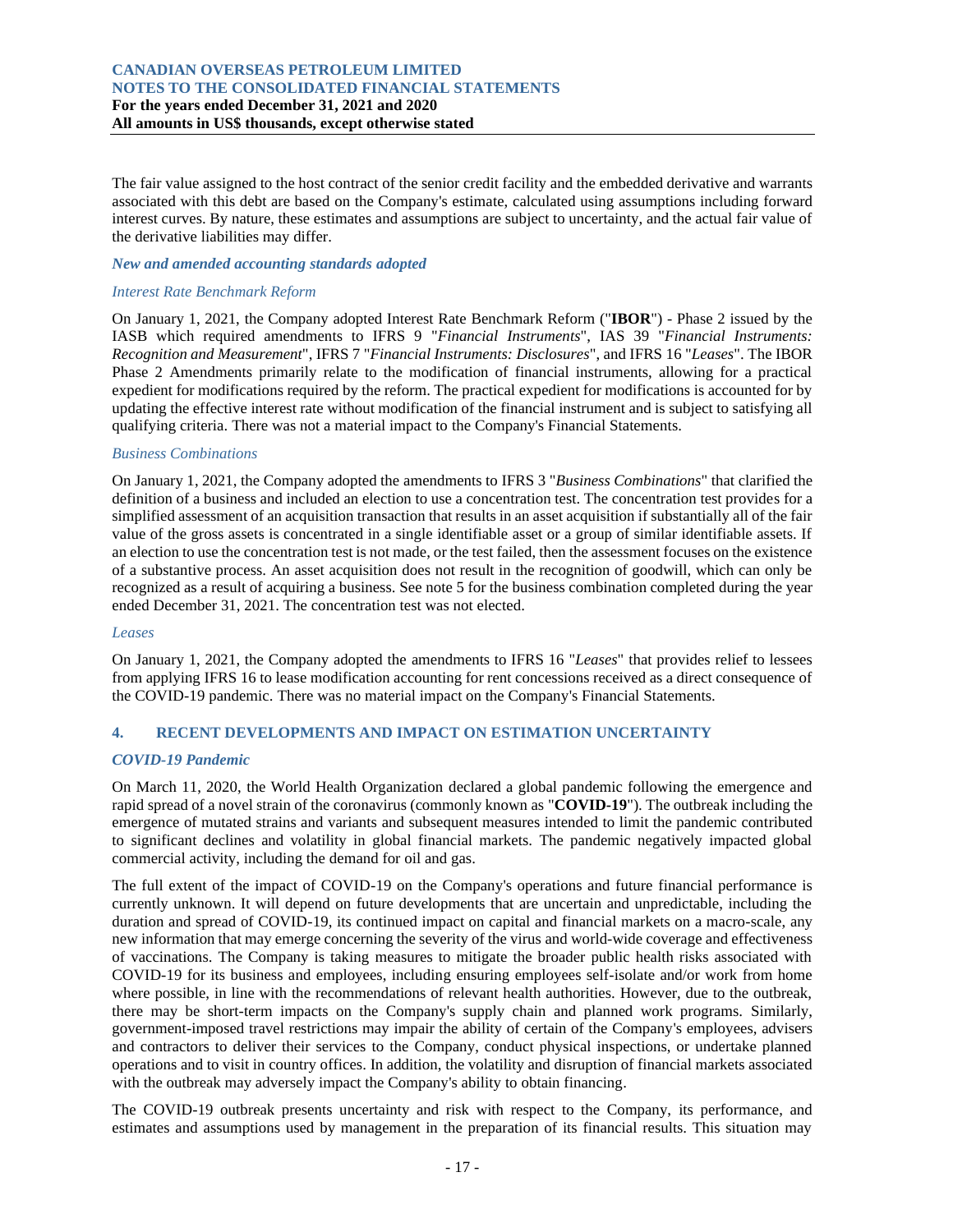continue for the time being and there can be no assurance that it will not cause a material adverse effect on the Company's planned operations and ability to raise sufficient financing.

#### *Russian/Ukrainian Conflict*

In February 2022, Russian military forces invaded Ukraine. In response, Ukrainian military personnel and civilians are actively resisting the invasion. Many countries throughout the world have provided aid to the Ukraine in the form of financial aid and in some cases military equipment and weapons to assist in their resistance to the Russian invasion. The North Atlantic Treaty Organization ("**NATO**") has also mobilized forces to NATO member countries that are close to the conflict as deterrence to further Russian aggression in the region. The outcome of the conflict is uncertain and is likely to have wide-ranging consequences on the peace and stability of the region and the world economy. In addition, certain countries including Canada and the United States, have imposed strict financial and trade sanctions against Russia, which may have far reaching effects on the global economy. As part of the sanctions package, the German government paused the certification process for the 1,200 km Nord Stream 2 natural gas pipeline that was built to carry natural gas from Russia to Germany. Russia is a major exporter of oil and natural gas. Disruption of supplies of oil and natural gas from Russia could cause a significant worldwide supply shortage of oil and natural gas and have a significant impact on worldwide prices of oil and natural gas. A lack of supply and high prices of oil and natural gas could have a significant adverse impact on the world economy. The long-term impacts of the conflict and the sanctions imposed on Russia remain uncertain.

#### **5. BUSINESS COMBINATION**

#### *(a) Summary of the acquisition*

On December 16, 2020, COPL announced that it had agreed to acquire 100% of the membership interests in Atomic Oil & Gas LLC ("**Atomic**") and 100% of the shares in Southwestern Production Corp. ("**SWP**") (entities collectively, the "**Atomic Group**") (together the "**Atomic Group Acquisition**") for aggregate consideration of \$54.0 million. The effective date of the transaction was December 1, 2020 as defined in the Stock and Membership Interest Purchase Agreement between the vendor and the Company (the "**Atomic SPA**"). The opportunity to undertake this acquisition became available to the Company as a result of the COVID-19 environment and the drop in oil prices during 2020. The Atomic Group Acquisition established COPL as an oil producing company with revenue generation and growth opportunities in the US.

On March 16, 2021 (the "**Closing**"), the Company closed the Atomic Group Acquisition. For accounting purposes, the acquisition date is March 16, 2021, when the Company assumed control. In accordance with the Atomic SPA, certain assets and corresponding liabilities were excluded from the acquisition.

The Atomic Group was a privately owned company with assets located in the Powder River Basin, Wyoming, US where it held operated interests in approximately 47,992 gross contiguous acres of leasehold interests. There are two oil production units within the lease block: the Barron Flats Shannon Miscible Flood Unit (58.0% working interest "**WI**") (the "**BFU**") and the Cole Creek Unit (66.7% WI) (the "**CCU**"), as well as one unitized exploration area, the Barron Flats Deep Federal Unit (55.6% WI) the (the "**BFDU**"**)**. Pipeco LLC ("**Pipeco**") is a whollyowned subsidiary of Atomic that holds a 100% interest in a gas pipeline and infrastructure that services the Barron Flats area. SWP is the operator of all above mentioned oil and gas assets.

The Atomic Group Acquisition was accounted for in accordance with IFRS 3, "*Business Combinations*" using the acquisition method whereby the identifiable assets and liabilities assumed are recognized and measured at their fair value at the date of the acquisition. The ARO associated with the acquired assets is subsequently remeasured at the end of the reporting period using a risk-free discount rate, with any changes recognized in the ARO and associated P&E balances on the consolidated statement of financial position (see note 16).

#### *(b) Purchase price allocation*

In accordance with the Atomic SPA, the \$54.0 million purchase price is comprised of \$50.0 million in cash and \$4.0 million settled through the issuance of Common Shares (collectively, the "**Atomic Purchase Price**"). On March 16, 2021, the Company issued 8,188,733 Common Shares post Share Consolidation to the vendor representing the fixed \$4.0 million of the purchase price consideration that was payable in Common Shares determined using the weighted average closing price of the Common Shares on the LSE in the five (5) business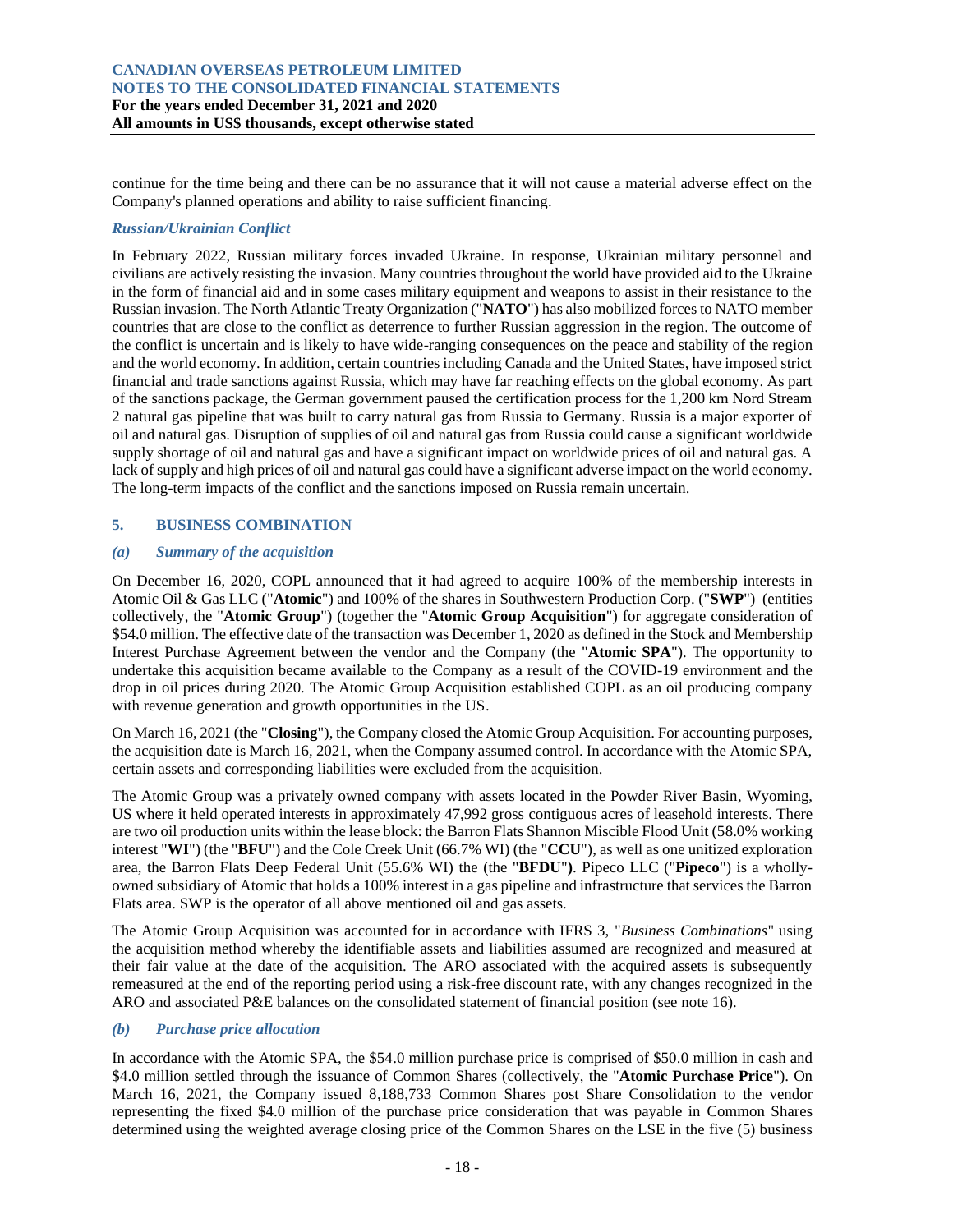days preceding the business day prior to the Closing as prescribed in the Atomic SPA. The Company financed the Atomic Purchase Price partially using the net proceeds from a non-brokered placing (see note 17g), and external debt of \$45.0 million (see note 14). Further to the Atomic SPA, the Company made a non-refundable deposit payment of \$1.0 million on December 15, 2020, which was due upon signing the Atomic SPA and a refundable deposit of \$4.0 million on December 31, 2020. Accordingly, \$5.0 million was recognized as a prepaid purchase price in the Company's consolidated statement of financial position as at December 31, 2020. Subsequent to December 31, 2020, the remaining \$4.0 million refundable deposit was paid. At Closing, the Company settled the Atomic Group's external debt of \$26.1 million, paid \$10.0 million in cash to the vendor, and withheld \$5.0 million of the Atomic Purchase Price pending the finalization of certain adjustments as agreed between the vendor and the Company. Subsequently, on April 14, 2021, the Company released \$5.0 million to the vendor.

The following purchase price allocation is based on management's best estimate of the fair value assigned to the assets acquired and the liabilities assumed. The increase in the cash portion of the Atomic Purchase Price to \$50.1 million resulted from the previous debt facility settled on the Closing being adjusted to include interest and additional financing cost of \$0.1 million incurred since December 31, 2020.

| US\$      |
|-----------|
|           |
| 50,079    |
| 4,000     |
| 54,079    |
|           |
| 9,160     |
| (11, 469) |
| 1,665     |
| 55,659    |
| 41        |
| (977)     |
| 54,079    |
|           |

#### **Goodwill (bargain purchase gain)** -

The assignment of fair value to the underlying net assets acquired is limited to the total consideration and does not result in recognition of either goodwill or a bargain purchase gain. Best estimates were determined based on available information at the time of preparation of these Financial Statements. The Company continued its review to determine the identification of intangible assets, assumption of liabilities, identification of contingent liabilities and working capital adjustments during the allowable measurement period, which shall not exceed one year from the Closing. Considering the nature of the assets acquired, the majority of the fair value is assigned to the petroleum assets.

The fair value assigned in the preliminary purchase price allocation to accounts receivable was \$1.5 million, including joint interest receivables from partners of \$1.1 million and revenue receivables of \$0.4 million. These receivables do not have a significant financing component, as these balances are usually collected within 60 days. As at March 16, 2021, the gross contractual amounts were deemed equal to the fair value assigned and based on management's best estimate the cash flows associated with these receivables were deemed collectible.

Atomic and Pipeco were treated as limited liability companies, and SWP as an S corporation, which are all treated as partnerships for US federal, state, and local income tax purposes. Accordingly, members and owners are taxed on their allocable share of taxable income or loss in accordance with the operating agreement. Beginning January 1, 2018, new rules applied to Internal Revenue Service ("**IRS**") audits of partnerships. Under these rules, adjustments resulting from an IRS audit may be assessed at the partnership level on behalf of its members. Accordingly, no income taxes were payable by these entities. No deferred tax implications were recognized in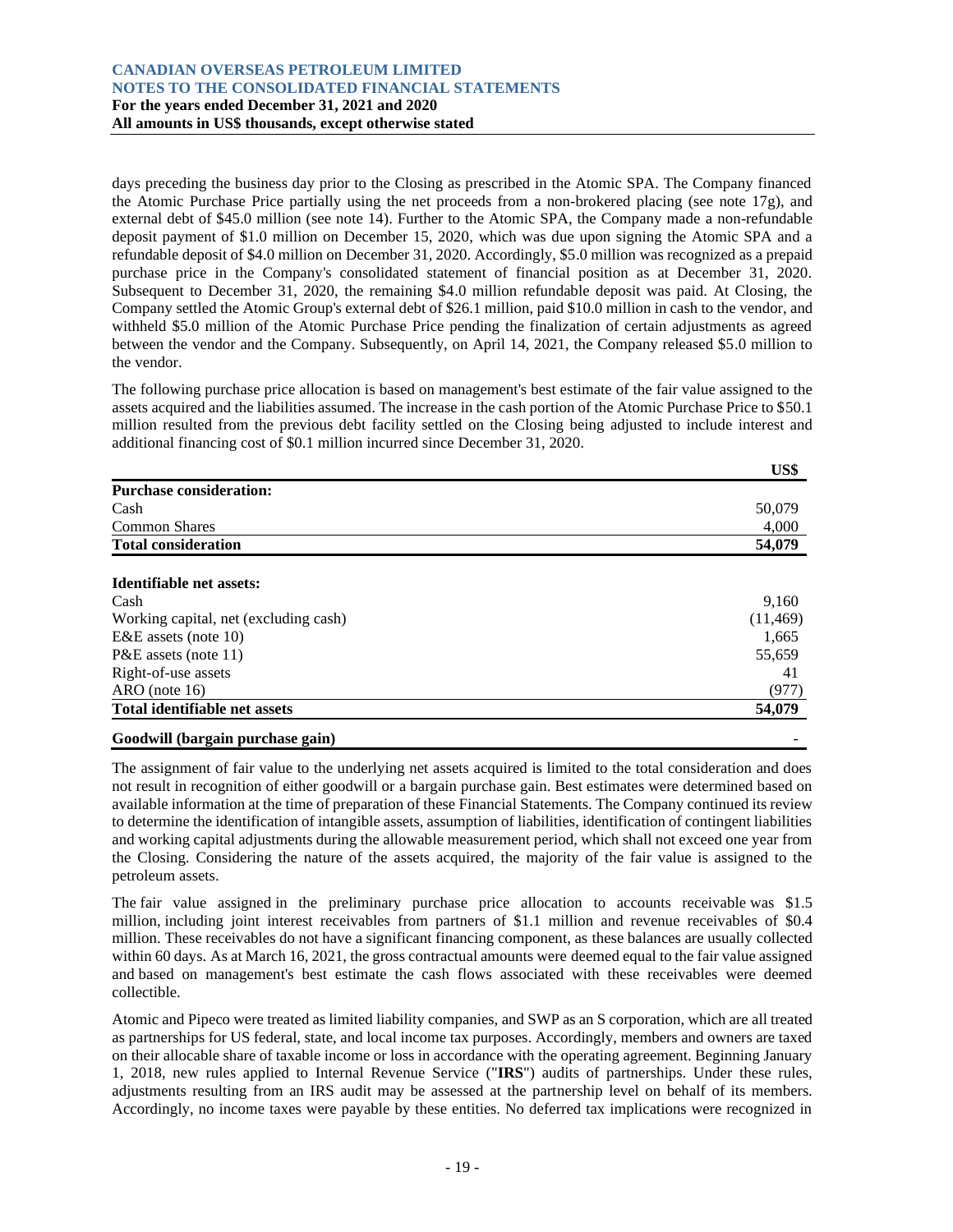the preliminary purchase price allocation as for tax purposes the Atomic Group Acquisition is deemed to be an asset acquisition, as a Section 338 (h)(10) election of the Internal Revenue Code was filed with the IRS.

#### *(c) Acquisition costs*

Acquisition costs directly attributable to the Atomic Group Acquisition are expensed as incurred. In aggregate, the Company incurred \$2.6 million in acquisition costs of which approximately \$0.4 million was recognized prior to January 1, 2021 and \$2.2 million during the year ended December 31, 2021. These acquisition costs exclude share issuance costs that are netted against share capital in the consolidated statement of financial position.

## *(d) Revenue and operating income*

Results of the Atomic Group Acquisition are included in the Financial Statements as at December 31, 2021 and for the period from the Closing to December 31, 2021. Had the acquisition closed on January 1, 2021, estimated revenues would have been \$17.2 million and petroleum sales, net of royalties less production taxes and operating expenses would have been \$9.0 million for the twelve months ended December 31, 2021.

#### **6. CASH AND CASH EQUIVALENTS**

|                          | December 31, | December 31, |
|--------------------------|--------------|--------------|
|                          | 2021         | 2020         |
| Cash                     | 6,389        | 1,381        |
| Escrow accounts          | 1,397        |              |
| Credit card deposits     | 55           | 20           |
| Balance, end of the year | 7.841        | .401         |

Cash balances earn interest, whenever possible, at floating rates based on daily bank deposit rates.

Escrow amounts of \$1.4 million as at December 31, 2021 relate to cash held in escrow accounts with respect to a portion of production taxes and some royalty payments due, pursuant to US legal requirements.

The fair value of cash and cash equivalents was \$7.8 million as at December 31, 2021 (December 31, 2020 - \$1.4 million). The Company deposits its cash with reputable Canadian, US and Bermudian banks. The Company did not have any overdraft facilities in place as at December 31, 2021 and December 31, 2020.

#### **7. INVESTMENT IN JOINT VENTURE**

The Company currently holds a 50% interest in a jointly controlled entity, Shoreline Canoverseas Petroleum Development Corporation Limited ("**ShoreCan**"), focusing on the acquisition of upstream oil and gas exploration, development and producing assets in sub-Saharan Africa. The determination of ShoreCan as a joint venture was based on ShoreCan's structure through a separate legal entity whereby neither the legal form nor the contractual arrangement give the owners rights to the assets and obligations for the liabilities within the normal course of business, nor does it give the rights to the economic benefits of the assets or responsibility for settling liabilities associated with the arrangement.

On September 13, 2016, COPL announced that ShoreCan had completed the acquisition of 80% of the share capital of Essar Exploration and Production Limited (Nigeria) ("**Essar Nigeria**"). Essar Nigeria's sole asset is a 100% interest and operatorship of an oil prospecting license, located about 50 km offshore in the central area of the Niger Delta. ShoreCan committed to invest up to a maximum of \$80.0 million into Essar Nigeria in the form of an interest-free shareholder loan.

On August 4, 2020, COPL announced that ShoreCan had executed definitive agreements with Essar Exploration and Production Limited, Mauritius ("**Essar Mauritius**"), the company that owns 20% of Essar Nigeria shares to enter into agreements with each other concerning, among other things, their respective obligations under the Essar Nigeria shareholders agreement. ShoreCan and Essar Mauritius have agreed to extend the completion date of the definitive agreements on various occasions, most recently to December 31, 2021.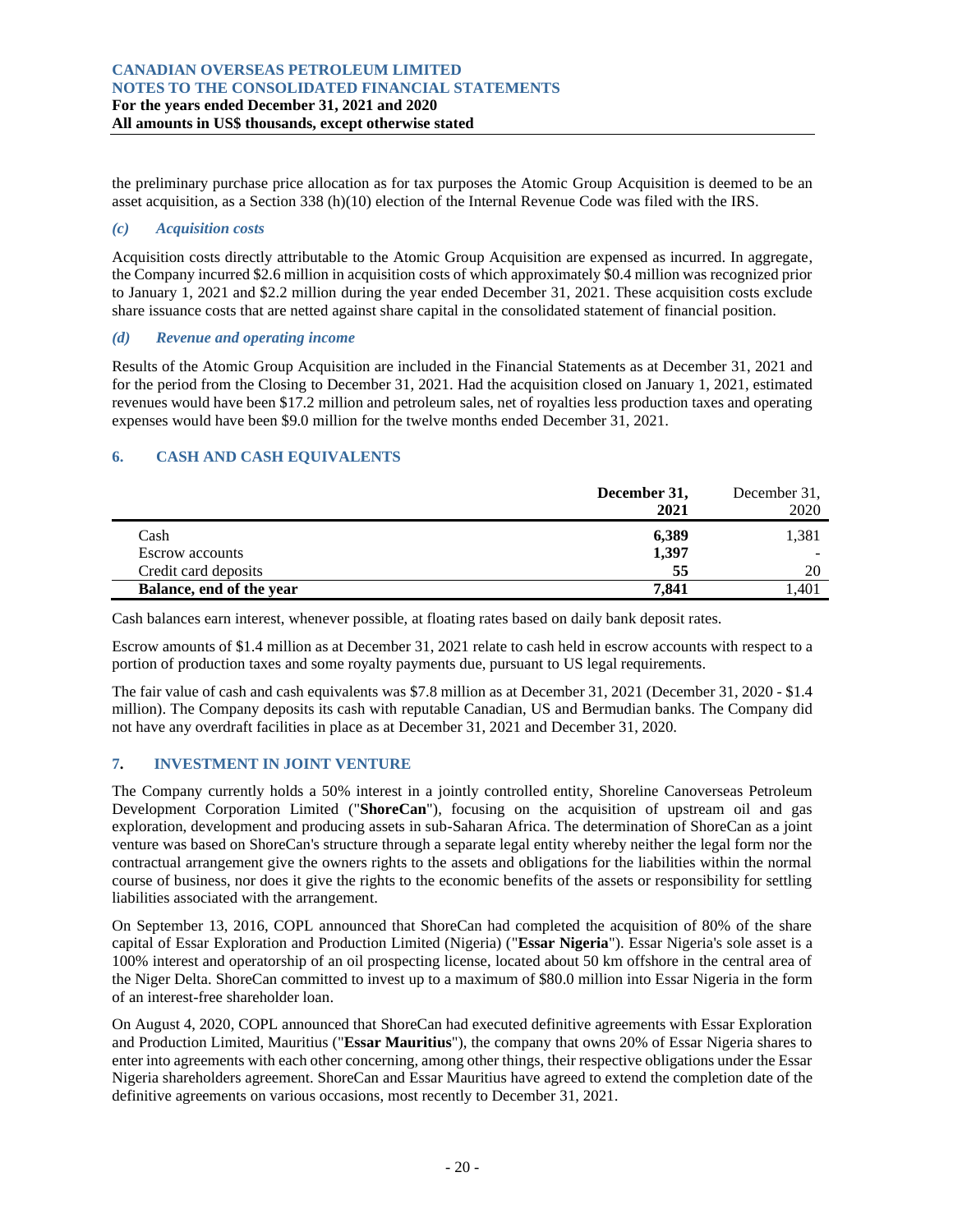The agreements between ShoreCan and Essar Mauritius can be summarized as follows:

- An agreement which settles the claim filed by Essar Mauritius against ShoreCan in the High Court of Justice of England and Wales where each party has agreed to bear their own costs and end the legal proceedings;
- A share transfer agreement in which ShoreCan will return 70% of the shares in Essar Nigeria to Essar Mauritius;
- An amended shareholders agreement, the highlights of which include:
	- Essar Mauritius to carry ShoreCan for a 10% carried interest (capped at US\$5.0 million net) on all costs relating to the drilling of the first well to be drilled under the terms of the license;
	- ShoreCan to have an option to increase its shareholding in Essar Nigeria from 10% to 30% by paying 20% of historic expenditures of Essar Nigeria at cost through the drilling of the first well with the option being exercisable within 90 days from the completion of the first well; and
	- The Essar Nigeria board of directors and management team to be restructured commensurate with its amended share structure to reflect the increased shareholding of Essar Mauritius.
- A loan agreement with Essar Nigeria whereby Essar Nigeria recognizes historic expenditures by ShoreCan on behalf of Essar Nigeria as a shareholder loan thus allowing ShoreCan to recover these expenditures from future production revenue.

From time to time the Company or its joint venture partner pay for ShoreCan's general and administrative expenses on behalf of the other partner. As at December 31, 2021, the Company had a receivable from its joint venture partner in respect of ShoreCan expenses of \$0.4 million paid by the Company on the behalf of its joint venture partner. Since December 31, 2020, the Company has recognized a full allowance for the accounts receivable from its joint venture partner. Accordingly, an expected credit loss of \$1,000 was recognized in the Company's consolidated statement of net loss for the year ended December 31, 2021 (\$0.4 million for the year ended December 31, 2020).

During the year ended December 31, 2021, COPL and its subsidiaries charged ShoreCan management and technical services of \$0.6 million (2020 - \$0.9 million) and charged an interest expense of \$0.4 million (2020- \$0.5 million). As at December 31, 2021, the Company had non-current receivables of \$14.3 million due from ShoreCan under the terms of the funding agreement (December 31, 2020 - \$13.3 million). In accordance with the equity method of accounting for the ShoreCan joint venture the charges for management and technical services and interest expense were reversed from the Company's revenue and investment in joint venture.

For the year ended December 31, 2021, the Company's share of ShoreCan's losses exceeded the Company's Net Investment of \$1,000 for this period (\$146,000 for the year ended December 31, 2020). Accordingly, under the equity method, the Company recognized loss on investment in ShoreCan of \$1,000 for the year ended December 31, 2021 (\$146,000 for year ended December 31, 2020). As the Company's share of ShoreCan's net liabilities exceeds the Company's net interest in ShoreCan as at December 31, 2021, under the equity method, the Company discontinued recognizing its share of future losses and the carrying amount of the investment in the jointly controlled entity was \$NIL as at December 31, 2021 (\$NIL as at December 31, 2020).

As at the date of filing these Financial Statements, COPL has not provided any guarantee in respect of obligations, commitments and/or losses of either ShoreCan or Essar Nigeria.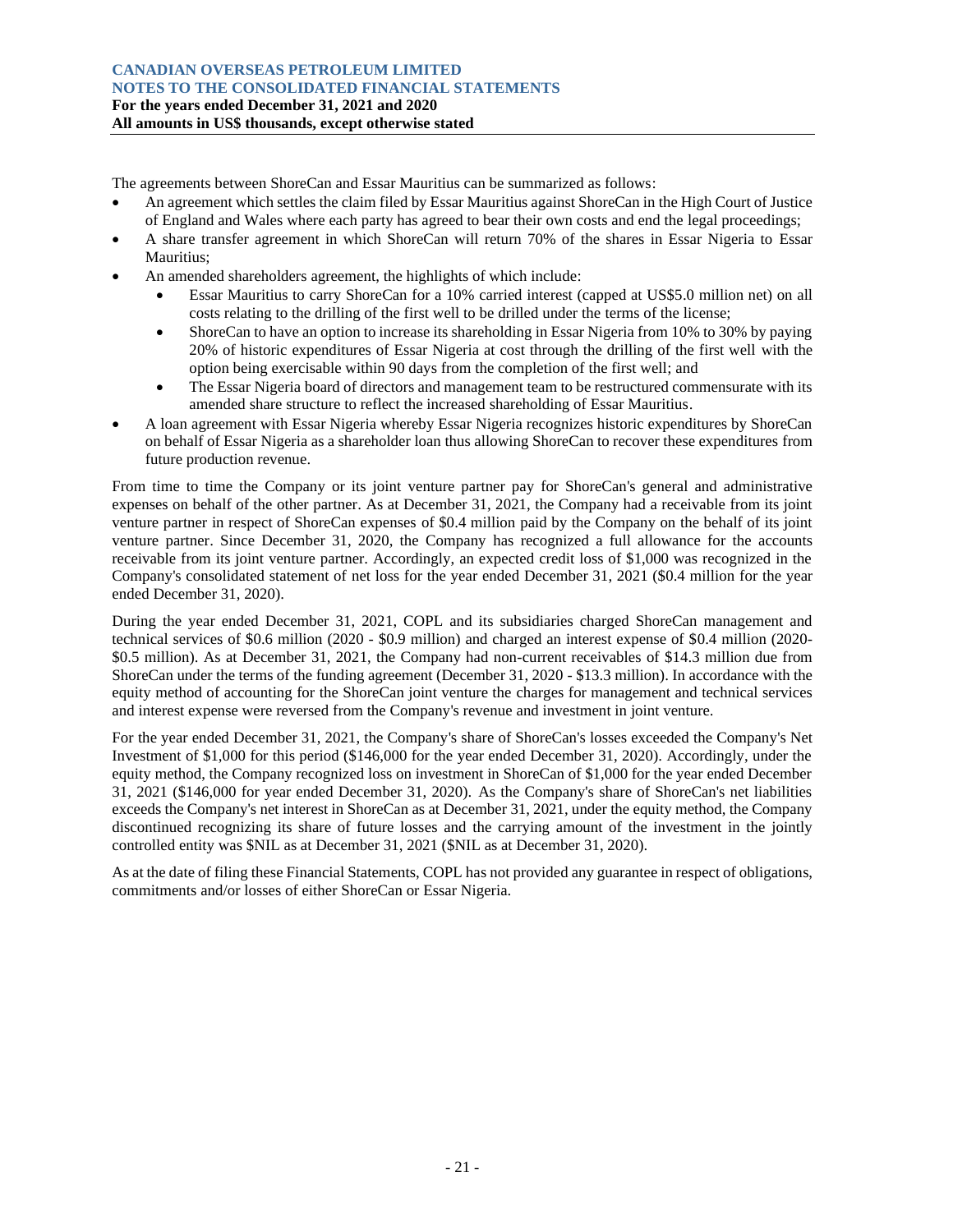# **NOTES TO THE CONSOLIDATED FINANCIAL STATEMENTS**

**For the years ended December 31, 2021 and 2020**

**All amounts in US\$ thousands, except otherwise stated**

## **8. ACCOUNTS RECEIVABLE**

|                                         | December 31, | December 31. |
|-----------------------------------------|--------------|--------------|
|                                         | 2021         | 2020         |
| Revenue receivable                      | 432          |              |
| Joint interest receivable               | 5,821        |              |
| Realized commodity contracts receivable | 49           |              |
| Share issuance receivable               | 500          |              |
| Other receivables                       | 73           | 40           |
| Balance, end of the year                | 6.875        | 40           |

The share issuance receivable of \$0.5 million represent a portion of proceeds from the December 2021 Brokered Placing (discussed in details in note 17k), that was transferred to the Company on January 12, 2022.

# **9. OTHER CURRENT ASSETS**

|                          | December 31,<br>2021 | December 31,<br>2020     |
|--------------------------|----------------------|--------------------------|
|                          |                      |                          |
| Prepaid expenses         | 579                  | 89                       |
| Oil inventory            | 82                   |                          |
| Short-term deposits      | 13                   | $\overline{\phantom{a}}$ |
| Balance, end of the year | 674                  | 89                       |

## **10. EXPLORATION AND EVALUATION ASSETS**

|                                | December 31,<br>2021 | December 31.<br>2020 |
|--------------------------------|----------------------|----------------------|
| Balance, beginning of the year | ۰                    | -                    |
| Acquisition (note 5)           | 1,665                |                      |
| <b>Additions</b>               | 3,285                | -                    |
| ARO                            | 222                  | -                    |
| Balance, end of the year       | 5.172                |                      |

E&E assets acquired of \$1.7 million relate to the undeveloped land acquired as part of the Atomic Group Acquisition (see note 5) that will require further exploration work and is pending a determination of proven or probable reserves.

E&E additions and ARO assets of \$3.5 million relate to a successful discovery well drilled and completed in 2021 in the BFDU unitized exploration area. As the discovery well has potentially opened a new oil field development project and will be a critical source of knowledge to evaluate and plan the operational approach for the future drill program, the costs of the discovery well remain in E&E assets as at December 31, 2021.

#### Impairment

There are no indicators of impairment as at December 31, 2021.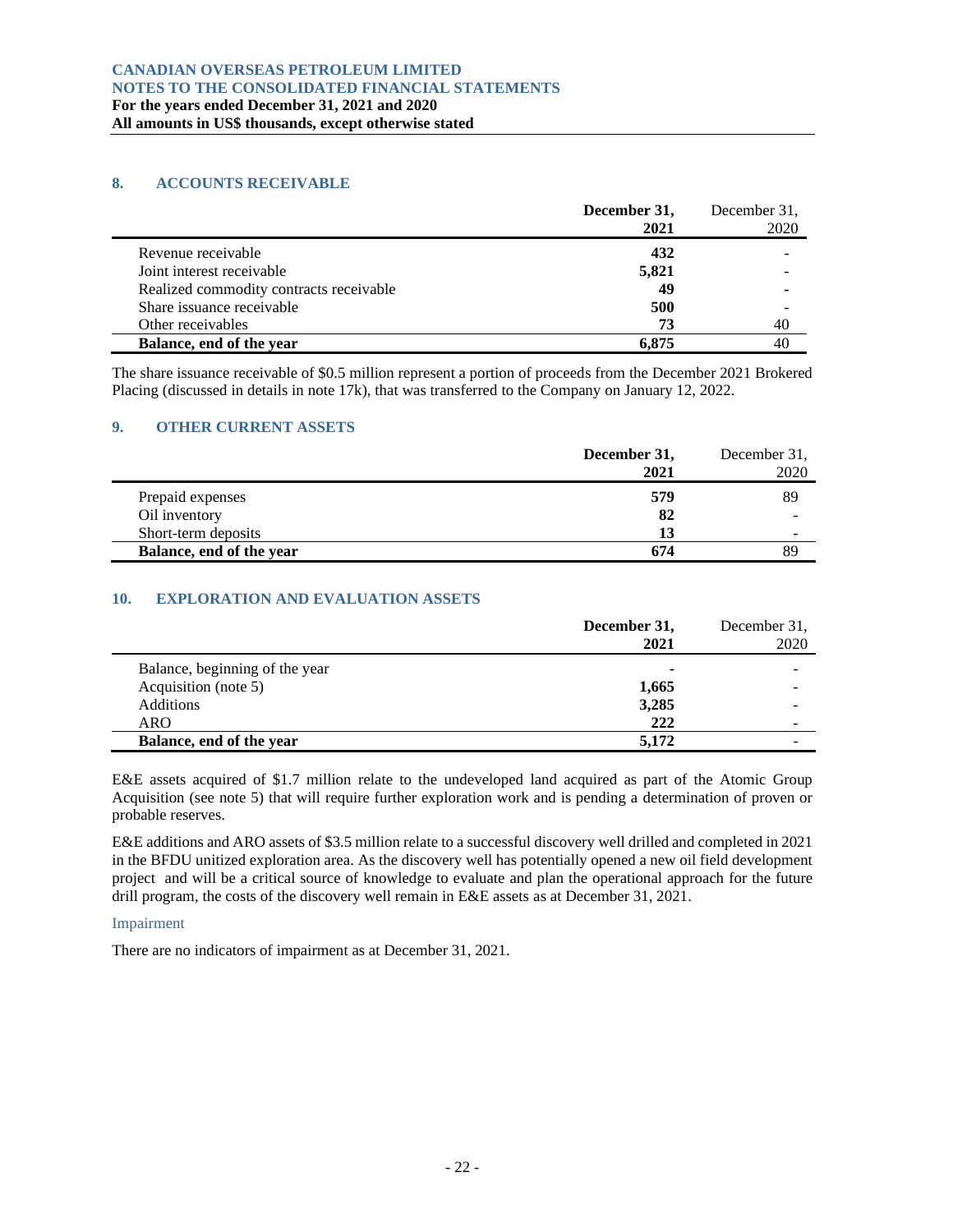# **CANADIAN OVERSEAS PETROLEUM LIMITED NOTES TO THE CONSOLIDATED FINANCIAL STATEMENTS For the years ended December 31, 2021 and 2020**

**All amounts in US\$ thousands, except otherwise stated**

## **11. PROPERTY AND EQUIPMENT**

|                                            | D&P           | <b>Administrative</b> |         |  |
|--------------------------------------------|---------------|-----------------------|---------|--|
|                                            | <b>Assets</b> | <b>Assets</b>         | Total   |  |
| Cost, beginning of the year                |               | 313                   | 313     |  |
| Acquisition (note 5)                       | 55,609        | 50                    | 55,659  |  |
| Additions                                  | 18,730        | 273                   | 19,003  |  |
| Disposals                                  |               | (2)                   | (2)     |  |
| Change in asset retirement obligation      | 6,863         |                       | 6,863   |  |
| Cost, end of the year                      | 81,202        | 634                   | 81,836  |  |
| Accumulated depletion, depreciation, and   |               |                       |         |  |
| amortization, beginning of the year        |               | (252)                 | (252)   |  |
| Depletion, depreciation and amortization   | (3,526)       | (54)                  | (3,580) |  |
| Disposals                                  |               | 2                     |         |  |
| Accumulated depletion, depreciation,       |               |                       |         |  |
| amortization, end of the year              | (3,526)       | (304)                 | (3,830) |  |
| Net carrying amount, beginning of the year |               | 61                    | 61      |  |
| Net carrying amount, end of the year       | 77.676        | 330                   | 78,006  |  |

D&P assets relate primarily to two oil producing units that were included in the Atomic Group Acquisition (see note 5) in Wyoming, US and a gas pipeline that services the BFU for the purpose of miscible flood injections. At December 31, 2021, estimated future development costs of \$272.4 million (December 31, 2020 – \$NIL) associated with the development of the Company's proved and probable reserves were added to the Company's net book value in the depletion and depreciation calculation.

#### Impairment

There are no indicators of impairment as at December 31, 2021.

## **12. ACCOUNTS PAYABLE AND ACCRUED LIABILITIES**

|                                        | December 31, | December 31. |
|----------------------------------------|--------------|--------------|
|                                        | 2021         | 2020         |
| Trade payables and accrued liabilities | 6,019        | 1,065        |
| Revenue related payable                | 3,313        |              |
| Production taxes payable               | 3,105        |              |
| Other                                  |              |              |
| Balance, end of the year               | 12.438       | .066         |

#### **13. SHORT-TERM LOANS**

#### **(a)** *Paycheck Protection Program Note*

Further to the Atomic Group Acquisition, the Company assumed a loan entered into by SWP. On April 14, 2020, SWP had entered into an unsecured promissory note in the amount of \$0.3 million under the Paycheck Protection Program (the "**PPP Note**"). The Paycheck Protection Program was established under the Coronavirus Aid, Relief, and Economic Security Act (the "**CARES Act**") and is administered by the US Small Business Administration (the "**SBA**"). The annual interest rate on the PPP Note is 0.98%. Monthly principal and interest payments were deferred for a period of nine months after the date of the loan. If the loan is not forgiven, equal monthly payments of principal and interest commence one month after the deferral period and until the maturity on April 13, 2022.

Under the terms of the CARES Act, PPP Note recipients could apply for and be granted forgiveness for all or a portion of the loan granted under the PPP Note. Under terms of the CARES Act, these funds were to be used for payroll and utility payments.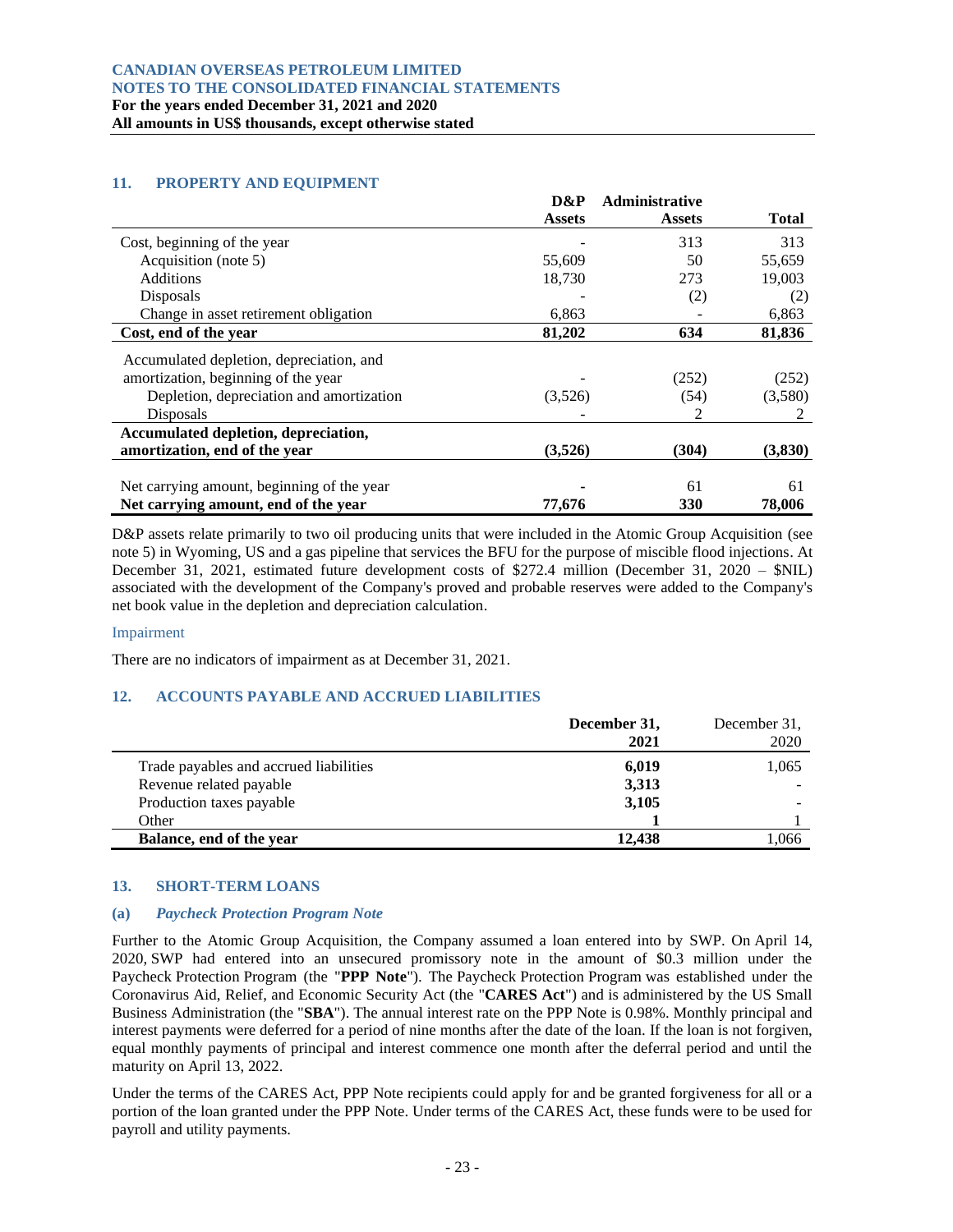On April 26, 2021 SWP applied for forgiveness of the PPP Note and on July 1, 2021 the SBA approved the application. Accordingly, the Company recognized a gain on extinguishment of this loan of \$0.3 million for the year ended December 31, 2021.

#### **(b)** *YARF Loan*

On June 15, 2020, the Company entered into a loan agreement with Yorkville Advisors II PN, Ltd ("**YA**") and Riverfort Global Opportunities PCC ("**RF**" and, together with YA, the "**YARF Lenders**" or "**YARF**") for an unsecured facility (the "**YARF Loan Agreement**") of £0.6 million (\$0.8 million) (the "**YARF Loan**"). Each drawdown was repayable in cash six months from its respective drawdown date.

The total balance of the YARF Loan of £0.5 million (\$0.7 million) outstanding as at December 31, 2020 was repaid in accordance with the YARF Loan Agreement, which was £0.1 million (\$0.2 million) on January 5, 2021 and £0.4 million (\$0.5 million) on February 5, 2021.

Further to the Loan Agreement, on July 2, 2020, the Company issued, as additional compensation to the YARF Lenders, a total of 1,000,000 Common Share purchase warrants (the "**YARF Warrants**") exercisable within 24 months, at an exercise price of £0.39 (\$0.49) per YARF Warrant. These YARF Warrants were still outstanding as at December 31, 2021.

The exercise price of the YARF Warrants is in British pound sterling ("**GBP**"), and the Company's functional currency is in US\$. As there is variability in these exchange rates, the YARF Warrants are classified as a derivative financial instrument and subsequently revalued on each balance sheet date. The fair value of YARF Warrants was estimated using a Black-Scholes option pricing model at \$91,000 as at December 31, 2020 and \$8,000 as at December 31, 2021.

Accordingly, the Company recognized a gain on the derivative liability of \$78,000 (December 31, 2020 - \$85,000) and a related foreign exchange gain of \$5,000 (December 31, 2020 – loss of \$15,000) in its statement of net loss.

The following assumptions were used for the Black-Scholes option pricing model to estimate the fair value of the YARF Warrants at the dates of valuation:

|                               | December 31,<br>2021 | December 31.<br>2020 |
|-------------------------------|----------------------|----------------------|
| Risk-free interest rate       | $0.17\%$             | $(0.18\%)$           |
| Weighted average life (years) | 0.50                 | 1.50                 |
| Expected volatility           | 90%                  | 90%                  |
| Expected dividend yield       |                      |                      |
| COPL's share price*           | \$0.22               | \$0.32               |

\*Closing price on the LSE, translated into US\$ as at the date of valuation.

## **14. SENIOR CREDIT FACILITY**

The Atomic Group Acquisition was funded in part with debt through a loan agreement dated March 16, 2021 between a US based global investment firm (the "**Lender**") and COPL America Inc. (the "**Borrower**" or "**COPL America**") a 100% owned subsidiary of the Company repayable within a four-year term (collectively, the "**Senior Credit Facility**" or the "**SCF**"). To fund the Atomic Group Acquisition, the Borrower drew an initial principal loan amount of \$45.0 million. The amount funded to COPL America of approximately \$43.2 million, net of financing and transaction costs was used to settle Atomic's previously outstanding external debt of \$26.1 million, a \$10.0 million payment to the vendor, \$5.0 million of the Atomic Purchase Price initially withheld and paid subsequent to Closing, and the remainder for funding ongoing US operations (see note 5).

The Senior Credit Facility agreement is subject to an interest rate at the London Interbank Offered Rate ("**LIBOR**"), with a floor of 2.0% plus 10.5% per annum with such interest to be paid monthly in arrears. From the first anniversary of the Senior Credit Facility the outstanding loan principal will be repaid monthly by COPL America's cash resources in excess of \$2.5 million, and COPL America may prepay amounts outstanding subject to prepayment premiums from the first anniversary of the loan. The Senior Credit Facility also includes mandatory prepayments of the outstanding principal amount for assets sales greater than \$0.15 million per transaction or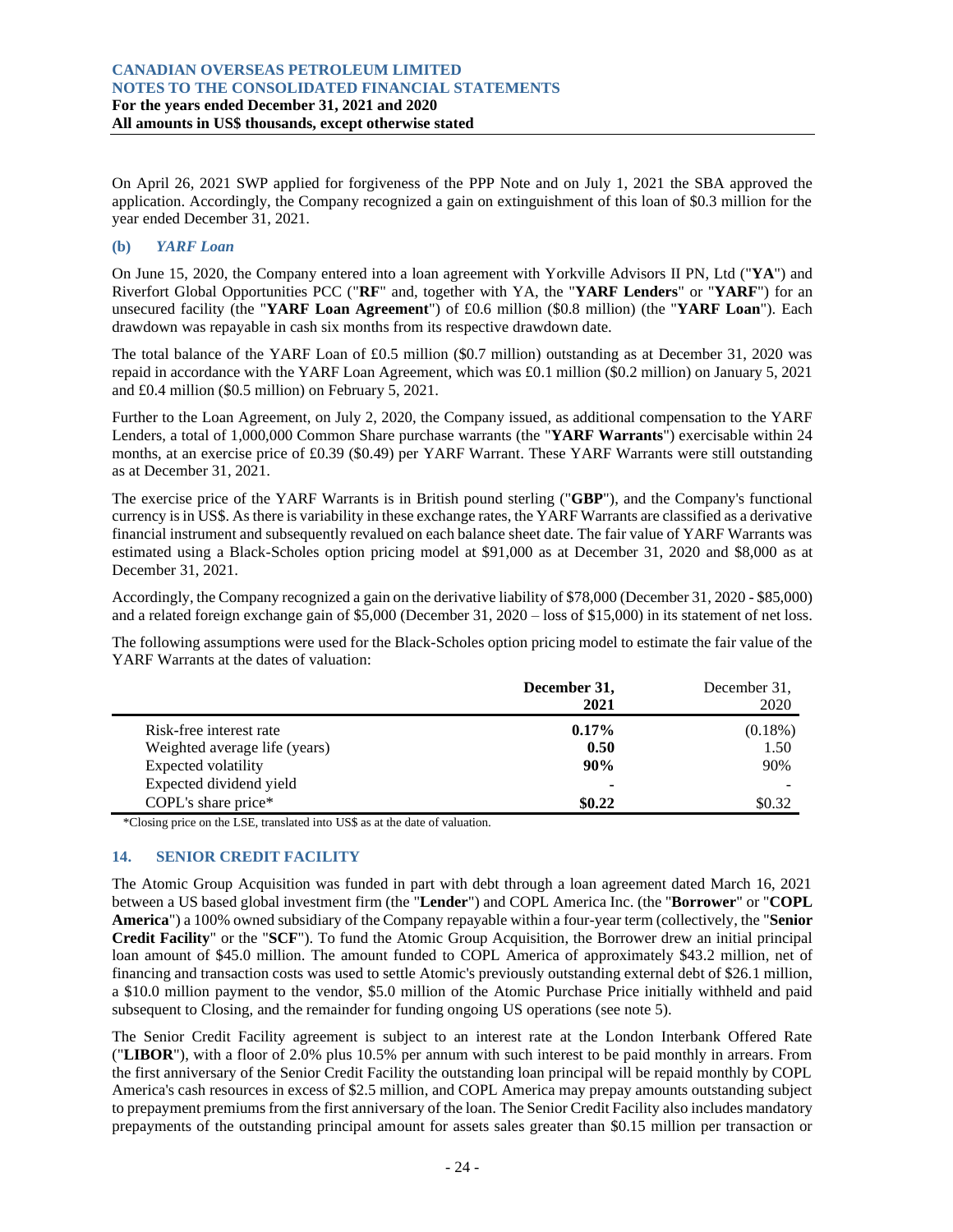\$0.25 million in aggregate over the term of the Senior Credit Facility, insurance proceeds greater than \$0.15 million, issuance of indebtedness, extraordinary receipts and equity issuances.

The Senior Credit Facility includes the following covenants: spending on capital expenditures subject to lender approval, and the maintenance of certain financial ratios for asset coverage (1.5:1.0), a leverage ratio (range of 2.5:1 and 3.0:1) and liquidity (45-day minimum average balance of unrestricted cash must be at least \$2.5 million). Financial ratio covenants are applicable for the periods commencing after the first anniversary of the SCF. The Senior Credit Facility did not require security or guarantees to be provided by the Company or its wider group outside of the US and all financial ratios are calculated with reference to only COPL America and its US subsidiaries.

The Senior Credit Facility has an accordion feature whereby the Borrower may draw upon up to a maximum of \$20.0 million for future development, at the sole discretion of the Lender. As at December 31, 2021, the accordion feature was undrawn.

Under a separate warrant agreement dated March 16, 2021, the Lender was granted five (5) warrants representing 5% of the Common Shares of COPL America for an exercise price of \$0.01 per warrant (the "**Lender Warrants**"). The Lender Warrants may be exercised, in whole or in part at any time and from time to time from and after March 16, 2021 until the later of: (i) the  $60<sup>th</sup>$  day following the date on which the Senior Credit Facility is paid in full and (ii) Match 16, 2025. Upon exercise, the Lender would be entitled to redeem such Lender Warrants for an amount equal to the greater of 5% of the Company's market capitalization or 5% of the net asset value of COPL America at such time. The Lender Warrants were issued as a requirement of the Lender for providing the Senior Credit Facility and are part of the cost of debt and factored into overall determination of the effective interest rate for the facility. As the Lender Warrants are a puttable financial instrument at the option of the Lender, the Company cannot avoid issuing cash or Common Shares to the Lender and they are classified as derivative liabilities recognized at fair value upon issuance and measured at each reporting period end with changes in fair value recognized in net income (loss).

The following table provides a summary of the Senior Credit Facility including associated derivative liabilities as at December 31, 2021:

|                                                      | <b>Senior</b><br><b>Credit</b><br><b>Facility</b> | <b>Derivative</b><br><b>Liabilities</b><br>(note 15) | <b>Total</b> |
|------------------------------------------------------|---------------------------------------------------|------------------------------------------------------|--------------|
| Principal amount                                     | 45,000                                            |                                                      | 45,000       |
| Lender's closing and legal costs (c)                 | (1,870)                                           |                                                      | (1,870)      |
| Borrower's closing and legal costs (c)               | (1,560)                                           |                                                      | (1,560)      |
| Initial valuation of Lender Warrants (a)             | (4,900)                                           | 4,900                                                |              |
| Initial valuation of LIBOR floor (b)                 | (2,252)                                           | 2,252                                                |              |
| Financing costs expensed upon initial valuation (c)  | 545                                               |                                                      | 545          |
| Lender Warrants revalued as at December 31, 2021 (a) |                                                   | (2,650)                                              | (2,650)      |
| LIBOR floor revaluation as at December 31, 2021 (b)  |                                                   | (937)                                                | (937)        |
| Accretion (note 19)                                  | 1,409                                             |                                                      | 1,409        |
| Balance, end of the year                             | 36,372                                            | 3.565                                                | 39.937       |

As at March 16, 2021, the fair value of the Senior Credit Facility of \$45.0 million was assigned as follows: \$35.0 million, net of financing costs of \$2.8 million to the SCF, \$4.9 million to the Lender Warrants and \$2.3 million to the LIBOR floor.

(a) As at March 16, 2021, the fair value assigned to the Lender Warrants of \$4.9 million was determined using 5% of COPL's market capitalization on a fully diluted basis, which was greater than 5% of the net asset value of COPL America. As at December 31, 2021, the Lender Warrants were revalued at \$2.3 million using 5% of COPL's market capitalization on a fully diluted basis. The resulting change in fair value of \$2.6 million was recognized in net income (loss) for the year ended December 31, 2021 (see note 20).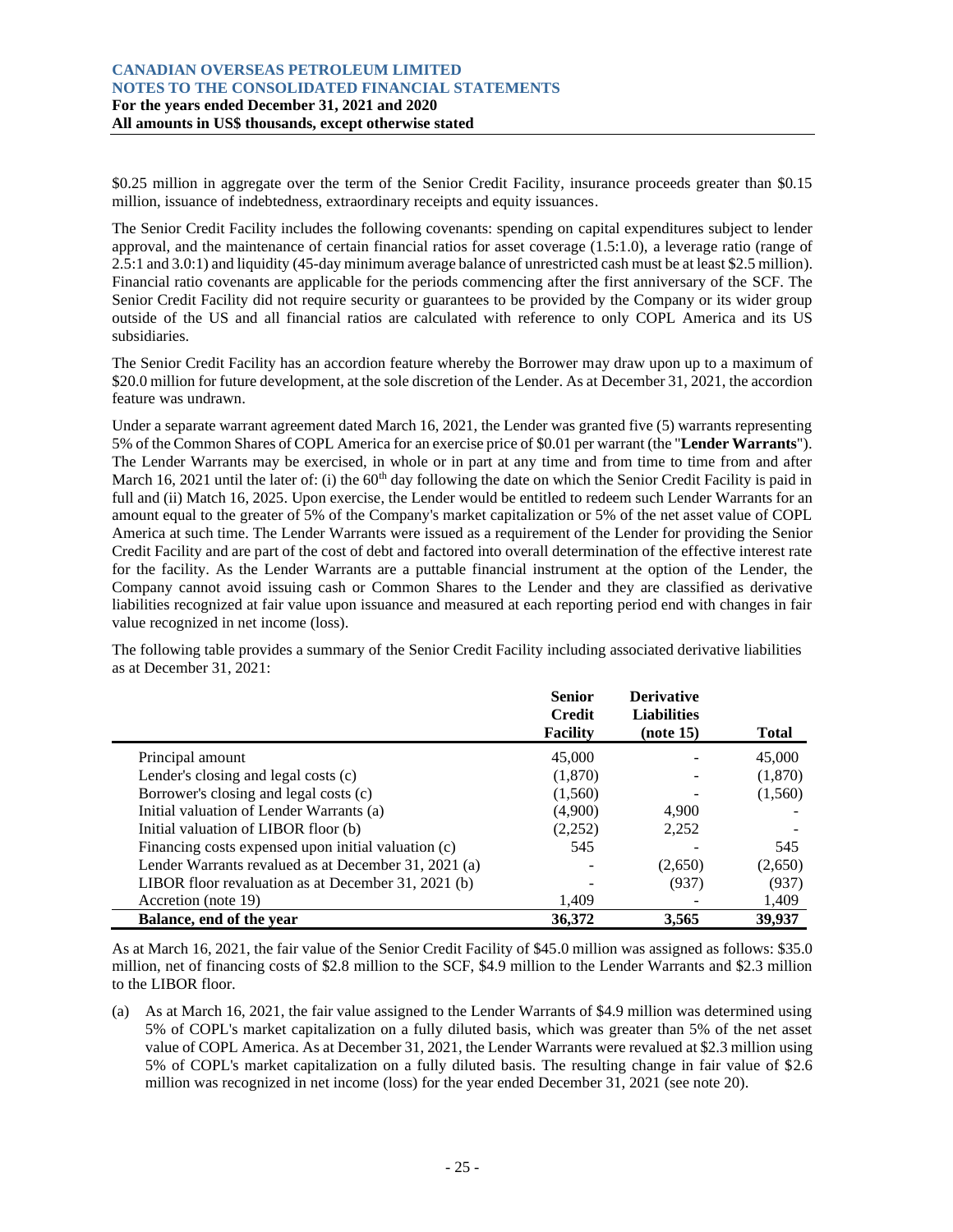- (b) The LIBOR floor was assessed to be an embedded derivative. As at March 16, 2021, the LIBOR floor was in-the-money, and the forward curve for 1-month LIBOR over the term of the SCF indicates that it will remain in the money for the duration of the Senior Credit Facility. Therefore, the LIBOR floor is not closely related to the host debt contract of \$45.0 million, and is recognized as a derivative liability that is revalued at each reporting period end with resulting changes in fair value recognized in net income (loss). As at December 31, 2021, the LIBOR floor was revalued at \$1.3 million and the resulting change in fair value of \$0.9 million was recognized in net income (loss) for the year ended December 31, 2021 (see note 20).
- (c) Aggregate financing costs associated with the Senior Credit Facility of \$3.4 million were allocated to the three components of the Senior Credit Facility based on the relative fair value of each component. The costs associated with the loan portion of \$35.0 million form part of the amortized costs of the loan used to determine the effective interest rate of 20.9%. The proportionate financing costs of \$0.5 million associated with the initial valuation of the derivative liabilities of the LIBOR floor and the Lender Warrants were expensed on the inception date of the debt.

During the year ended December 31, 2021, COPL America paid interest on this loan in the amount of \$4.6 million (see note 19)**.**

As at December 31, 2021, the Borrower is in default on the Senior Credit Facility with respect to the following:

- failure to meet a liquidity covenant at as November 30, 2021 and February 28, 2022 due mainly to an uncollected joint interest receivable from Cuda Energy LLC ("**Cuda**") that is in receivership as disclosed in note 23(b); and
- failure to notify the Lender of material events involving Cuda.

Due to these defaults, the Company has classified the Senior Credit Facility as a current liability.

Subsequent to December 31, 2021, the Borrower received a waiver from the Lender with respect to the abovenoted defaults subject to the following conditions:

- the Borrower shall provide an approved plan of development ("**APOD**") acceptable to the Lender by April 15, 2022 that relates to spending from March 31, 2022 to June 30, 2022 and by June 30, 2022 that relates to spending from March 31, 2022 to December 31, 2022;
- the Borrower shall pay at the earliest of: (i) the date the Senior Credit Facility is paid in full; (ii) the occurrence of an event of default other than specified above; or (iii) June 30, 2022 a fee equal to 1.5% of the \$45.0 million principal loan amount plus \$0.5 million; and
- the Borrower shall issue to the Lenders new Lender Warrants that in aggregate are exercisable for 6% of the common shares in the Borrower in cancellation of the existing Warrants that in aggregate are exercisable for 5% of the common shares in the Borrower.

Due to the waiver the Company has become subject to the terms of the original senior credit facility dated March 16, 2021.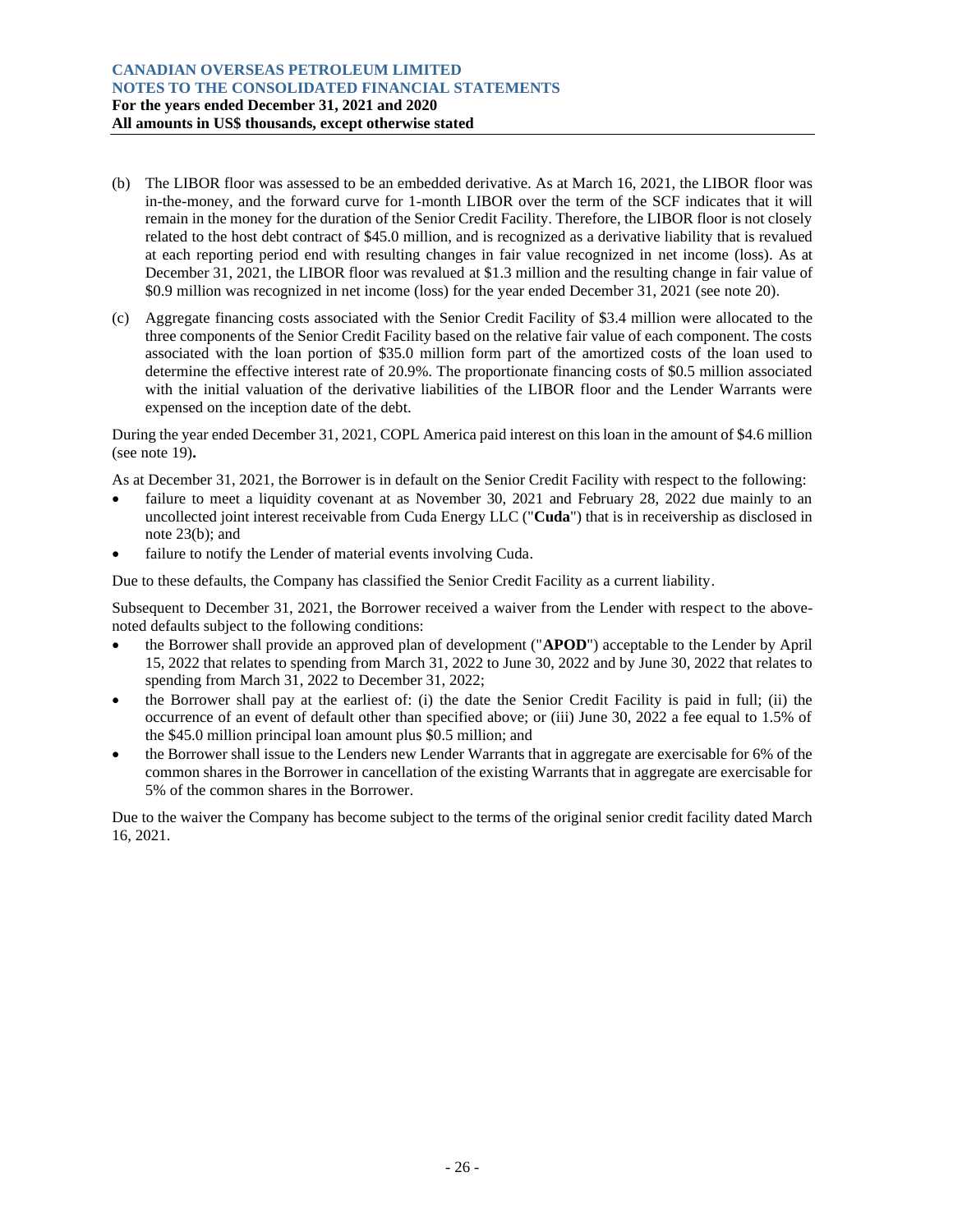#### **15. DERIVATIVE LIABILITIES**

|                                                         | December 31,<br>2021 | December 31,<br>2020 |
|---------------------------------------------------------|----------------------|----------------------|
| YARF Warrants (note 13b)                                |                      | 91                   |
| Lender Warrants (note 14a)<br>LIBOR floor (note $14b$ ) | 2,250<br>1.315       |                      |
| <b>Current derivative liabilities</b>                   | 3.573                | 91                   |

The resulting impact on net income (loss) for the year ended December 31, 2021 from the remeasurement of these derivative liabilities at the reporting period end is disclosed in note 20.

Given the Senior Credit Facility has been classified as a current liability as disclosed in note 14, the Lender Warrants have also been classified as a current liability due to the Lender Warrants being aligned with that of the Senior Credit Facility.

#### **16. ASSET RETIREMENT OBLIGATIONS**

|                                     | December 31,<br>2021 | December 31.<br>2020 |
|-------------------------------------|----------------------|----------------------|
| Balance, beginning of the year      |                      |                      |
| Obligations acquired (note 5)       | 977                  |                      |
| Obligations incurred                | 214                  |                      |
| Revaluation of obligations acquired | 6,027                |                      |
| Change in estimates                 | 844                  |                      |
| Accretion                           | 129                  |                      |
| Balance, end of the year            | 8.191                |                      |

The Company's ARO relates to net ownership interests in oil and gas assets, including well sites and processing facilities that were acquired in the Atomic Group Acquisition (see note 5). The Company estimates the undiscounted and inflation adjusted value of total ARO to be \$15.7 million as at December 31, 2021. The majority of these obligations are anticipated to be incurred 25 to 50 years in the future. As at December 31, 2021, the ARO was calculated using a discount factor of 1.94% being the risk-free rate based on the US long-term bonds and an inflation rate of 2.0% per annum.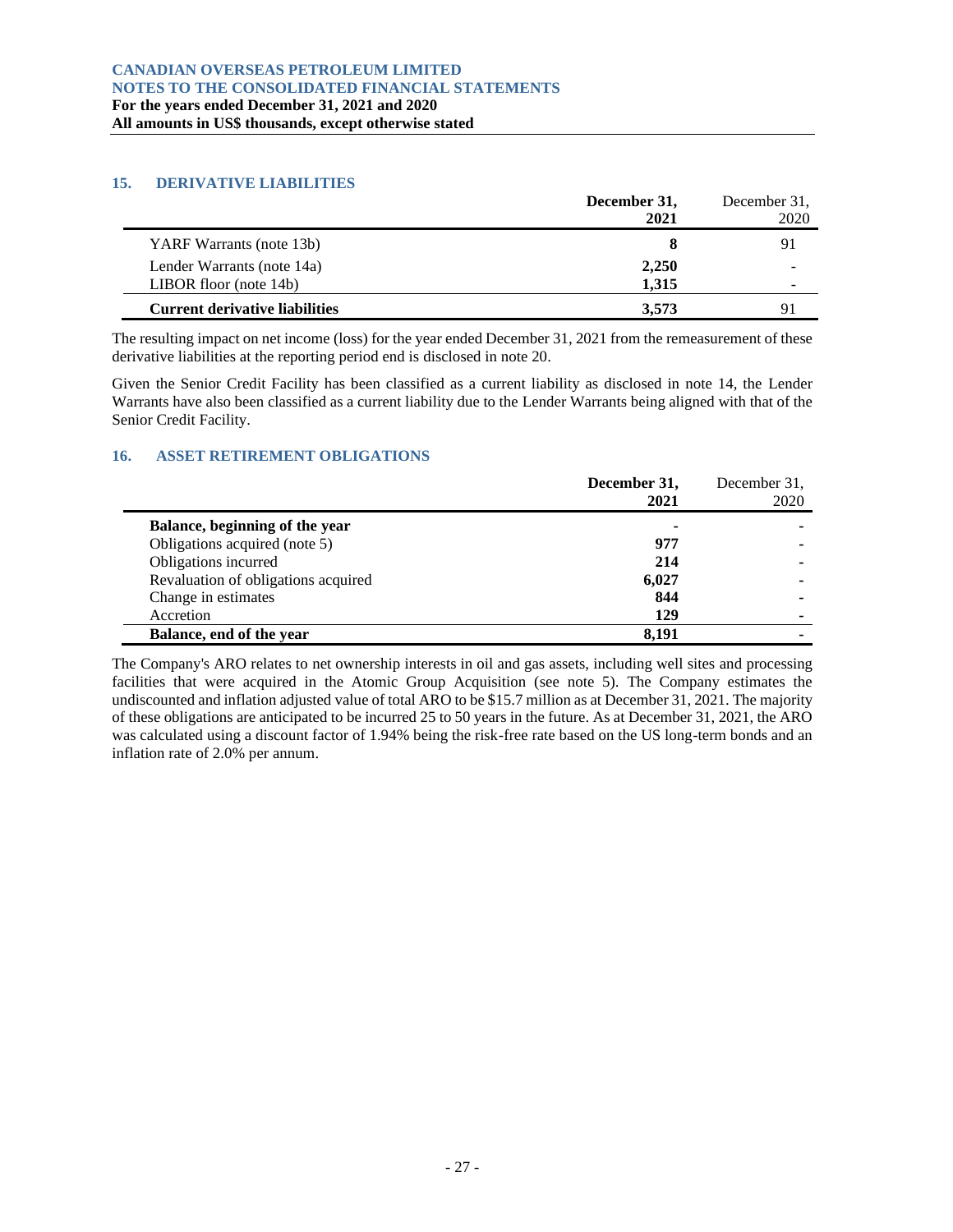## **17. SHARE CAPITAL**

## (**a) Authorized and Issued Common Shares**

#### *Authorized*

An unlimited number of common voting shares without nominal or par value and an unlimited number of preferred shares, issuable in series.

#### *Share Consolidation:*

In accordance with the Share Consolidation, all Common Shares and per-share amounts disclosed herein reflect the post-Share Consolidation shares unless otherwise specified (see note 2).

#### *Issued*

The issued share capital is as follows:

|                                                                    | Number of<br><b>Common Shares</b> | Amount         |
|--------------------------------------------------------------------|-----------------------------------|----------------|
| Balance, January 1, 2020                                           | 34,837,460                        | 138,087        |
| Issued pursuant to UK July 2, 2020 Placing (b)                     | 4,000,000                         | 1,497          |
| Issued as payment in respect of YARF loan (b)                      | 385,000                           | 144            |
| Issued as payment of finder's fee (b)                              | 160,000                           | 60             |
| Issued pursuant to UK July 23, 2020 placing (c)                    | 4,333,333                         | 1,655          |
| Issued pursuant to debt exchange (d)                               | 4,369,175                         | 1,771          |
| Issued pursuant to exercise of 2019 broker's warrants (f)          | 99,700                            | 19             |
| Fair value of 2019 broker's warrants exercised                     |                                   | $\overline{4}$ |
| Issued pursuant to exercise of 2018 broker's warrants (f)          | 537,313                           | 236            |
| Fair value of 2018 broker's warrants exercised                     |                                   | 103            |
| 2020 Share issue costs (e)                                         |                                   | (937)          |
| Balance, December 31, 2020                                         | 48,721,981                        | 142,639        |
| Issued pursuant to January 2021 Non-brokered Placing (g)           | 44,425,000                        | 12,072         |
| Issued pursuant to CEO loan conversion (g)                         | 575,000                           | 155            |
| Fair value of Unit Warrants presented as derivative liability (g)  |                                   | (2,132)        |
| Issued as payment of $2nd$ Finder's Fee (g)                        | 2,850,417                         | 1,347          |
| Issued pursuant to March 2021 Brokered Placing (h)                 | 41,715,625                        | 18,652         |
| Issued as payment of March 2021 Broker's Fee (h)                   | 2,034,375                         | 966            |
| Issued pursuant to exercise of Unit Warrants (g)                   | 15,300,000                        | 5,479          |
| Fair value of Unit Warrants exercised (g)                          |                                   | 4,590          |
| Issued as payment of purchase price of Atomic (note 5)             | 8,188,733                         | 4,000          |
| Issued as payment of advisory services (i)                         | 250,000                           | 202            |
| Issued pursuant to exercise of 2020 $3rd$ Finder's Warrants (j)    | 208,333                           | 112            |
| Fair value of expired and exercised 2020 3rd Finder's Warrants (j) |                                   | 63             |
| Issued pursuant to December 2021 Brokered Placing (k)              | 28,435,000                        | 7,531          |
| Issued as payment of December 2021 Broker's Fee (k)                | 1,815,000                         | 481            |
| 2021 Share issue costs (1)                                         |                                   | (5, 452)       |
| Balance, December 31, 2021                                         | 194,519,464                       | 190,705        |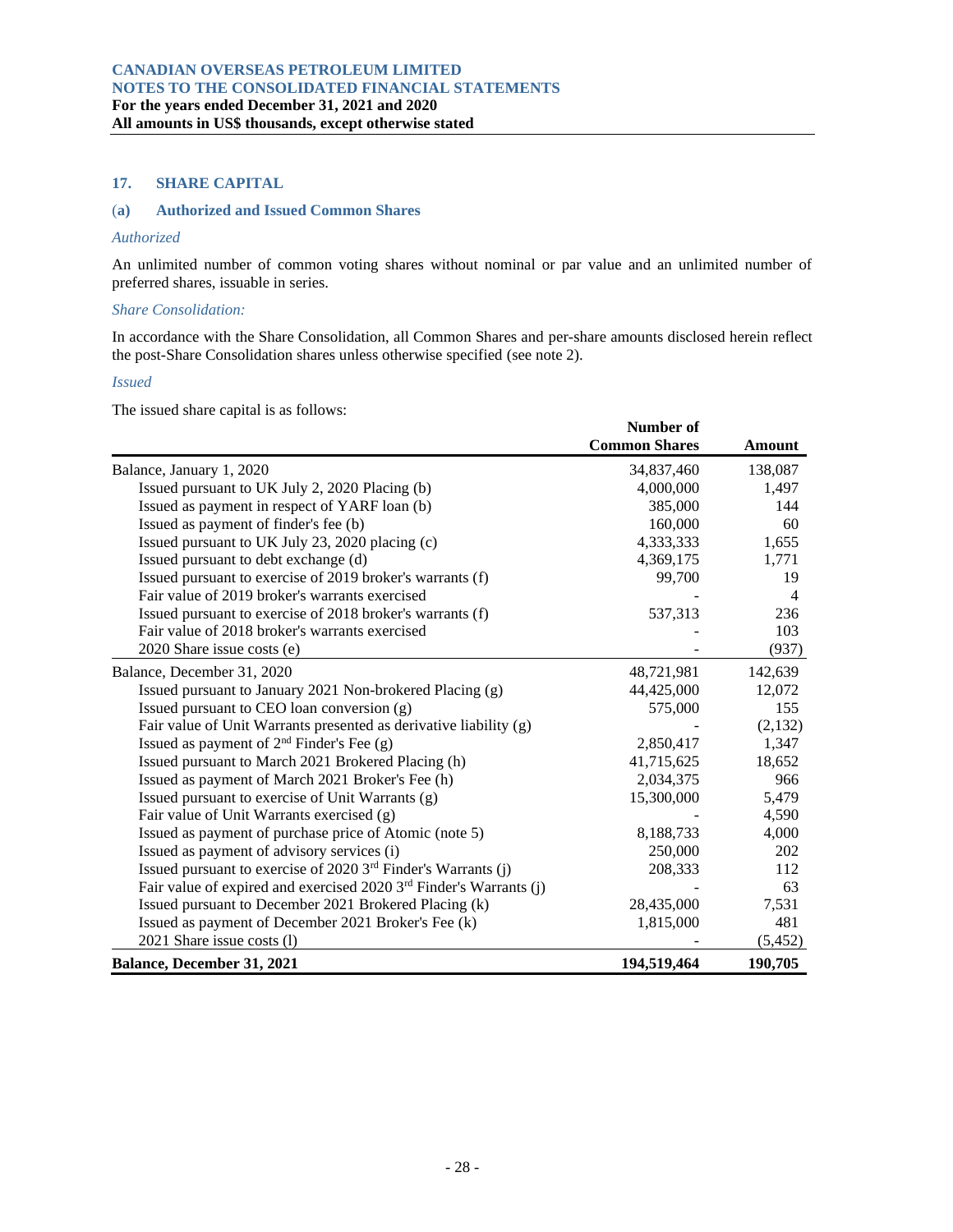#### **(b) UK July 2, 2020 Placing**

On July 2, 2020 (the "**Placing Date**"), further to a UK Prospectus, the Company closed a non-brokered placing in the UK of 4,000,000 Common Shares at a placing price of £0.30 (\$0.37) per Common Share, for gross proceeds of £1.2 million (\$1.5 million) (the "**UK July 2, 2020 Placing**").

The Company paid in cash a finder's fee of £70,000 (\$87,300) and other fees of £3,500 (\$4,400). In addition, on July 15, 2020, the Company issued 160,000 Common Shares in lieu of a cash payment of a second finder's fee of £48,000 (\$60,000) at a deemed price of £0.30 (\$0.38) per Common Share, in respect of the UK July 2, 2020 Placing.

In connection with the UK July 2, 2020 Placing, as a compensation to the finders, the Company also issued:

- 250,000 Common Share purchase warrants (the "**1 st Finder's Warrants**") on July 2, 2020, exercisable within 24 months from the Placing Date, at an exercise price of £0.39 (\$0.49) per Common Share; and
- 160,000 Common Share purchase warrants (the "2<sup>nd</sup> Finder's Warrants") on July 24, 2020, exercisable within 24 months from the Placing Date, at an exercise price of £0.39 (\$0.50) per Common Share.

The fair value estimated at approximately \$40,000 for  $1<sup>st</sup>$  Finder's Warrants and \$42,000 for  $2<sup>nd</sup>$  Finder's Warrants using a Black-Scholes option pricing model was recognized as equity and netted against proceeds from the UK July 2, 2020 Placing as share issue costs.

The following assumptions were used for the Black-Scholes option pricing model to estimate the fair value of the 1 st and 2nd Finder's Warrants at the date of issue:

|                               | July 2, 2020             | July 24, 2020 |
|-------------------------------|--------------------------|---------------|
| Risk-free interest rate       | $(0.092\%)$              | (0.079%)      |
| Weighted average life (years) | 2.0                      | 2.0           |
| Expected volatility           | 90%                      | 90%           |
| Expected dividend yield       | $\overline{\phantom{0}}$ |               |
| COPL's share price $*$        | \$0.39                   | \$0.54        |

\*Closing price on the LSE or the CSE, translated into US\$ as at the date of valuation.

Also on July 2, 2020, further to the YARF Loan Agreement and in accordance with the UK prospectus, the Company issued to the YARF Lenders a total of 385,000 Common Shares in lieu of cash payments of £115,500 (\$144,000) at a deemed price of £0.30 (\$0.37) per Common Share, in respect of the repayment of a portion of the first drawdown of the YARF Loan of £36,000 (\$45,000) for 120,000 Common Shares and interest on the YARF Loan of £79,500 (\$99,000) for 265,000 Common Shares.

In addition, the Company issued, as compensation to the YARF Lenders, a total of 1,000,000 YARF Warrants exercisable within 24 months from the Placing Date, at an exercise price of £0.39 (\$0.49) per share (the YARF Loan and YARF Warrants are discussed in note 13b).

## **(c) UK July 23, 2020 Placing**

On July 23, 2020, the Company closed another non-brokered placing in the UK of 4,333,333 Common Shares at a placing price of £0.30 (\$0.38) per Common Share, for gross proceeds of £1.3 million (\$1.7 million) (the "**UK July 23, 2020 Placing**"). The Company paid in cash a finder's fee of £91,000 (\$116,000).

In connection with the UK July 23, 2020 Placing, on July 24, 2020, the Company issued, as compensation to the finder, 325,000 Common Share purchase warrants (the "**3 rd Finder's Warrants**") exercisable within 12 months from July 24, 2020, at an exercise price of £0.39 (\$0.50) per share.

The fair value estimated at approximately \$63,000 for  $3<sup>rd</sup>$  Finder's Warrants using a Black-Scholes option pricing model was recognized as equity and netted against proceeds from the UK July 23, 2020 Placing as share issue costs.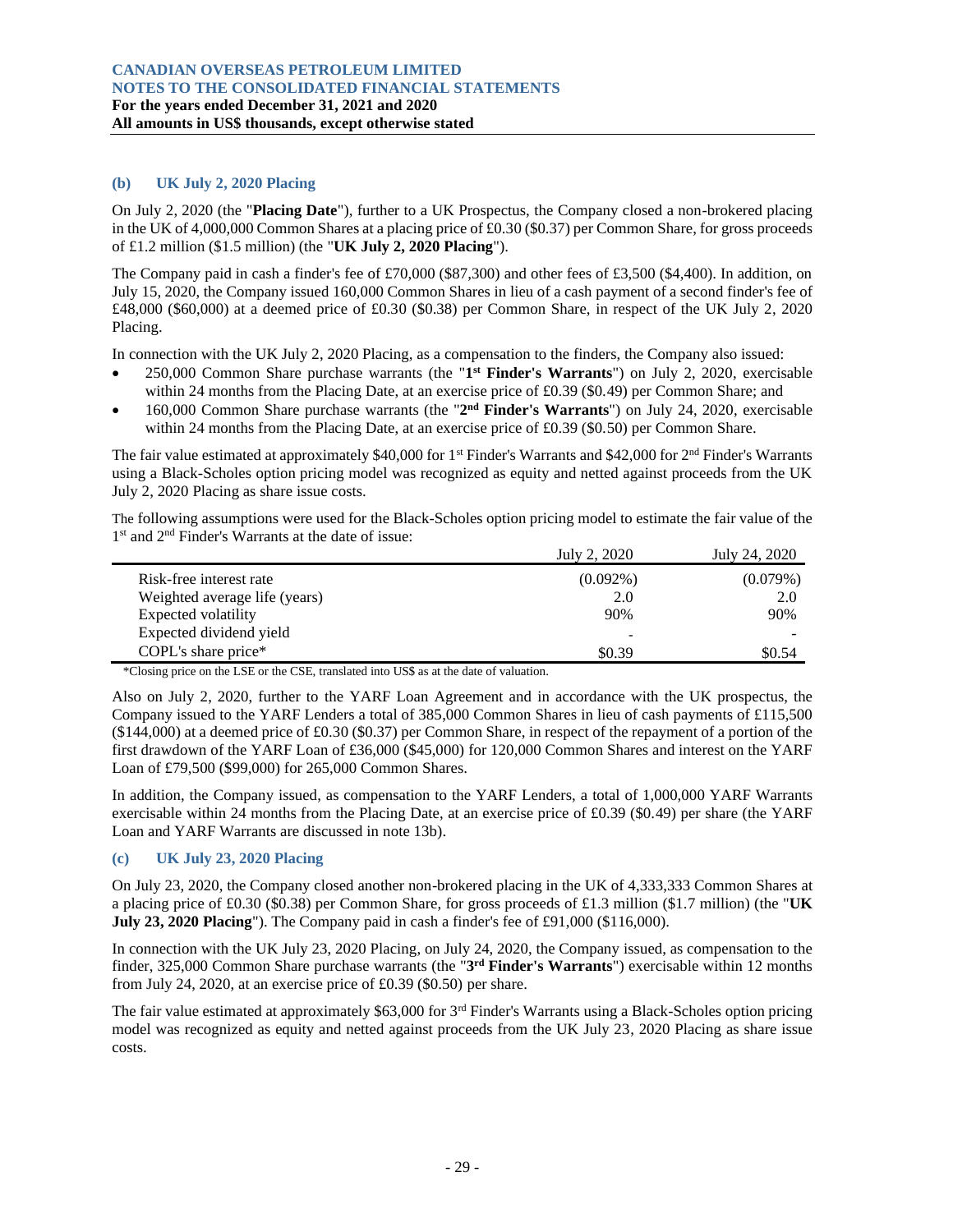The following assumptions were used for the Black-Scholes option pricing model to estimate the fair value of the 3<sup>rd</sup> Finder's Warrants at the date of issue:

|                               | July 24, 2020 |
|-------------------------------|---------------|
| Risk-free interest rate       | 0.024\%       |
| Weighted average life (years) | 1.0           |
| Expected volatility           | 90%           |
| Expected dividend yield       | -             |
| COPL's share price*           | \$0.54        |

\*Closing price on the LSE or the CSE, translated into US\$ as at the date of valuation.

The net proceeds from the UK July 2, 2020 Placing and the UK July 23, 2020 Placing were used for the Company's ongoing general and administrative costs and for payment of outstanding creditors that were not subject to the debt exchange arrangements.

## **(d) Debt exchange**

During third quarter of 2020 and further to debt exchange arrangements stipulated in the UK Prospectus closed on July 2, 2020, the Company issued to certain vendors and employees in total 4,369,175 Common Shares in lieu of cash payments of approximately £1.3 million (\$1.8 million) at a deemed price of £0.30 (\$0.37) per Common Share (as stipulated in the UK Prospectus and pursuant to individual agreements), in respect of outstanding balances due to these vendors and employees.

The fair value of Common Shares issued to vendors is determined by reference to the value of the services received at the date the services were rendered. The fair value of Common Shares issued to employees is determined using the closing market price of the Common Shares on the day of the issue. In case the Company's share price exceeded the deemed price of £0.30 (\$0.37) as at the date of share issue, the difference between fair value of Common Shares issued to the employees and the value of the outstanding balance due to these employees is recognized as share-based compensation expense, together with a corresponding increase in share capital.

Debt exchange shares were issued as follows:

- On July 15, 2020, the Company issued 2,106,668 Common Shares to its vendors, in lieu of cash payments of approximately £0.63 million (\$0.8 million) and 418,455 Common Shares to its employees, in lieu of cash payments of approximately £0.13 million (\$0.16 million). In addition, the related share-based compensation expense of \$24,000 has been recognized in the statement of net loss for year ended December 31, 2020 and as an addition to share capital.
- On August 4, 2020, the Company issued 611,250 Common Shares to its vendors, in lieu of cash payments of approximately £0.18 million (\$0.24 million) and 325,832 Common Shares to its employees, in lieu of cash payments of approximately £0.1 million (\$0.13 million). In addition, the related share-based compensation expense of \$83,000 was recognized in the statement of net loss for the year ended December 31, 2020 and as an addition to share capital.
- On September 18, 2020, the Company issued to its employees a total of 600,573 Common Shares in lieu of cash payments of approximately £0.18 million (\$0.23 million). No share-based compensation expense was recognized as the Company's share price as at the date of issue was below the deemed conversion price of £0.30.
- On September 29, 2020, the Company issued to its vendors a total of 306,397 Common Shares in lieu of cash payments of approximately £0.92 million (\$0.12 million).

#### **(e) 2020 share issue costs**

The Company incurred approximately \$0.94 million of total costs in connection with the UK Prospectus, the July 2, 2020 UK Placing, the July 23, 2020 UK Placing and the debt exchange arrangements. In addition to finder's fees and the fair value of Finder's Warrants issued to finders (as disclosed in 17b and 17c), these share issue costs also include LSE and transfer agent fees of approximately \$0.09 million, legal fees of \$0.41 million and consent related fees of approximately \$0.02 million.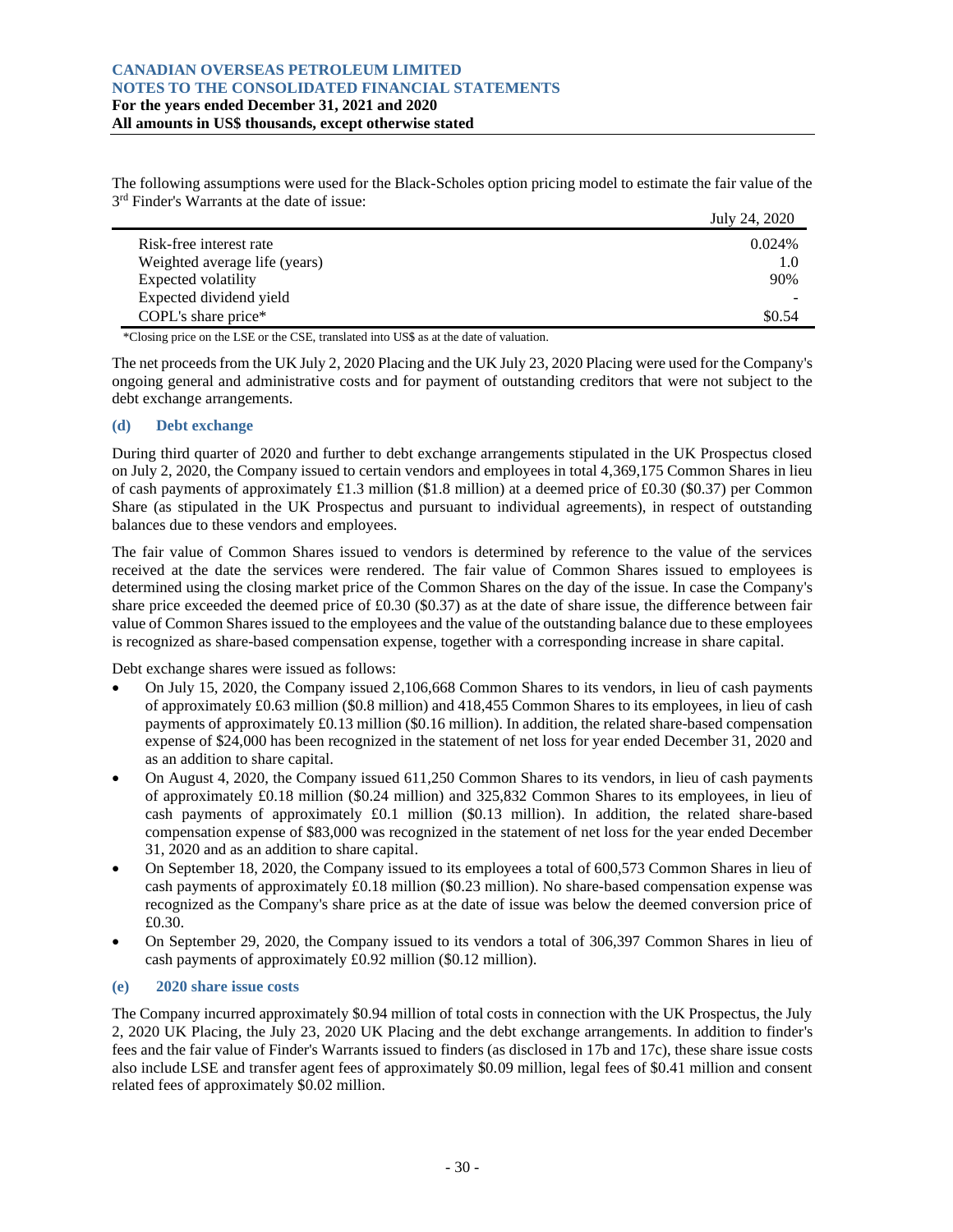#### **(f) Warrants exercised in 2020**

On July 8, 2020, further to an exercise of 2019 broker's warrants, the Company issued 99,700 Common Shares at an exercise price of £0.15 (\$0.19) per share for proceeds of approximately £15,000 (\$19,000).

On August 17, 2020, further to an exercise of 2018 broker's warrants, the Company issued 537,313 Common Shares at an exercise price of £0.335 (\$0.43) per share for proceeds of approximately £0.18 million (\$0.24 million).

#### **(g) January 2021 Non-brokered Placing**

During the first quarter of 2021, further to a non-brokered placing that closed in the UK (the "**January 2021 Nonbrokered Placing**"), the Company issued a total of 44,425,000 units at a price of £0.20 (\$0.27) per unit for gross proceeds of £8.9 million (\$12.1 million). Each unit consisted of one Common Share and one half of one Common Share purchase warrant (the "**Unit Warrants**"). Each Unit Warrant entitled the holder thereof to purchase one Common Share at an exercise price of £0.26 (\$0.35) per share on or before January 8, 2022.

The 44,425,000 Common Shares related to the January 2021 Non-brokered Placing were issued between January 8, 2021 and March 12, 2021.

In addition, on January 11, 2021, 575,000 units with a value of £0.12 million (\$0.16 million) at a deemed price of £0.20 (\$0.27) per unit were issued to the Company's CEO further to the extinguishment of a CEO loan agreed to be on same terms as the January 2021 Non-brokered Placing, further to a placing agreement signed with the CEO on December 23, 2020 (see note 22b).

The fair value of the 22,500,000 Unit Warrants was estimated at \$2.1 million, using a Black-Scholes option pricing model with assumptions as noted in a table below and was netted against proceeds from share capital and a derivative liability of \$2.1 million was recognized as at January 8, 2021, which was the legal issue date of the Unit Warrants. The exercise price of the Unit Warrants is denominated in GBP, and the Company's functional currency is US\$. Accordingly, due to the variability in these exchange rates, the Unit Warrants are classified as a derivative financial instrument.

The derivative liability of the Unit Warrants outstanding, net of 15,300,000 Unit Warrants that were exercised, as discussed below was revalued as at December 31, 2021 and a related derivative loss of \$2.6 million was recognized (see note 20).

In connection with the January 2021 Non-brokered Placing, the Company paid and issued:

- to a first finder a cash finder's fee of £35,000 (\$47,500) and issued 187,500 Common Share purchase warrants (the "**1 st Finder's Warrants**") as additional compensation to the finder; and
- to a second finder on March 9, 2021 the Company issued 2,850,417 Common Shares as a payment for a finder's fee, representing a 7% commission in respect of placings arranged by the second finder. Accordingly, the Company recognized £1.0 million (\$1.3 million), being the fair value of these shares as at the issue date, as an addition to the share capital and an addition to share issue costs related to the January 2021 Non-brokered Placing. In addition, the Company issued 3,054,018 Common Share purchase warrants (the "**2 nd Finder's Warrants**") as additional compensation for the finder.

Each 1st Finder's Warrants and 2nd Finder's Warrants entitled the holder thereof to purchase one Common Share at an exercise price of £0.26 (\$0.35) per Common Share on or before January 8, 2022. The fair value of the finder's warrants, estimated using a Black-Scholes option pricing model with assumptions as noted in a table below were \$18,000 for the 1<sup>st</sup> Finder's Warrants and \$0.3 million for the 2<sup>nd</sup> Finder's Warrants and were recognized in equity as warrants and netted against proceeds from the January 2021 Non-brokered Placing as share issue costs.

Proceeds from the January 2021 Non-brokered Placing that were received in December 2020, in advance of the actual issue of respective units in January 2021 in the amount of £3.9 million (\$5.5 million) were recognized as a subscription receipts liability in current liabilities as at December 31, 2020.

The net proceeds from the January 2021 Non-brokered Placing were used to make the initial, partial payments of the Atomic Purchase Price (see note 5) as well as to cover the Company's ongoing general and administrative costs.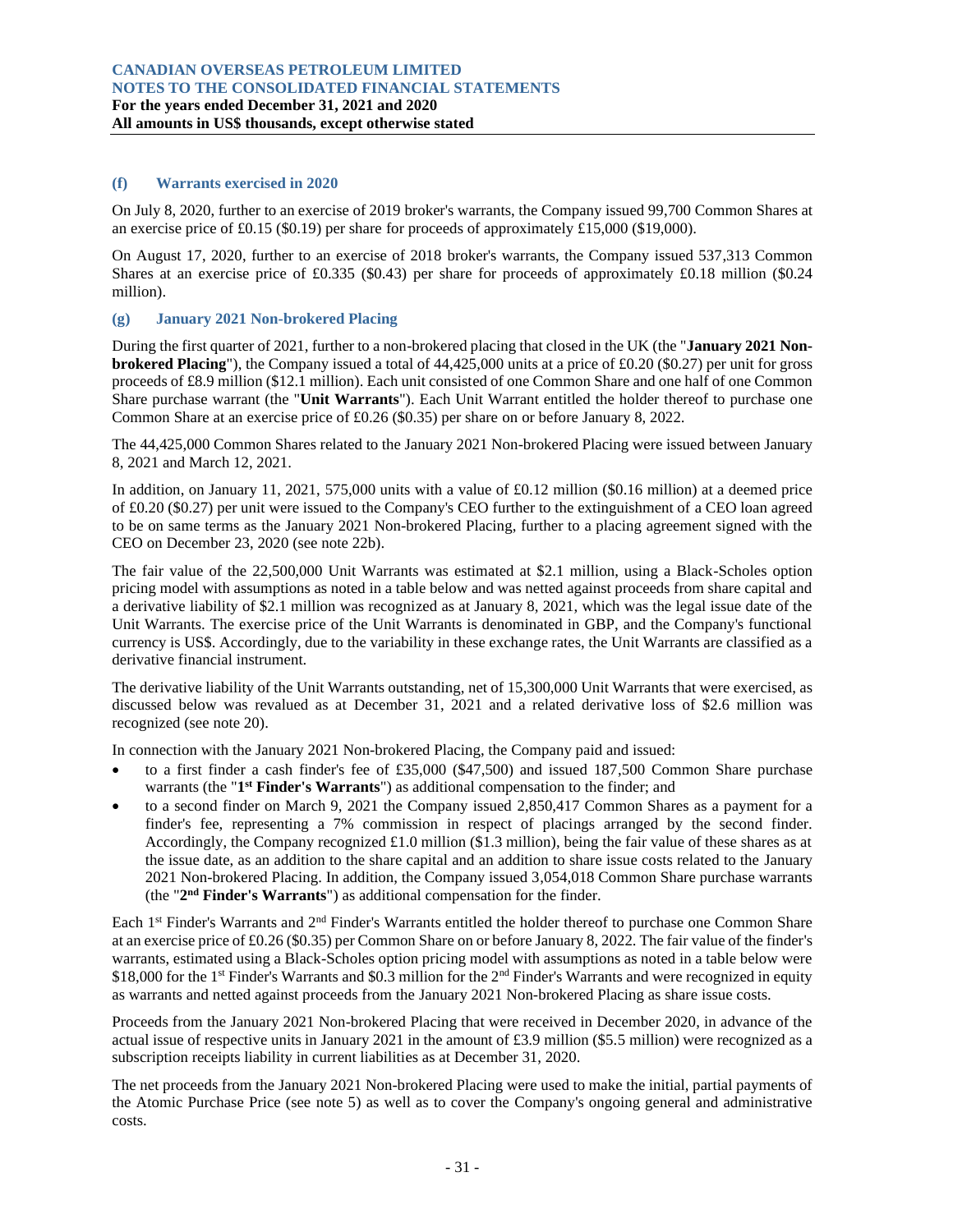The following assumptions were used for the Black-Scholes option pricing model to estimate the fair value of Unit Warrants, the  $1<sup>st</sup>$  Finder's Warrants and the  $2<sup>nd</sup>$  Finder's Warrants at the valuation dates:

|                               | January 8, 2021          | December 31, 2021 |
|-------------------------------|--------------------------|-------------------|
| Risk-free interest rate       | (0.036%)                 | 0.189%            |
| Weighted average life (years) | 0.75                     | 0.02              |
| Expected volatility           | 90%                      | 90%               |
| Expected dividend yield       | $\overline{\phantom{0}}$ |                   |
| COPL's share price $*$        | \$0.33                   | \$0.22            |

\*Closing price on the LSE or the CSE, translated into US\$ as at the date of valuation.

Further to an exercise of Unit Warrants, the Company received \$5.5 million and issued 15,300,000 Common Shares between March 9, 2021 and August 25, 2021.

The fair value of the exercised Unit Warrants estimated at \$4.6 million in total was recognized as an addition to the share capital and respective decrease in the derivative liability. The following assumptions were used for the Black-Scholes option pricing model to estimate the fair value of Unit Warrants exercised:

|                               | March 9, 2021 | March 23, 2021 | March 31, 2021  | April 12, 2021  |
|-------------------------------|---------------|----------------|-----------------|-----------------|
| Risk-free interest rate       | 0.065%        | 0.054%         | 0.053%          | 0.077%          |
| Weighted average life (years) | 0.58          | 0.55           | 0.52            | 0.49            |
| Expected volatility           | 90%           | 90%            | 90%             | 90%             |
| Expected dividend yield       |               |                |                 |                 |
| COPL's share price*           | \$0.48        | \$1.19         | \$0.80          | \$0.80          |
|                               |               |                |                 |                 |
|                               | July 2, 2021  | July 29, 2021  | August 23, 2021 | August 25, 2021 |
| Risk-free interest rate       | 0.085%        | 0.057%         | 0.042%          | 0.026%          |
| Weighted average life (years) | 0.52          | 0.45           | 0.38            | 0.47            |
| Expected volatility           | 90%           | 90%            | 90%             | 90%             |
| Expected dividend yield       |               |                |                 |                 |
| COPL's share price*           | \$0.81        | \$0.40         | \$0.52          | \$0.50          |

\* Closing price on the LSE or the CSE, translated into US\$ as at the date of valuation.

#### **(h) March 2021 Brokered Placing**

On March 11, 2021, further to a brokered placing that closed in the UK (the "**March 2021 Brokered Placing**"), the Company issued a total of 41,715,625 Common Shares at a price of £0.32 (\$0.45) per share for gross proceeds of £13.3 million (\$18.7 million).

In connection with the March 2021 Brokered Placing, the Company issued 2,034,375 Common Shares as a partial payment of a broker's fee and paid in cash a remaining broker's fee of £0.2 million (\$0.3 million), representing commission of approximately 6% in respect of the March 2021 Brokered Placing. The Company recognized £0.7 million (\$1.0 million), being the fair value of these broker's shares as at the issue date, as an addition to the share capital and an addition to share issue costs related to the March 2021 Brokered Placing.

The Company also issued 2,625,000 Common Share purchase warrants (the "**March 2021 Broker's Warrants**") to the broker as additional compensation. Each March 2021 Broker's Warrant entitles the holder thereof to purchase one Common Share of the Company at an exercise price of £0.32 (\$0.44) per Common Share on or before March 8, 2023.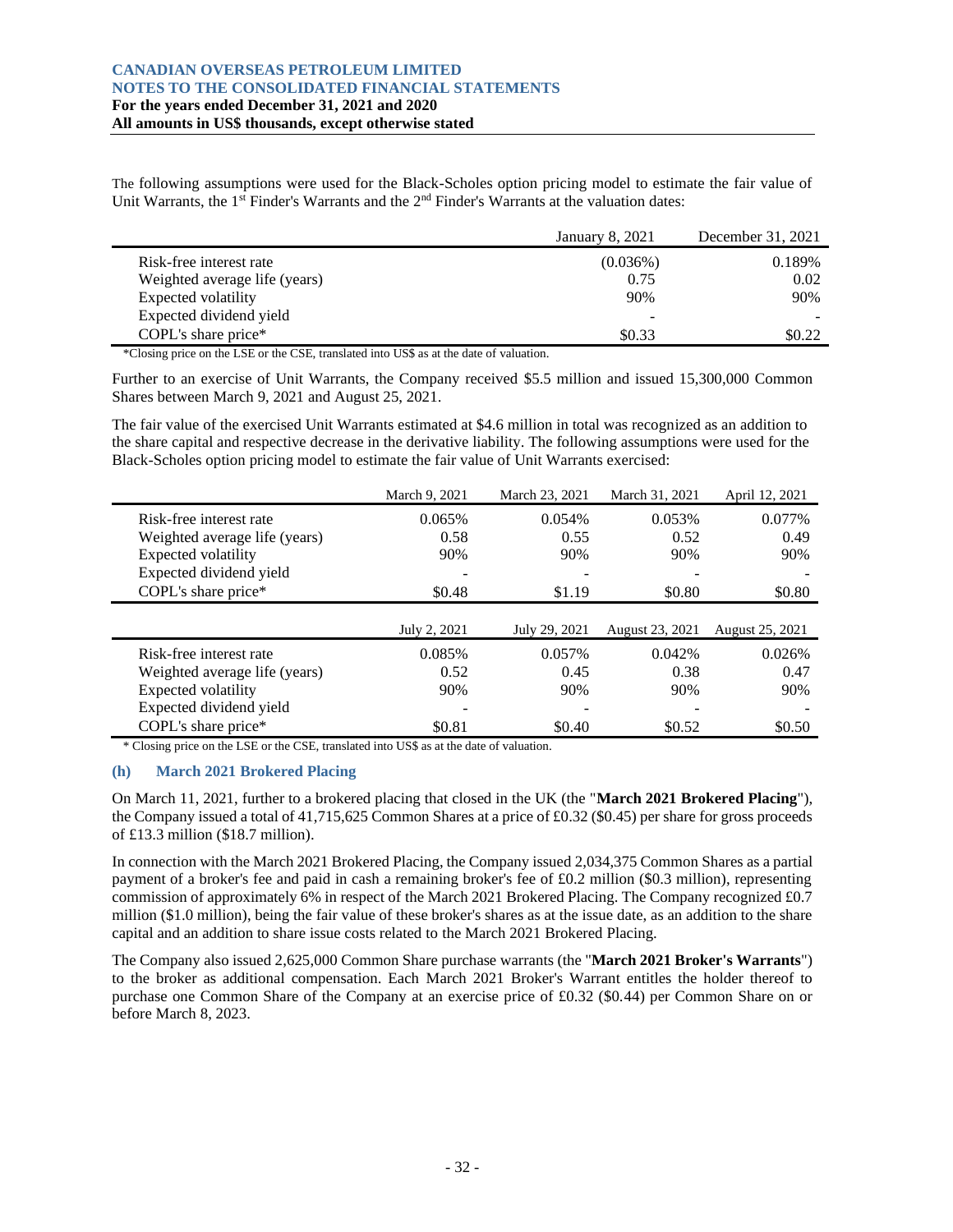The fair value of the March 2021 Broker's Warrants estimated at \$0.6 million, was recognized in equity as warrants and netted against proceeds from the March 2021 Brokered Placing as share issue costs. The following assumptions were used for the Black-Scholes option pricing model to estimate the fair value of the March 2021 Broker's Warrants at the valuation date:

|                                              | March 8, 2021 |
|----------------------------------------------|---------------|
| Risk-free interest rate                      | 0.018%        |
| Weighted average life (years)                | 1.50          |
| Expected volatility                          | 90%           |
| Expected dividend yield                      |               |
| COPL's share price*                          | \$0.53        |
| the contract of the contract of<br>____<br>. |               |

\*Closing price on LSE, translated into US\$ as at the date of valuation.

The Company is using the net proceeds from the March 2021 Brokered Placing to finance operating and capital expenditures of the Atomic Group and to cover the Company's ongoing general and administrative costs.

#### **(i) Shares issued as payment for services**

On June 30, 2021, the Company issued 250,000 Common Shares as a payment for financial advisory services, with a fair value of \$0.2 million.

## **(j) Shares issued further to an exercise of 2020 3rd Finder's warrants**

On July 23, 2021, further to an exercise of a portion of the 2020  $3<sup>rd</sup>$  Finder's Warrants, the Company issued 208,333 Common Shares for proceeds of £0.08 million (\$0.11 million). On July 24, 2021, the remaining balance of 2020 3rd Finder's Warrants in the amount of 116,667, expired unexercised. The fair value of exercised and expired 2020 3<sup>rd</sup> Finder's Warrants of \$0.1 million, initially recorded as warrants, was reversed and recognized as an addition to share capital.

## **(k) December 2021 Brokered Placing**

On December 3, 2021, further to a brokered placing that closed in the UK (the "**December 2021 Brokered Placing**"), the Company issued a total of 28,435,000 Common Shares at a price of £0.20 (\$0.26) per share for gross proceeds of £5.7 million (\$7.5 million).

In connection with the December 2021 Brokered Placing, the Company issued 1,815,000 Common Shares as a payment of a broker's fee, representing commission of approximately 6% in respect of the Brokered Placing. The Company recognized £0.4 million (\$0.5 million), being the fair value of these broker's shares as at the issue date, as an addition to the share capital and an addition to share issue costs related to the December 2021 Brokered Placing.

The Company also issued 1,815,000 Common Share purchase warrants (the "**December 2021 Broker's Warrants**") to the broker as additional compensation. Each Broker's Warrant entitles the holder thereof to purchase one Common Share of the Company at an exercise price of £0.24 (\$0.32) per Common Share on or before December 3, 2022.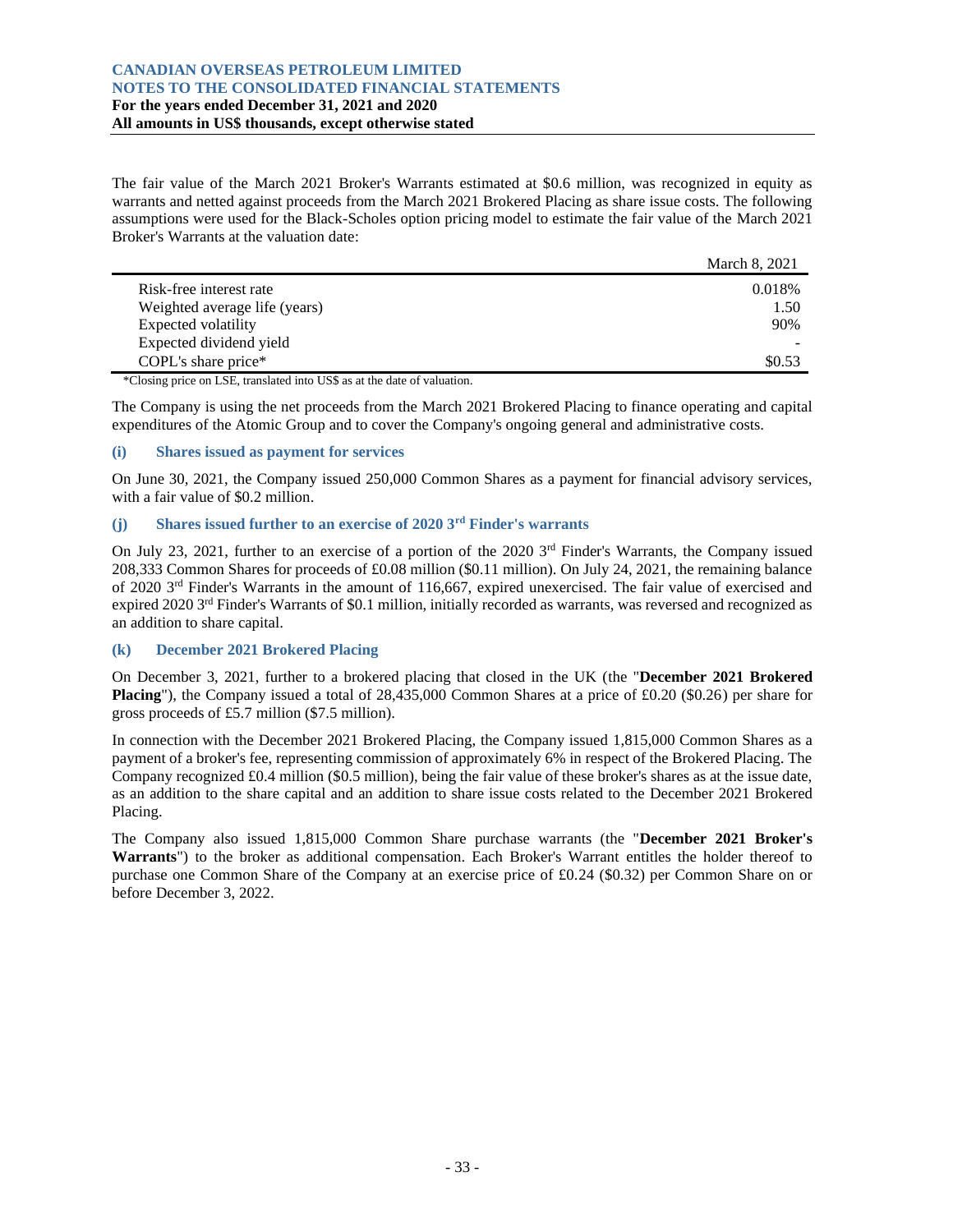The fair value of the December 2021 Broker's Warrants estimated at \$0.1 million, was recognized in equity as warrants and netted against proceeds from the Brokered Placing as share issue costs. The following assumptions were used for the Black-Scholes option pricing model to estimate the fair value of the Broker's Warrants at the valuation date:

|                               | December 3, 2021 |
|-------------------------------|------------------|
| Risk-free interest rate       | 0.292\%          |
| Weighted average life (years) | 1.00             |
| Expected volatility           | 90%              |
| Expected dividend yield       |                  |
| COPL's share price*           | \$0.26           |

\*Closing price on LSE, translated into US\$ as at the date of valuation.

The Company is using the net proceeds from the December 2021 Brokered Placing to finance operating and capital expenditures of the Atomic Group and to cover the Company's ongoing general and administrative costs.

Proceeds of \$0.5 million from the December 2021 Brokered Placing were received in January 2022, and were recognized as a receivable in current assets as at December 31, 2021 (see note 8).

#### **(l) Share issue cost**

The Company incurred approximately \$5.5 million of total costs in connection with the January 2021 Nonbrokered Placing, March 2021 Brokered Placing and December 2021 Brokered Placing, including \$0.1 million incurred in 2020 and recognized as deferred share issue costs as at December 31, 2020. In addition to finder's and broker's fees paid in cash, share issue costs also include the fair value of finder's and broker's fees paid in Common Shares and the fair value of warrants issued to finders and the broker (as disclosed in notes 17g, 17h and 17k). Share issue costs also include legal, LSE, transfer agent, and consulting fees of approximately \$1.6 million.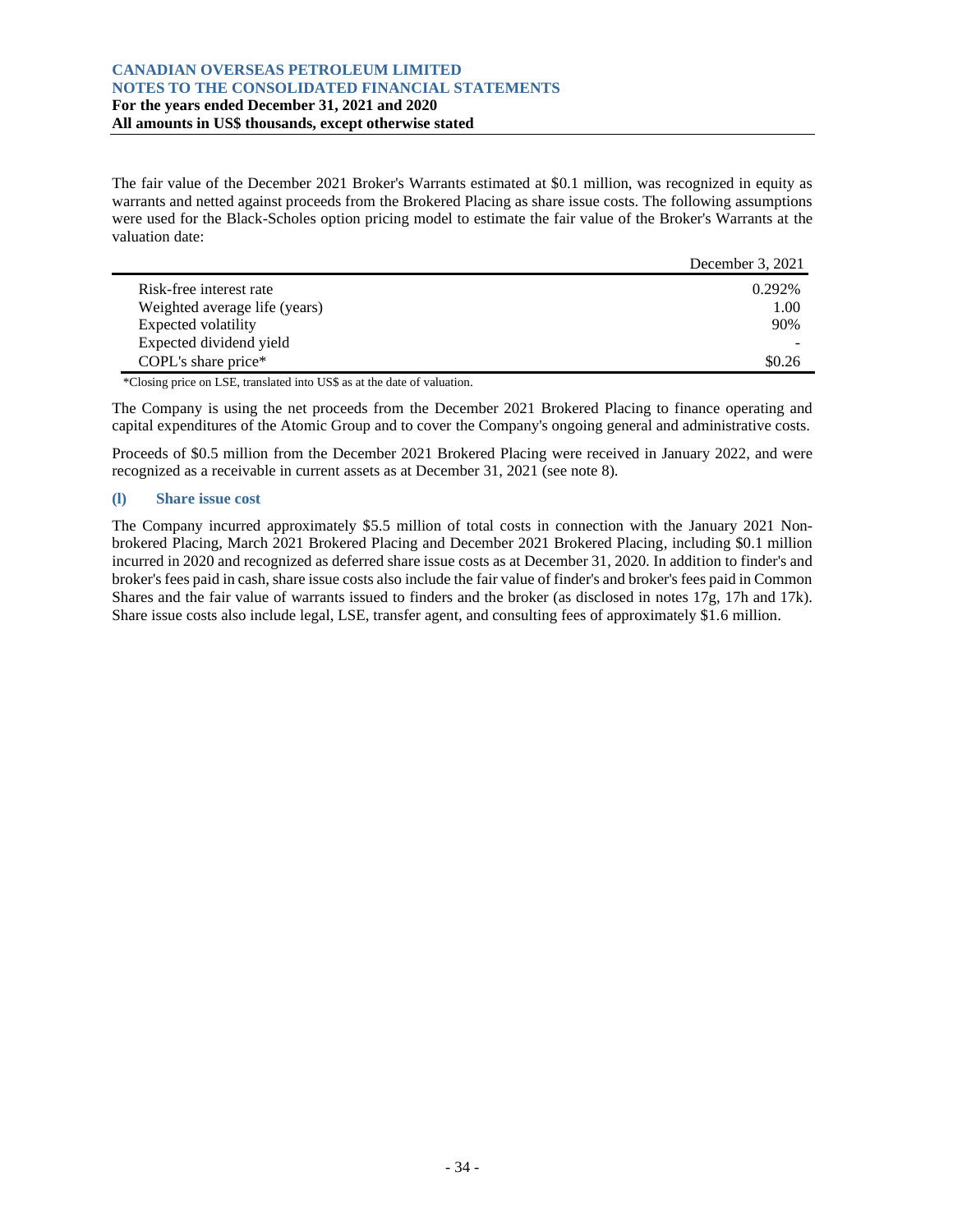#### **18. SHARE-BASED COMPENSATION**

#### **(a) Warrants**

Pursuant to the terms of the Warrant Instruments, if the Company consolidates the outstanding number of Common Shares into a lesser number of Common Shares, the warrant exercise price, the number of warrants and the number of shares to be received on the exercise of the warrants shall be adjusted accordingly. The exercise price will be adjusted to the amount determined by multiplying the pre-Share Consolidation exercise price per whole Common Shares by 100 upon the Share Consolidation.

The number and weighted average exercise price of the warrants have been retrospectively restated for all periods to reflect the Share Consolidation effected on October 1, 2021 (see note 2).

A summary of the Company's post-Share Consolidation Common Share purchase warrants outstanding at December 31, 2021 is as follows:

|                                                                     |                       | Weighted<br>Average              |        |                              |
|---------------------------------------------------------------------|-----------------------|----------------------------------|--------|------------------------------|
|                                                                     | Number of<br>Warrants | <b>Exercise</b><br>Price (US\$)* | Amount | <b>Expiry Date</b>           |
| Balance, January 1, 2020                                            | 637,013               | 0.40                             | 107    | (Aug $30/20$ to Sep $3/21$ ) |
| Issued July 2020 UK placing $-1^{st}$ Finder's Warrants (note 17b)  | 250,000               | 0.49                             | 40     | Jul 2/22                     |
| Issued July 2020 UK placing – YARF Warrants (note 13b)              | 1,000,000             | 0.49                             |        | Jul 2/22                     |
| Issued July 2020 UK placing $-2nd$ Finder's Warrants (note 17b)     | 160,000               | 0.50                             | 42     | Jul 2/22                     |
| Issued July 2020 UK placing $-3rd$ Finder's Warrants (note 17c)     | 325,000               | 0.50                             | 63     | Jul 24/21                    |
| Exercised 2019 broker's warrants (note 17f)                         | (99,700)              | 0.19                             | (4)    | Jun $4/21$ & Sep $3/21$      |
| Exercised 2018 broker's warrants (note 17f)                         | (537,313)             | 0.43                             | (103)  | Aug $30/20$                  |
| Balance, December 31, 2020                                          | 1,735,000             | 0.49                             | 145    | (Jul 24/21 to Jul 2/22)      |
| Issued January $2021 -$ Unit Warrants (note 17g)                    | 22,500,000            | 0.35                             |        | Jan $8/22$                   |
| Issued January 2021 – 1 <sup>st</sup> Finder's Warrants (note 17g)  | 187,500               | 0.35                             | 18     | Jan 8/22                     |
| Issued January 2021 – $2nd$ Finder's Warrants (note 17g)            | 3,054,018             | 0.35                             | 289    | Jan 8/22                     |
| Issued March 2021 – March 2021 Broker's Warrants (note 17h)         | 2,625,000             | 0.44                             | 647    | Mar 8/23                     |
| Issued December $2021$ – December 2021 Broker's Warrants (note 17k) | 1,815,000             | 0.32                             | 137    | Dec $3/22$                   |
| Exercised Unit Warrants (note 17g)                                  | (15,300,000)          | 0.35                             |        | Jan $8/22$                   |
| Exercised 2020 UK placing $-3^{rd}$ Finder's Warrants (note 17j)    | (208, 333)            | 0.50                             | (40)   | Jul 24/21                    |
| Expired 2020 UK placing $-3^{rd}$ Finder's Warrants (note 17j)      | (116,667)             | 0.50                             | (23)   | Jul 24/21                    |
| Balance, December 31, 2021                                          | 16,291,518            | 0.38                             | 1,173  | (Jan $8/21$ to Mar $8/23$ )  |

\*The weighted average exercise price has been converted in US\$ based on the foreign exchange rate in effect at the date of issuance.

Subsequent to December 31, 2021, an unexercised portion of 2021 Unit Warrants of 7,200,000, 2021 1<sup>st</sup> Finder's Warrants of 187,500 and 2<sup>nd</sup> Finder's Warrants of 3,054,018 have expired.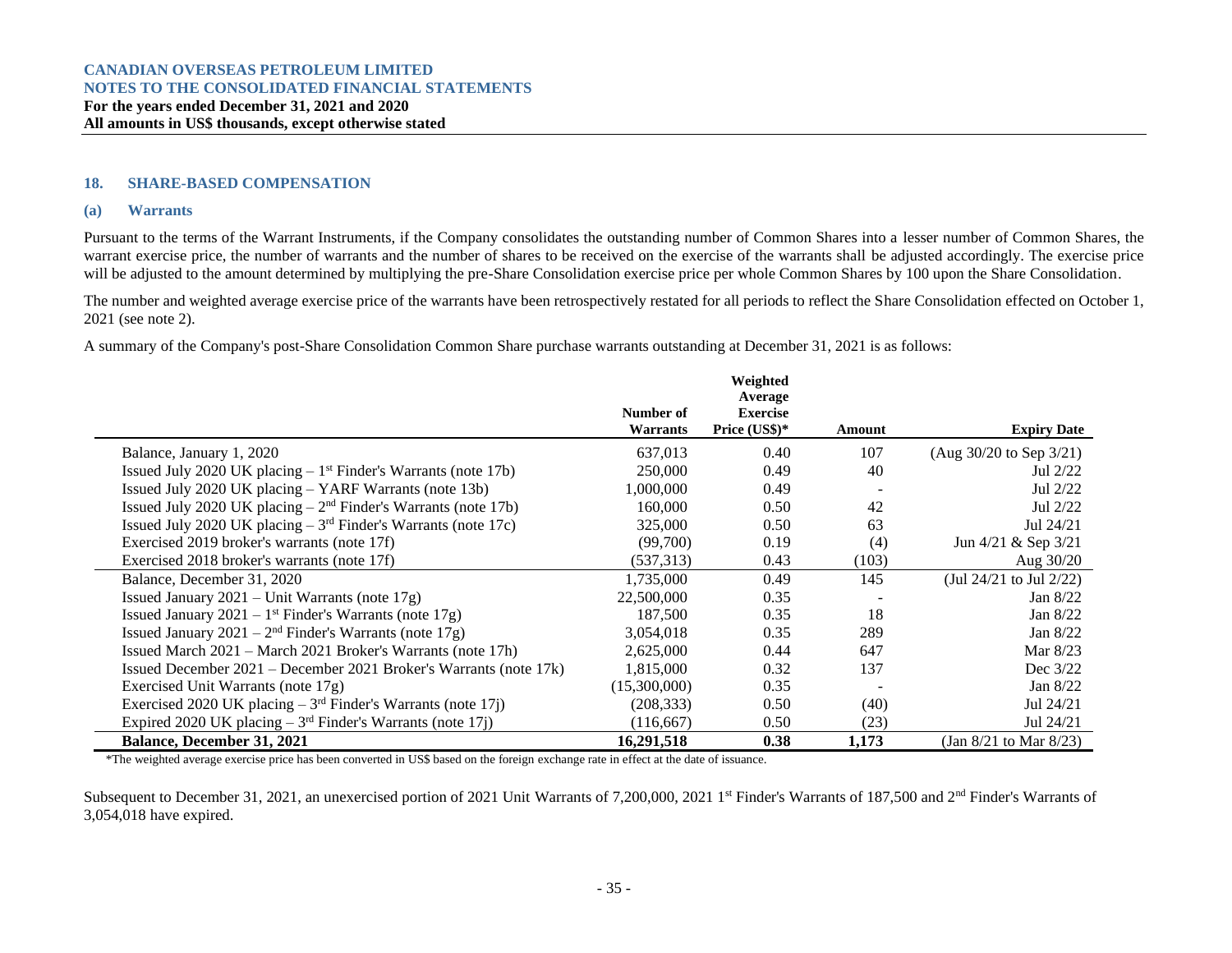#### **(b) Incentive Stock Options**

Pursuant to the Company's stock option plan, if the Company consolidates the outstanding number of common Shares into a lesser number of Common Shares, the stock option exercise price, the number of stock options and the number of shares to be received on the exercise of the stock options shall be adjusted accordingly. The exercise price will be adjusted to the amount determined by multiplying the pre-Share Consolidation exercise price per whole Common Shares by 100 upon the Share Consolidation.

Number of stock options and weighted average exercise price have been retrospectively restated for all periods to reflect the Share Consolidation effected on October 1, 2021 (see note 2).

The Company has a stock option plan where the number of Common Shares reserved under the plan shall not exceed 10% of the issued and outstanding Common Shares and the number reserved for any one individual may not exceed 5% of the issued and outstanding shares. Exercise prices for stock options granted are determined by the closing market price on the day before the date of grant.

On September 14, 2020, the Company granted to its directors, officers and employees 3,416,089 stock options to acquire the Company's Common Shares at an exercise price of £0.35 (\$0.45) per share. The options vested immediately and expire five years from the date of grant. The related share-based compensation expense of \$1.0 million has been recognized in the statement of net loss for year ended December 31, 2020 and as addition to the contributed capital reserve.

The fair value of each option granted was estimated on the date of grant using a Black-Scholes option pricing model with the following assumptions:

|                               | September 14, 2020 |
|-------------------------------|--------------------|
| Risk-free interest rate       | (0.139%)           |
| Weighted average life (years) | 3.0                |
| Expected volatility           | 90%                |
| Expected dividend yield       |                    |
| COPL's share price*           | \$0.45             |

\*Closing price on LSE, translated into US\$ as at the date of valuation.

There were no changes to the Company's stock option plan, as no stock options were granted, exercised, and/or forfeited and 474,400 stock options expired during the year ended December 31, 2021.

As at December 31, 2021, a total of 4,015,739 stock options to purchase Common Shares were outstanding, having a weighted average exercise price of \$0.56 per Common Share and a remaining weighted average contractual life of 3.3 years.

|                                            |                | Weighted Avg.         |                            |
|--------------------------------------------|----------------|-----------------------|----------------------------|
|                                            | Number of      | <b>Exercise Price</b> | <b>Contributed Capital</b> |
|                                            | <b>Options</b> | $(USS)^*$             | <b>Reserve Amount</b>      |
| Balance, January 1, 2020                   | 1,074,050      | 4.47                  | 50,394                     |
| Granted                                    | 3,416,089      | 0.45                  | 866                        |
| Balance and exercisable, December 31, 2020 | 4,490,139      | 1.41                  | 51,260                     |
| Expired                                    | (474.400)      | 8.64                  |                            |
| Balance and exercisable, December 31, 2021 | 4,015,739      | 0.56                  | 51,260                     |

\*The weighted average exercise price has been converted in US\$ based on the foreign exchange rate in effect at the date of issuance.

On January 29, 2022 the Company granted 15,430,000 stock options to its directors, officers and employees. In addition, 309,095 stock options that were exercisable as at December 31, 2021, were forfeited on March 2, 2022.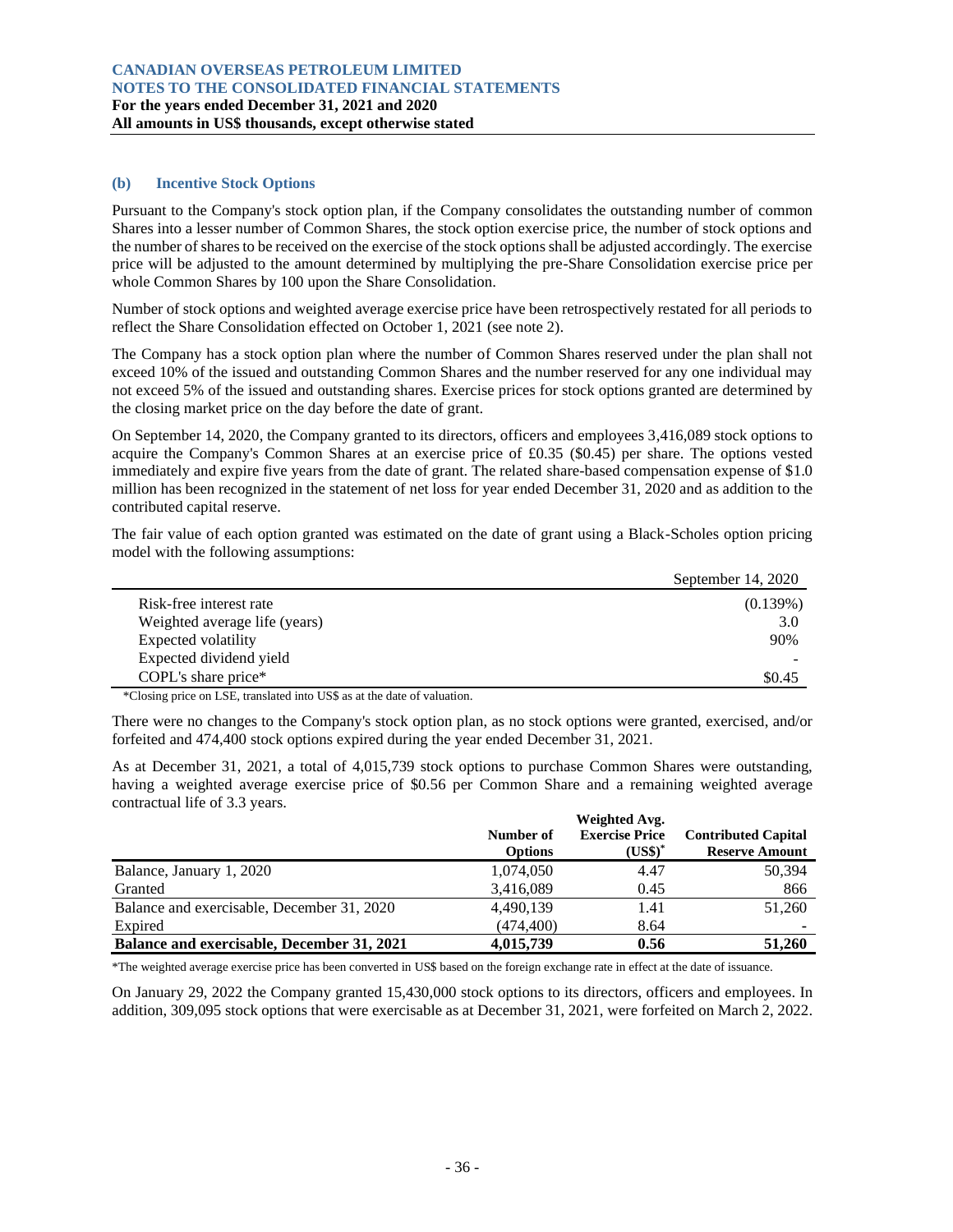# **CANADIAN OVERSEAS PETROLEUM LIMITED NOTES TO THE CONSOLIDATED FINANCIAL STATEMENTS For the years ended December 31, 2021 and 2020**

**All amounts in US\$ thousands, except otherwise stated**

## **19. FINANCE COSTS**

|                                   | December 31, | December 31, |
|-----------------------------------|--------------|--------------|
|                                   | 2021         | 2020         |
| Interest expense on SCF (note 14) | 4,643        |              |
| Interest expense on CEO loan      |              | 13           |
| Interest on lease liabilities     | 9            | 10           |
| Interest income                   | (152)        |              |
| Financing costs                   | 860          | 333          |
| Accretion of SCF (note 14)        | 1,409        |              |
| Accretion of CEO loan             |              | 16           |
| Accretion of ARO (note 16)        | 129          |              |
| <b>Finance costs, net</b>         | 6.898        | 372          |

#### **20. GAIN (LOSS) ON DERIVATIVE LIABILITIES**

|                                         | December 31,<br>2021 | December 31,<br>2020 |
|-----------------------------------------|----------------------|----------------------|
| Lender Warrants revaluation (note 14a)  | 2,650                |                      |
| LIBOR floor revaluation (note 14b)      | 937                  |                      |
| Unit warrants revaluation (note $17g$ ) | (2,574)              |                      |
| YARF warrants revaluation (note 13b)    | 78                   | 85                   |
| CEO loan conversion revaluation         |                      |                      |
| <b>Gain on derivative liabilities</b>   | 1.091                |                      |

## **21. DEFERRED INCOME TAX**

The provision for income taxes differs from the expected amounts using statutory income tax rates as follows:

|                                             | December 31,<br>2021 | December 31.<br>2020 |
|---------------------------------------------|----------------------|----------------------|
| Net loss before investment in joint venture | (13, 535)            | (4, 815)             |
| Income tax rates                            | 23.0%                | 24.0%                |
| Provision at statutory rates                | (3,113)              | (1,156)              |
| Foreign and domestic tax rate differential  | 675                  | 692                  |
| Non-deductible items                        | 558                  | 234                  |
| Non-deductible portion of capital items     | 216                  |                      |
| Effect of tax rate changes                  |                      | 6                    |
| Change in unrecognized deferred tax asset   | 1,827                | 690                  |
| Other                                       | (163)                | (466)                |
| Income tax expense                          |                      |                      |

The Company has an unrecognized deferred tax asset of \$23.1 million as at December 31, 2021 (December 31, 2020 - \$19.8 million) as a result of the uncertainty future cash flows will be sufficient to realize the deferred tax asset.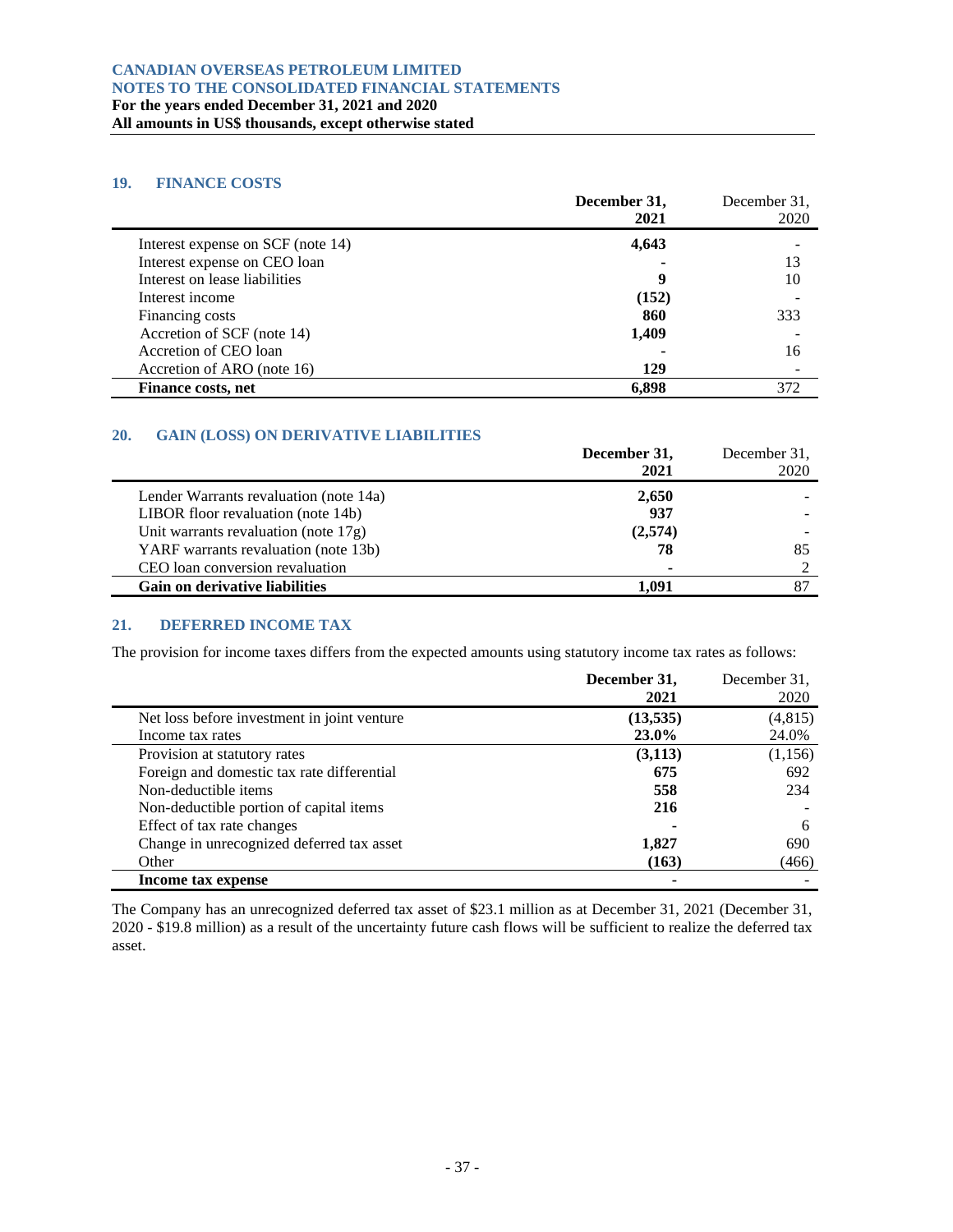#### **22. RELATED PARTY TRANSACTIONS**

#### **(a) Related parties**

Related parties include subsidiaries, joint arrangements, key management personnel, the directors, immediate family members of key management personnel and directors, and entities which are, directly or indirectly, controlled by, jointly controlled by or significantly influenced by key management personnel, directors or their close family members.

#### **(b) Loan with CEO**

Effective February 14, 2020, the Company entered into a promissory note ("**Note**") with Arthur Millholland, President and CEO of the Company, for a principal amount of CAD\$200,000, approximately US\$153,000 as at the issue date, and subsequently varied by the YARF Loan Agreement.

In December 2020, a conversion of the Note was agreed, via the January 2021 Non-brokered Placing for 575,000 units at a deemed £0.20 (\$0.27) per unit and value of £115,000 (CAD\$200,000) representing a repayment of principal amount of CEO Loan (see note 17g). The interest accrued on the CEO Loan up to December 31, 2020 in the amount of \$14,000 (CAD\$17,600) was paid in cash on December 31, 2020. The 575,000 Common Shares were issued to the CEO on January 11, 2021.

#### **(c) Other transactions with directors and officers**

As at December 31, 2021, the Company had the following balances due to/from its officers:

- accounts receivable of \$8,000 in respect of travel advances; and
- accounts payable of \$9,000 in respect of travel expenses.

#### **(d) Remuneration of directors and other key management personnel**

The key management personnel of the Company are comprised of executives of the Company and members of its board of directors.

|                       | <b>December 31, 2021</b> | December 31, 2020 |
|-----------------------|--------------------------|-------------------|
| Salaries and benefits | 1.832                    |                   |
|                       | 1.832                    |                   |

Salaries and benefits include annual salaries, bonuses, health benefits and other taxable benefits for officers and directors' fees.

External directors' fees for the first and second quarter of 2020 million were waived, further to board of director resolutions dated March 26, 2020 and September 14, 2020.

There were no stock options granted to the Company's directors and officers in 2021. In 2020, the Company granted to its directors and officers 2,943,500 stock options to acquire the Company's Common Shares at an exercise price of £0.35 (\$0.45) per share. The options vested immediately and expire five years from the date of grant.

On January 29, 2022 the Company granted 10,980,000 stock options to its directors and key management personnel.

#### **(e) Other Related Party Transactions**

The Company employs a family member of a member of key management under normal commercial terms. Total salary and benefits paid to this individual for the year ended December 31, 2021 amounted to \$134,000 (2020 - \$69,000).

During the year ended 2021, a family member of a member of key management provided consulting services under normal commercial terms. Total consulting fees paid to this individual for the year ended December 31, 2021 amounted to \$1,200 (2020 - \$1,700).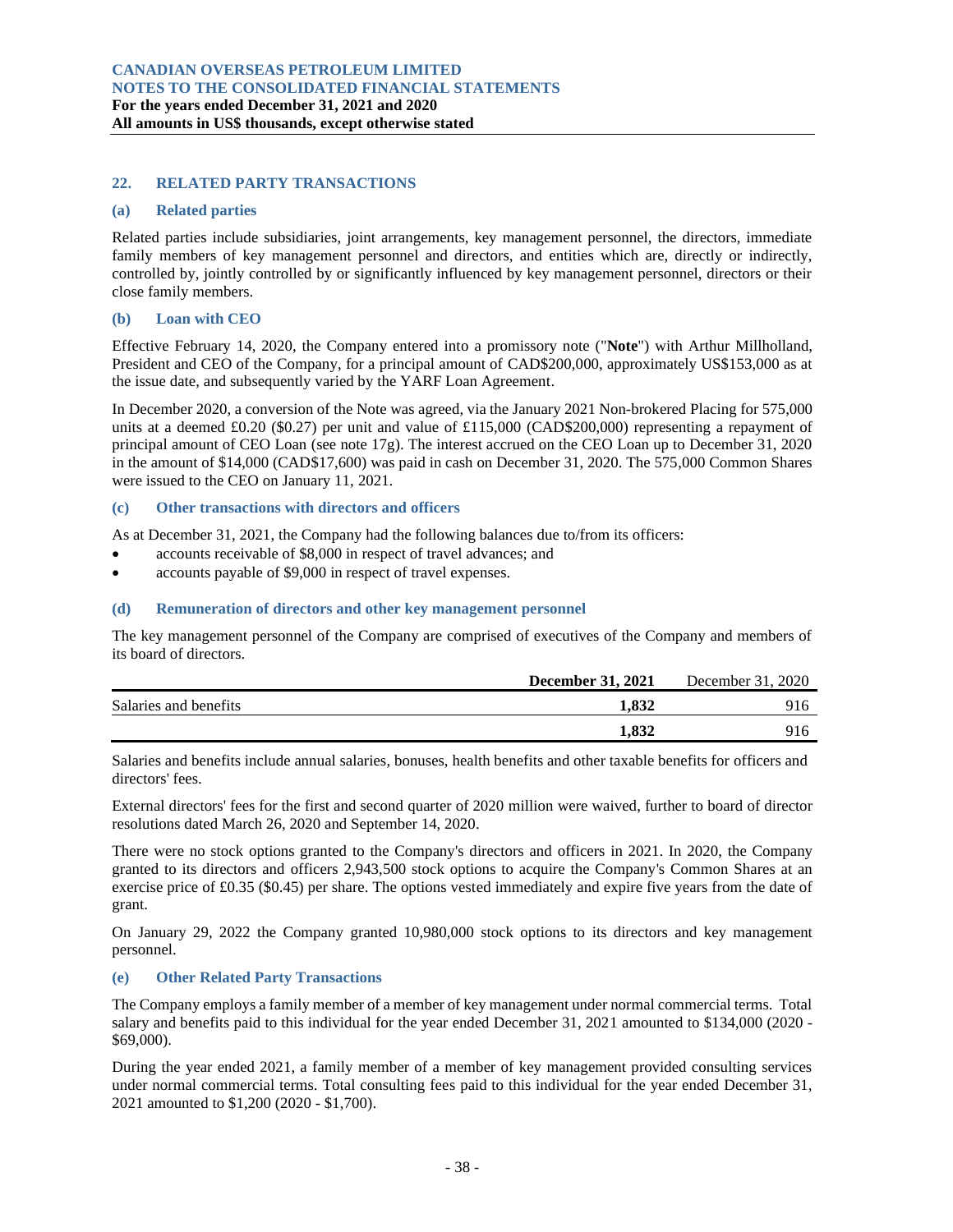#### **f) Transactions with Joint Venture**

In the normal course of operations, the Company enters into transactions on market terms with its joint venture ShoreCan, which have been measured at exchange value and are recognized in the financial statements of ShoreCan, including, but not limited to management fees, technical services and interest-bearing loans.

## **23. FINANCIAL INSTRUMENTS**

The Company measures financial assets and financial liabilities at fair value on initial recognition, which is typically the transaction price unless a financial instrument contains a significant financing component. Measurement in subsequent periods depends on the financial instrument's classification, as described below.

- Fair value through profit or loss Financial instruments designated at fair value through profit or loss are initially recognized and subsequently measured at fair value with changes in those fair values immediately charged to net income (loss). Under this classification, the Company included the YARF Warrants (see note 13b), the Unit Warrants (see note  $17g$ ), the Lender Warrants (see note 14a) and the commodity derivatives (see note 23a).
- Amortized cost Financial instruments designated as amortized cost are initially recognized at fair value, net of directly attributable transaction costs, and are subsequently measured at amortized cost using the effective interest method. Financial instruments under this classification include cash and cash equivalents, accounts receivable, the Senior Credit Facility (see note 14) and accounts payable and accrued liabilities.
- Fair value through other comprehensive income Financial instruments designated as fair value through other comprehensive income are initially recognized at fair value, net of directly attributable transaction costs, and are subsequently measured at fair value with changes in fair value recognized in other comprehensive income, net of tax. The Company does not have any financial instruments under this classification.

## *Impairment of financial assets*

The Company recognizes loss allowances for expected credit losses on its financial assets measured at amortized cost. Expected credit losses exist if one or more loss events occur after initial recognition of the financial asset which has an impact on the estimated future cash flows of the financial asset and that impact can be reliably measured. The Company uses a combination of historical and forward-looking information to determine the appropriate expected credit loss. The carrying amount of the asset is reduced through the use of an allowance account, and the loss is recognized in the statement of net income (loss) and comprehensive income (loss).

#### **Fair value**

As at December 31, 2021, the carrying values of cash and cash equivalents, accounts receivable, and accounts payable and accrued liabilities, approximate their fair values due to the short-term nature of these financial instruments. The carrying values of the Senior Credit Facility at amortized cost approximates fair value as at December 31, 2021.

The Company's financial instruments recorded at fair value require disclosure about how the fair value was determined based on significant levels of inputs described in the following hierarchy:

- Level 1 Quoted prices are available in active markets for identical assets or liabilities as of the reporting date. Active markets are those in which transactions occur in sufficient frequency and volume to provide pricing information on an ongoing basis.
- Level 2 Pricing inputs are other than quoted prices in active markets included in Level 1. Prices in Level 2 are either directly or indirectly observable as of the reporting date. Level 2 valuations are based on inputs, including quoted forward prices for commodities, time value and volatility factors, which can be substantially observed or corroborated in the marketplace.
- Level 3 Valuations in this level are those with inputs for the asset or liability that are not based on observable market data.

Assessment of the significance of a particular input to the fair value measurement requires judgement and may affect the placement within the fair value hierarchy level.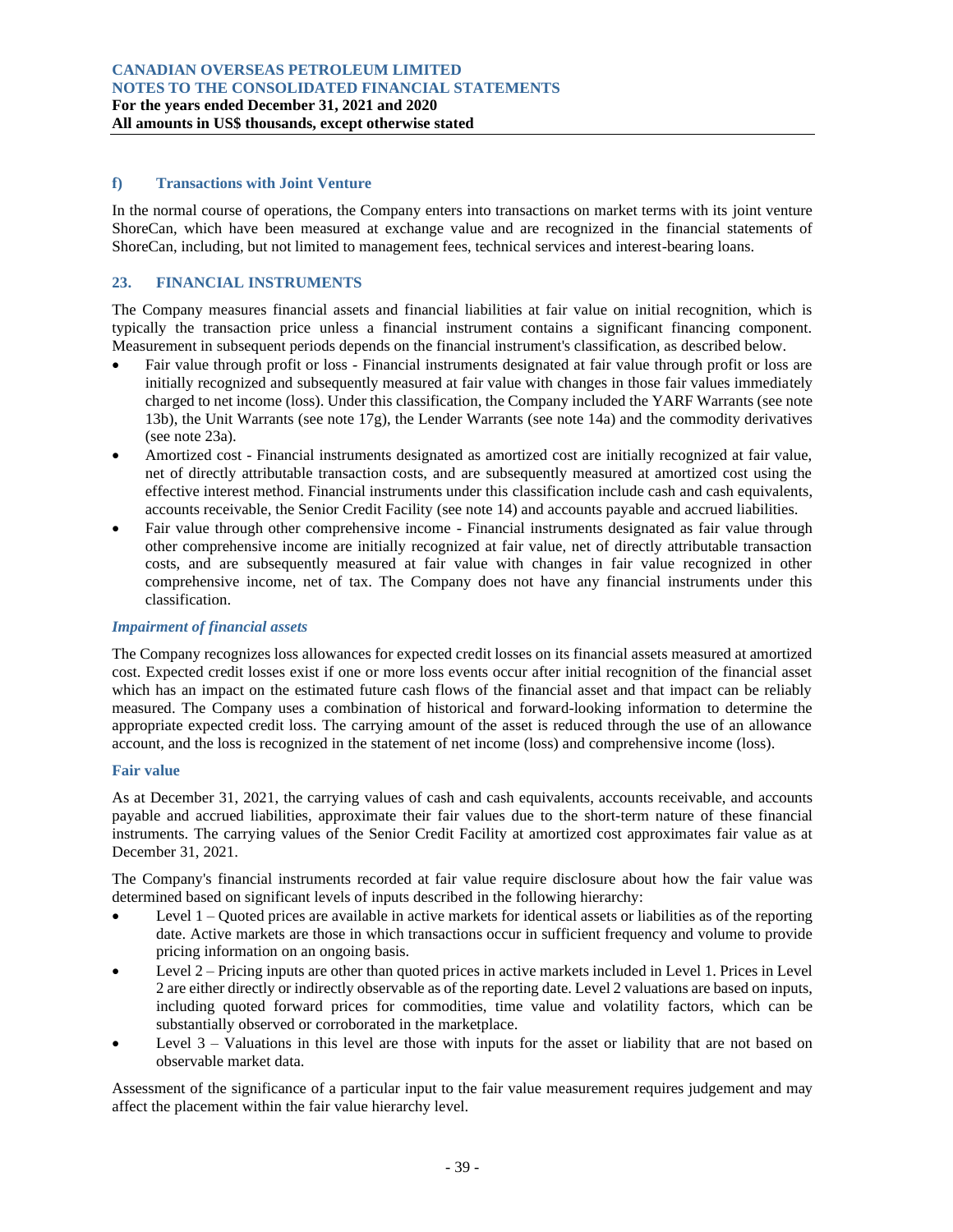#### **Market risk**

Market risk is the risk that the fair value of future cash flows of financial assets or liabilities will fluctuate due to movements in market prices and is comprised of the following:

#### **(a) Commodity Price Risk**

Commodity price risk is the risk that the fair value of future cash flows will fluctuate as a result in changes in commodity prices. Commodity prices for oil and gas are impacted by world economic events that dictate the levels of supply and demand. As a means of mitigating exposure to commodity price risk volatility, the Company may enter into various derivative agreements. The Company's policy is to not use derivative financial instruments for speculative purposes.

Effective March 15, 2021, in anticipation of the Closing of the Atomic Group Acquisition and satisfying conditions attached to the Senior Credit Facility, the Company entered into a master risk management agreement with a third-party institution. The Company has in place the following commodity risk management contracts in respect of crude oil production and butane used for the miscible flood injection program.

|                  | <b>Fixed price</b> | <b>Total notional</b> |                                       | Average price            |                   |
|------------------|--------------------|-----------------------|---------------------------------------|--------------------------|-------------------|
| <b>Commodity</b> | <b>SWAP</b>        | volumes               | Term                                  | (US\$)                   | <b>Fair Value</b> |
| Crude oil        | <b>WTI Futures</b> | 384.187 barrels       | Jan 1/22 to Dec 31/22                 | \$56.58                  | (5,664)           |
| Crude oil        | <b>WTI Futures</b> | 416,772 barrels       | Jan 1/23 to Feb 29/24                 | \$52.87                  | (4,667)           |
|                  |                    |                       | <b>Commodity derivative liability</b> |                          | (10, 331)         |
|                  |                    |                       |                                       |                          |                   |
| Butane           | Normal (NC4)       | 11,110,302 gallons    | Jan 1/22 to Dec 31/22                 | \$0.768                  | 4,722             |
| Butane           | Normal (NC4)       | 9,921,552 gallons     | Jan 1/23 to Feb 29/24                 | \$0.670                  | 2,633             |
|                  |                    |                       | <b>Commodity derivative asset</b>     |                          | 7,355             |
|                  |                    |                       |                                       | Net derivative liability | (2,976)           |

Short-term portion - commodity derivative liability **(2,976)** (2,976) Long-term portion - commodity derivative liability

(1) WTI refers to West Texas Intermediate, a grade of light sweet crude oil used as benchmark pricing in the US.

(2) The floating price of the crude oil contracts for each contract month is equal to the arithmetic average of the NYMEX light sweet

crude oil futures first nearby contract settlement price for each business day during the contract month.

(3) The floating price of the butane contracts for each contract month is equal to the arithmetic average of the OPIS Mont Belvieu butane futures for each business day during the contract month.

The resulting fair value of these contracts has been recognized in the consolidated statement of financial position as a level 2 current commodity derivative liability of \$3.0 million as at December 31, 2021. Given the Senior Credit Facility has been classified as a current liability as disclosed in note 14, the commodity derivatives beyond 2022 have also been classified as a current liability due to the commodity derivative agreements being aligned with that of the Senior Credit Facility. The \$10.3 million unrealized loss on crude oil derivative contracts for the year ended December 31, 2021 and the \$7.4 million unrealized gain on butane derivative contracts for the year ended December 31, 2021 were recognized in net loss. The maximum credit exposure of these derivative assets is the carrying value. Management mitigates this risk by entering into transactions with long-standing, reputable counterparties and partners.

#### **(b) Credit risk**

Credit risk is the risk that the counterparty to a financial asset will default, resulting in the Company incurring a financial loss. A substantial portion of the Company's accountsreceivable are with the purchaser of the Company's oil and the joint interest owners in the Atomic Group assets and are subject to normal industry credit risks. As at December 31, 2021, the Company's cash was held at four financial institutions with high third-party credit ratings.

The maximum credit risk exposure associated with accounts receivable is the total carrying value. The Company monitors these balances to limit the risk associated with collection. The Company's revenue receivable of \$0.4 million as at December 31, 2021, was owing from one company and the share issuance receivable of \$0.5 million were collected in January 2022. Of the Company's joint interest receivables from partners as at December 31,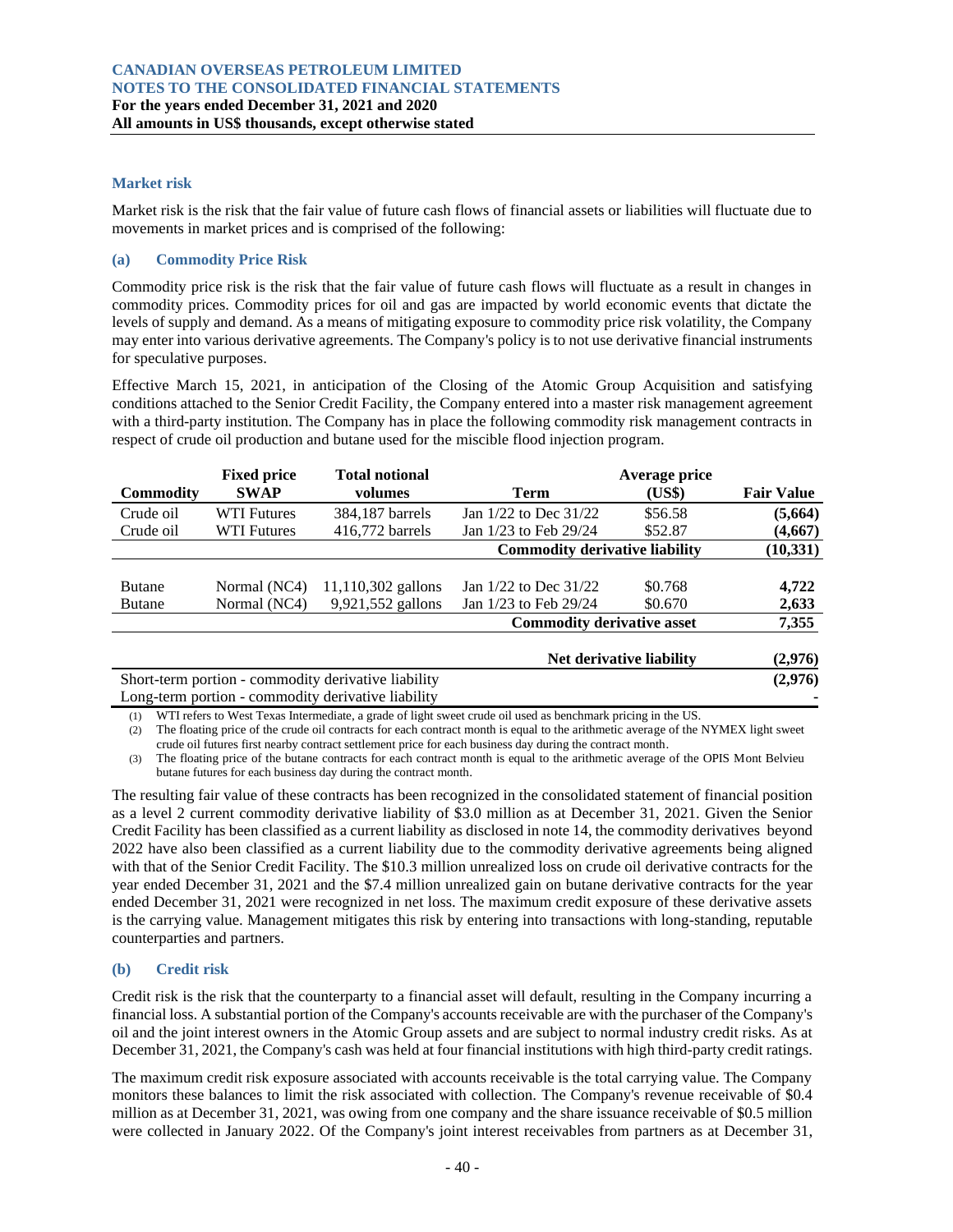2021, approximately 98% was owing from two partners. While the Company has been regularly collecting from one partner, the second partner Cuda which represents about 79% of the balance has been placed into receivership. The Company filed a claim in the Eighth Judicial District Court in the State of Wyoming and is considered to have first lien priority over all other creditors of Cuda according to Wyoming state statute. As such, the Company considers all of its accounts receivable as at December 31, 2021 to be collectable.

No amounts classified as current accounts receivable are considered uncollectible and as such no allowance for doubtful accounts has been recorded in the Financial Statements. As at December 31, 2021, the Company holds \$7.8 million of cash and cash equivalents with, Canadian, US and Bermudian chartered banks (December 31, 2020 - \$1.4 million).

#### *Long-term receivables*

The Company's long-term accounts receivable solely include amounts due from its partner in the ShoreCan joint venture. Further to a recoverability assessment (see note 7), the Company recognized a full allowance for expected credit loss as follows:

|                                    | December 31, | December 31,  |
|------------------------------------|--------------|---------------|
|                                    | 2021         | 2020          |
| Long-term receivable               | 386          | 385           |
| Allowance for expected credit loss | 386          | $385^{\circ}$ |
|                                    |              |               |

#### **(c) Interest rate risk**

The Company's policy is to keep its cash, whenever possible, in interest bearing accounts with its financial institutions. The Company periodically monitors the interest rates offered and is satisfied with the credit ratings of its banks.

The Company's Senior Credit Facility provides for an interest rate of LIBOR, with a floor of 2.0% plus 10.5% per annum. Currently, management does not believe there is a material interest rate risk associated with this facility as the LIBOR forward curve for 2022 is below the floor of 2.0% and it varies between 2.1% and 2.6% for the remaining periods until maturity of the facility in March 2025.

## **(d) Foreign exchange risk**

To mitigate a portion of its exposure and to the extent it is feasible, the Company keeps its funds in currencies applicable to its known short-term obligations.

Cash and cash equivalents include amounts denominated in the following foreign currencies:

| (000s)           | December 31,<br>2021 | December 31,<br>2020 |
|------------------|----------------------|----------------------|
|                  |                      |                      |
| <b>GBP</b>       | 1,125                | 50                   |
| Canadian dollars | 281                  | 188                  |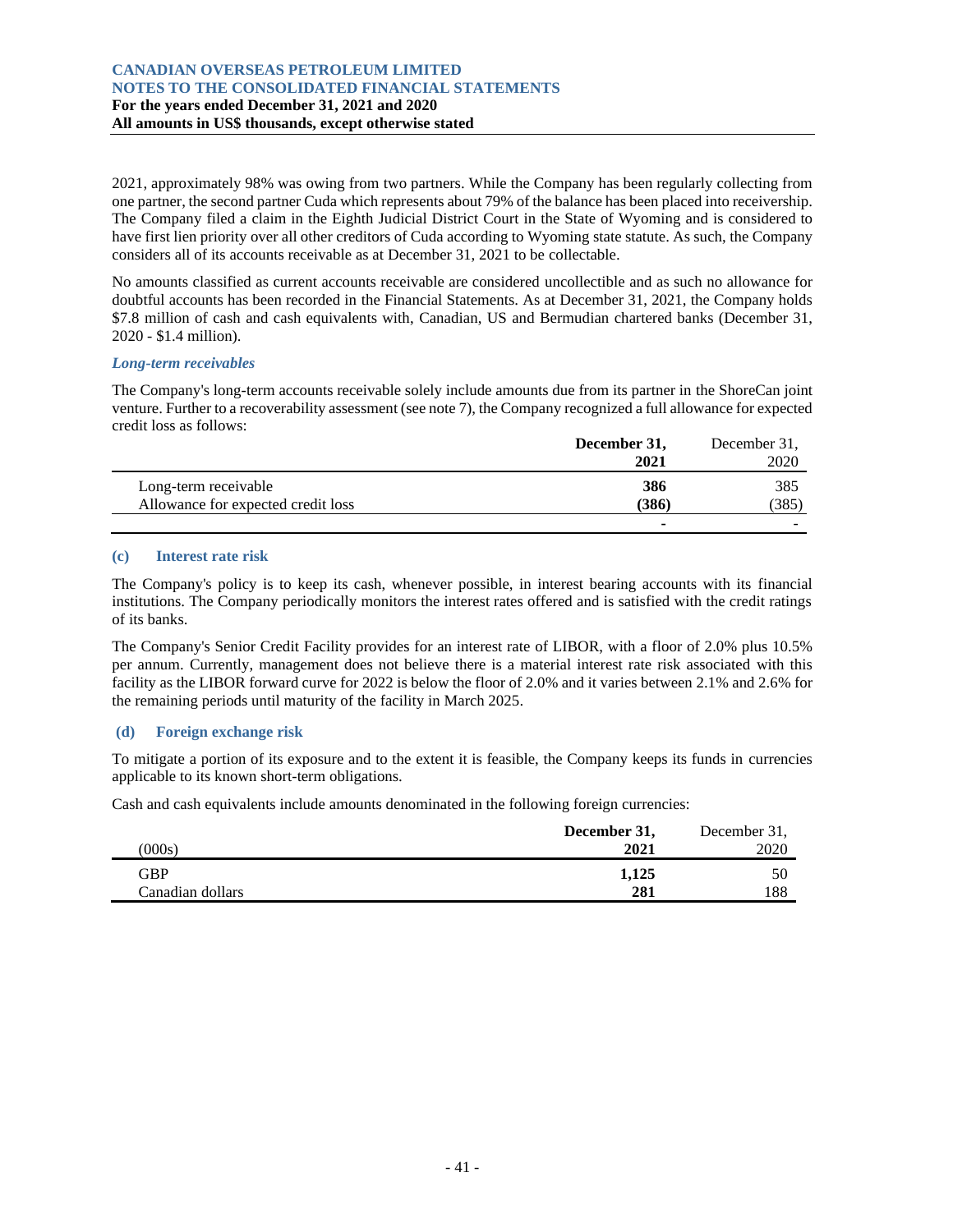#### **(e) Liquidity risk**

Liquidity risk is the risk the Company will encounter difficulties in meeting its short-term debt obligations. The Company's approach to managing liquidity risk is to ensure as far as possible, that it will have sufficient liquidity to meet its liabilities when due without incurring unacceptable losses or risking harm to the Company's reputation. The Company prepares an annual budget, which outlines the planned operating, investing and financing activities and is regularly monitored against actual costs and revised as considered necessary.

The timing of cash outflows relating to financial liabilities on an undiscounted basis as at December 31, 2021 are outlined in the table below:

|                                           | 2022   | 2023-2024 | 2025-2027 | <b>Thereafter</b> |
|-------------------------------------------|--------|-----------|-----------|-------------------|
| Accounts payables and accrued liabilities | 12.438 |           |           |                   |
| Senior Credit Facility (note 14)          | 45,000 |           |           |                   |
| Lender's Warrants (note 14a)              | 2,250  |           |           |                   |
| Lease liabilities                         | 81     | 147       | -         |                   |
|                                           | 59.769 | 147       |           |                   |

Subsequent to December 31, 2021, the Company received a waiver from its Lender with respect to the defaults and accordingly has become subject to the terms of the original senior credit facility dated March 16, 2021. Given the Senior Credit Facility has been classified as a current liability as disclosed in note 14, the Lender Warrants have also been classified as a current liability due to the Lender Warrants being aligned with that of the Senior Credit Facility.

#### **24. CAPITAL MANAGEMENT**

The Company's objectives when managing capital are:

- to fund its development and exploration programs;
- to maintain balance sheet strength and optimal capital structure, while executing on the Company's strategic objectives; and
- to provide an appropriate return to shareholders relative to the risk of the Company's underlying assets.

In the management of capital, the Company includes shareholders' equity and interest-bearing debt (defined as long-term loans, short-term loans and current portion of long-term loans, if any). Shareholders' equity (deficit) includes share capital, warrants, contributed capital reserve and accumulated deficit. The Company maintains and adjusts its capital structure based on changes in economic conditions and the Company's planned requirements. The Company's capital structure depends on the Company's expected business growth, ability to access financing from equity and debt capital markets and any changes to the business and commodity price environment in which the Company operates. The Company may adjust its capital structure by issuing new equity and/or new debt, repaying its existing debt, selling and/or acquiring assets, and controlling the capital expenditure program.

The Company is currently exploring various options that, if successful, will enable the Company to have access to sufficient funds to strategic its business strategy, generate operating cash flows and be able to settle liabilities as and when they fall due. These include but are not limited to raising funds, the completion of a material transaction or an alternative transaction that improves the cash and working capital position of the Company. There is no assurance that the Company will be successful in sufficiently financing the Company's ongoing business activities.

Although, currently the Company is not subject to any external capital requirements, the Company's US operation is subject to financial covenants imposed by the Senior Credit Facility (see note 14). Commencing from March 2022, these financial covenants will have an impact on the Company's overall capital requirements and management of capital requirements.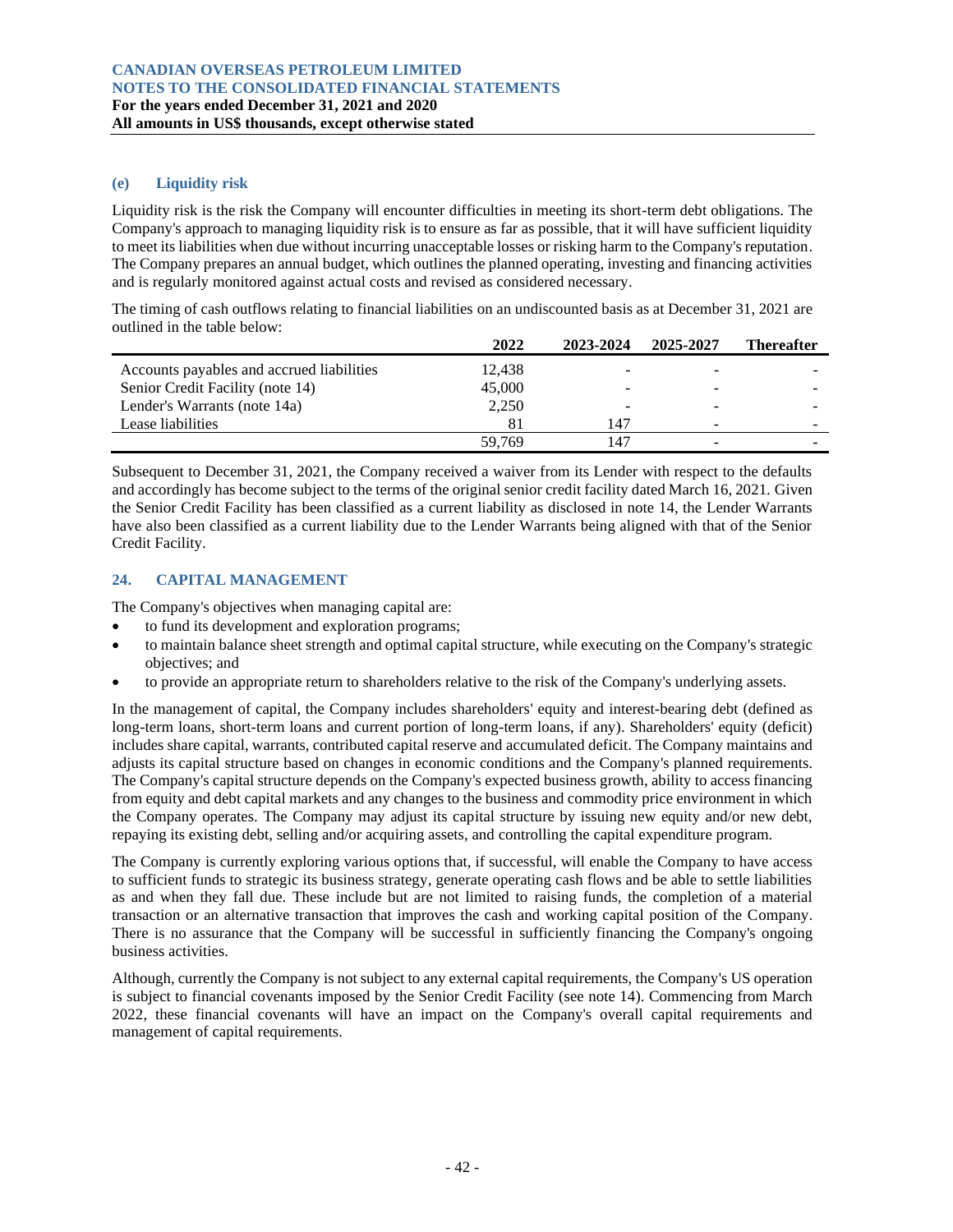## **25. NET CHANGE IN NON-CASH WORKING CAPITAL**

|                                                                | December 31, | December 31. |
|----------------------------------------------------------------|--------------|--------------|
|                                                                | 2021         | 2020         |
| Accounts receivable                                            | (4, 466)     | (20)         |
| Prepaid expenses                                               | (570)        | (48)         |
| Long-term accounts receivable                                  |              | (146)        |
| Allowance for doubtful accounts                                |              | 385          |
| Waived 2019 Director's fees                                    |              | 431          |
| Accounts payable and accrued liabilities related to operations | (1,270)      | (440)        |
| Net change in non-cash operating working capital               | (6,306)      | 162          |
|                                                                |              |              |
| Prepaid expenses                                               | (15)         |              |
| Accounts payable and accrued liabilities related to financing  | (134)        | 133          |
| Deferred share issue costs                                     |              | (128)        |
| Net change in non-cash financing working capital               | (149)        | 5            |
|                                                                |              |              |
| Accounts payable and accrued liabilities related to investing  | (548)        |              |
| Net change in non-cash investing working capital               | (548)        |              |

The net change in non-cash working capital excludes the accounts receivable, prepaid expenses and accounts payable and accrued liabilities obtained in the Atomic Group Acquisition.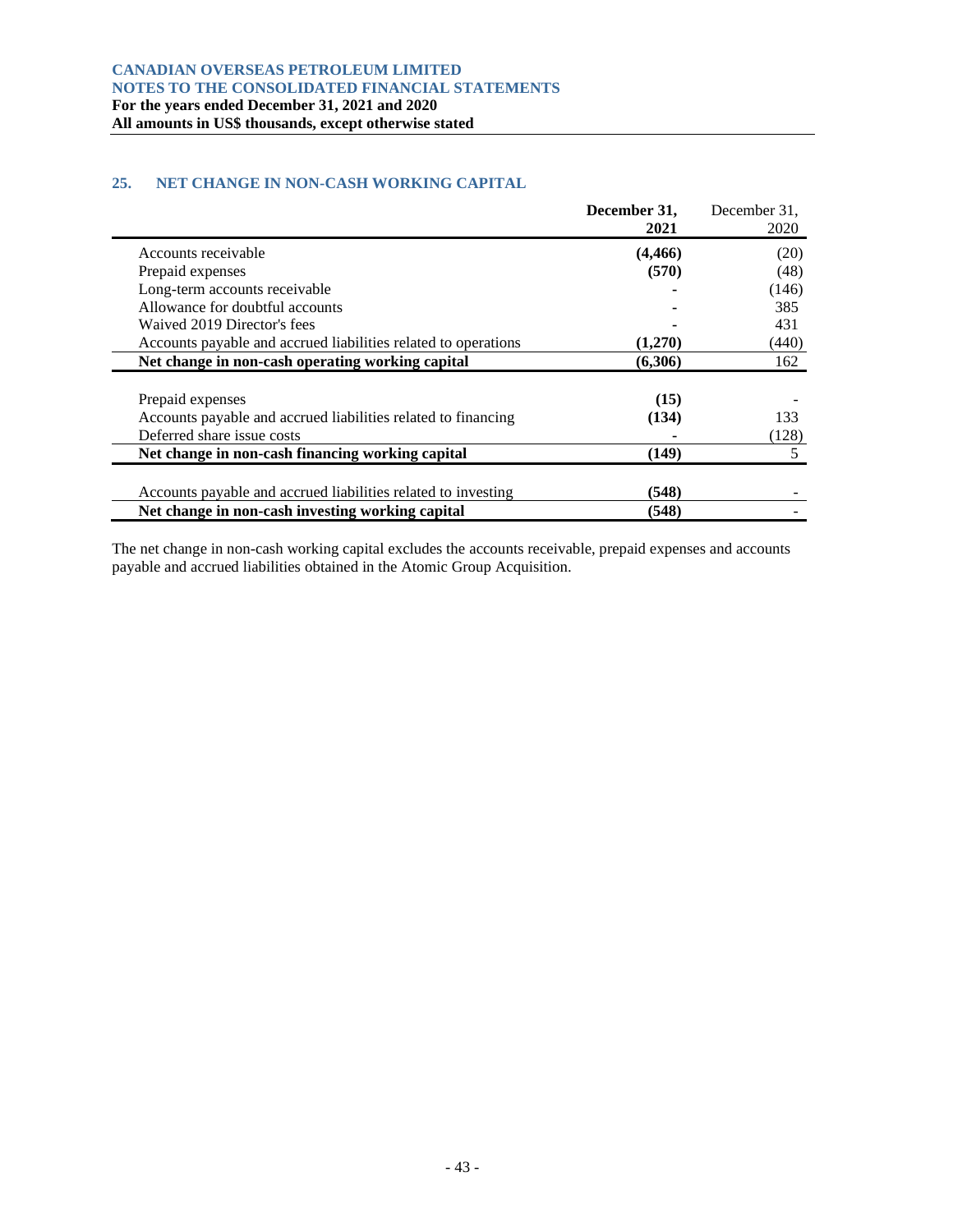## **26. SEGMENTED REPORTING**

The Company's reportable segments are determined based on the following operations and geographic locations:

- USA Operations includes the exploration for, development of, and production of oil and natural gas and other related activities within the US.
- Corporate & Other includes all other activities that occur in Canada, the UK, Bermuda and sub-Saharan Africa.

|                                                      | <b>USA Operations</b> |                          | Corporate & Other |          | <b>Consolidated</b> |          |
|------------------------------------------------------|-----------------------|--------------------------|-------------------|----------|---------------------|----------|
| For the years ended December 31                      | 2021                  | 2020                     | 2021              | 2020     | 2021                | 2020     |
|                                                      |                       |                          |                   |          |                     |          |
| <b>Revenue</b>                                       |                       |                          |                   |          |                     |          |
| Petroleum sales, net of royalties                    | 15,003                |                          |                   |          | 15,003              |          |
| Realized loss on commodity derivatives - crude oil   | (2,274)               |                          |                   |          | (2,274)             |          |
| Unrealized loss on commodity derivatives – crude oil | (10, 331)             | ٠                        |                   |          | (10, 331)           |          |
|                                                      | 2,398                 | $\overline{\phantom{a}}$ |                   |          | 2,398               |          |
| <b>Expenses</b>                                      |                       |                          |                   |          |                     |          |
| Production taxes                                     | (1,900)               | $\overline{\phantom{a}}$ |                   |          | (1,900)             |          |
| Operating                                            | (4,279)               | $\overline{\phantom{a}}$ |                   |          | (4,279)             |          |
| Realized gain on commodity derivatives – butane      | 2,816                 | $\overline{\phantom{a}}$ |                   |          | 2,816               |          |
| Unrealized gain on commodity derivatives - butane    | 7,355                 | ÷                        |                   |          | 7,355               |          |
| Depletion, depreciation and amortization             | (3,592)               | ٠                        | (90)              | (70)     | (3,682)             | (70)     |
| General and administrative                           | (1,508)               | $\overline{\phantom{a}}$ | (6,794)           | (2,719)  | (8,302)             | (2,719)  |
| Share-based compensation                             |                       | $\overline{\phantom{a}}$ |                   | (973)    |                     | (973)    |
| Acquisition costs                                    |                       | $\overline{\phantom{a}}$ | (2,159)           | (431)    | (2,159)             | (431)    |
| Pre-license costs                                    |                       | ٠                        | (300)             | (39)     | (300)               | (39)     |
| <b>Expected credit loss</b>                          |                       | $\overline{\phantom{a}}$ | (1)               | (385)    | (1)                 | (385)    |
|                                                      | (1,108)               | $\overline{\phantom{a}}$ | (9,344)           | (4,617)  | (10, 452)           | (4,617)  |
| <b>Financing expenses</b>                            |                       |                          |                   |          |                     |          |
| Finance costs, net                                   | (6,690)               | $\overline{\phantom{a}}$ | (208)             | (372)    | (6,898)             | (372)    |
| Gain (loss) on derivative liabilities                | 3,587                 | ٠                        | (2, 496)          | 87       | 1,091               | 87       |
| Gain on extinguishment of loan                       | 332                   | $\overline{\phantom{a}}$ |                   | 13       | 332                 | 13       |
| Foreign exchange gain (loss), net                    | 5                     | $\overline{\phantom{a}}$ | (11)              | 74       | (6)                 | 74       |
|                                                      | (2.766)               | $\overline{\phantom{a}}$ | (2,715)           | (198)    | (5, 481)            | (198)    |
| Loss before investment in joint venture              | (1, 476)              | $\overline{\phantom{a}}$ | (12,059)          | (4, 815) | (13,535)            | (4, 815) |
| Loss on investment in joint venture                  |                       | $\overline{\phantom{a}}$ | (1)               | (146)    | (1)                 | (146)    |
| Loss after investment in joint venture               | (1, 476)              | $\overline{\phantom{a}}$ | (12,060)          | (4,961)  | (13, 536)           | (4,961)  |
| Income tax expense                                   |                       | $\overline{\phantom{a}}$ |                   |          |                     |          |
| Net loss                                             | (1, 476)              | $\overline{\phantom{a}}$ | (12,060)          | (4,961)  | (13,536)            | (4,961)  |
| Gain (loss) on translation of foreign subsidiaries   |                       | ٠                        | 48                | (99)     | 48                  | (99)     |
| Comprehensive loss                                   | (1, 476)              | $\overline{\phantom{a}}$ | (12, 012)         | (5,060)  | (13, 488)           | (5,060)  |

|                                                | <b>USA Operations</b> |      | Corporate & Other |       | <b>Consolidated</b> |       |
|------------------------------------------------|-----------------------|------|-------------------|-------|---------------------|-------|
| As at December 31                              | 2021                  | 2020 | 2021              | 2020  | 2021                | 2020  |
|                                                |                       |      |                   |       |                     |       |
| Exploration and evaluation assets              | 5.172                 | ۰    |                   |       | 5.172               |       |
| Property and equipment, net                    | 77,855                |      | 151               | 61    | 78,006              | 61    |
| Total assets                                   | 95,640                |      | 3,138             | 6.992 | 98,778              | 6,992 |
| Acquisitions                                   | 45,079                | -    |                   |       | 45,079              |       |
| Property and equipment expenditures            | 18,883                | -    | 120               | 31    | 19,003              | 31    |
| Exploration and evaluation assets expenditures | 3.285                 |      |                   |       | 3.285               |       |